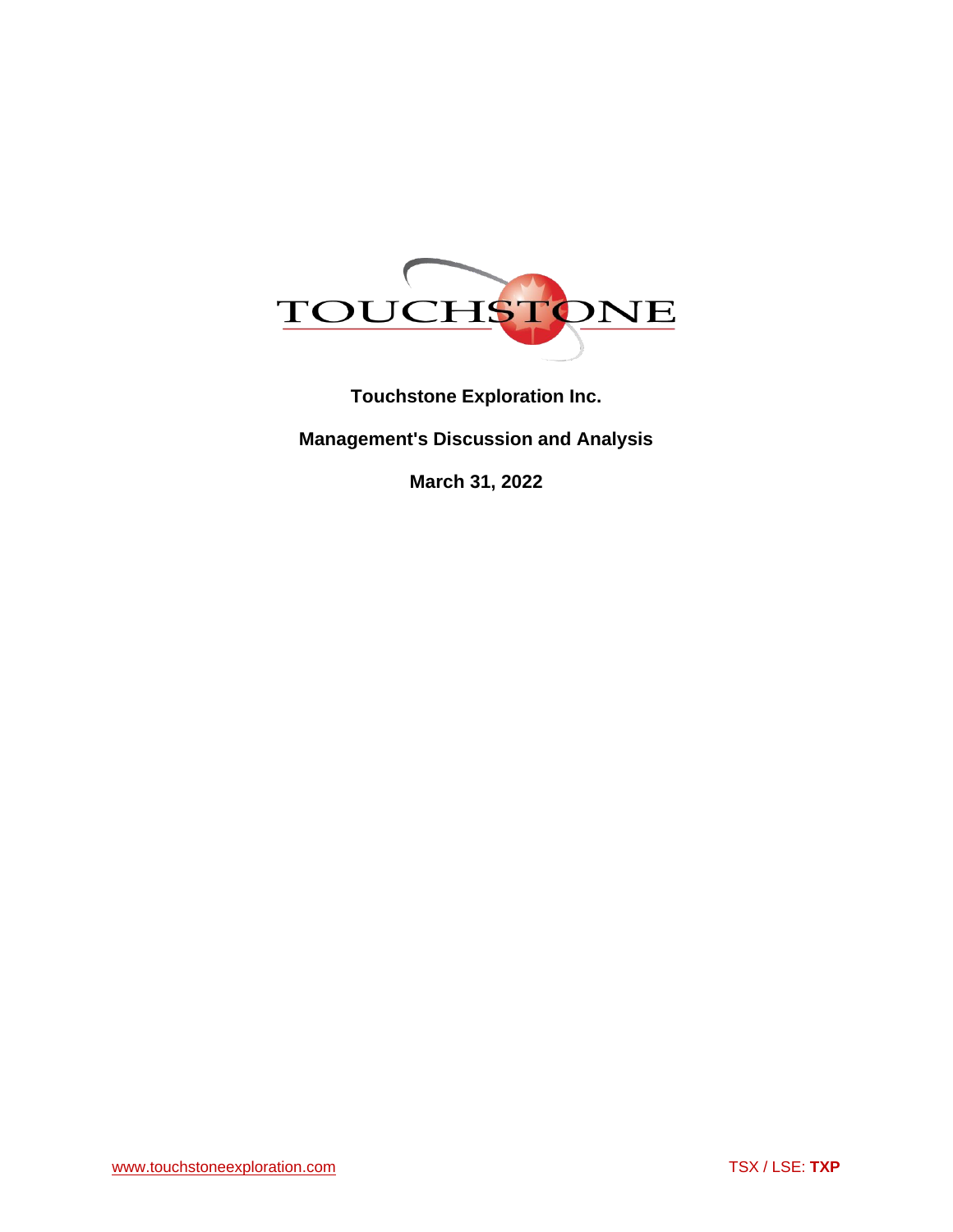### **Management's Discussion and Analysis As at and for the three months ended March 31, 2022 and 2021**

This Management's Discussion and Analysis ("MD&A") of the financial condition and results of operations of Touchstone Exploration Inc. ("Touchstone", "we", "our", "us" or the "Company") for the three months ended March 31, 2022 with comparisons to the three months ended March 31, 2021 is dated May 11, 2022 and should be read in conjunction with the Company's unaudited interim condensed consolidated financial statements as at and for the three months ended March 31, 2022 (the "interim financial statements"), as well as with the Company's audited consolidated financial statements as at and for the year ended December 31, 2021 (the "audited 2021 financial statements"). The interim financial statements have been prepared by Management in accordance with International Accounting Standard 34 "*Interim Financial Reporting*" using accounting policies consistent with International Financial Reporting Standards ("IFRS" or "GAAP") as issued by the International Accounting Standards Board. Accounting policies adopted by the Company are set out in the notes to the audited 2021 financial statements. This MD&A should also be read in conjunction with Touchstone's MD&A for the three months and year ended December 31, 2021, as disclosure which is unchanged from December 31, 2021 may not be duplicated herein.

# **Unless otherwise stated, all financial amounts presented herein are rounded to thousands of United States dollars ("\$" or "US\$").**

The Company may also reference Canadian dollars ("C\$") and Trinidad and Tobago dollars ("TT\$") herein, which are the functional and operational currencies of the Company's parent company and operating subsidiaries, respectively. All production volumes disclosed herein are sales volumes and are based on Company working interest before royalty burdens.

**Certain measures in this MD&A do not have any standardized meaning prescribed under IFRS and therefore are considered non-GAAP financial measures. Readers are cautioned that this MD&A should be read in conjunction with Touchstone's disclosure under the "***Advisory***" section herein which provides information on non-GAAP financial measures, forward-looking statements and references to Touchstone.**

# **About Touchstone Exploration Inc.**

Touchstone is incorporated under the laws of Alberta, Canada with its head office located in Calgary, Alberta. The Company is an oil and natural gas exploration and production company active in the Republic of Trinidad and Tobago ("Trinidad"). Touchstone is currently one of the largest independent onshore oil producers in Trinidad, with assets in several large, high-quality reservoirs that have significant internally estimated total petroleum initially-in-place and an extensive inventory of oil and natural gas development and exploration opportunities. The Company's common shares are traded on the Toronto Stock Exchange and the AIM market of the London Stock Exchange under the symbol "TXP".

Touchstone's strategy is to leverage Canadian experience and capability to international onshore properties to create shareholder value. Outside of its core Trinidad portfolio, the Company will continue to examine opportunities in jurisdictions that have stable political and fiscal regimes coupled with large defined petroleum initially-in-place.

# **Additional Information**

Additional information related to Touchstone and factors that could affect the Company's operations and financial results are included with reports on file with the Canadian securities regulatory authorities, including the Company's 2021 Annual Information Form dated March 25, 2022, which can be accessed online on the Company's SEDAR profile at [www.sedar.com](http://www.sedar.com/) or from the Company's website at [www.touchstoneexploration.com.](http://www.touchstoneexploration.com/)

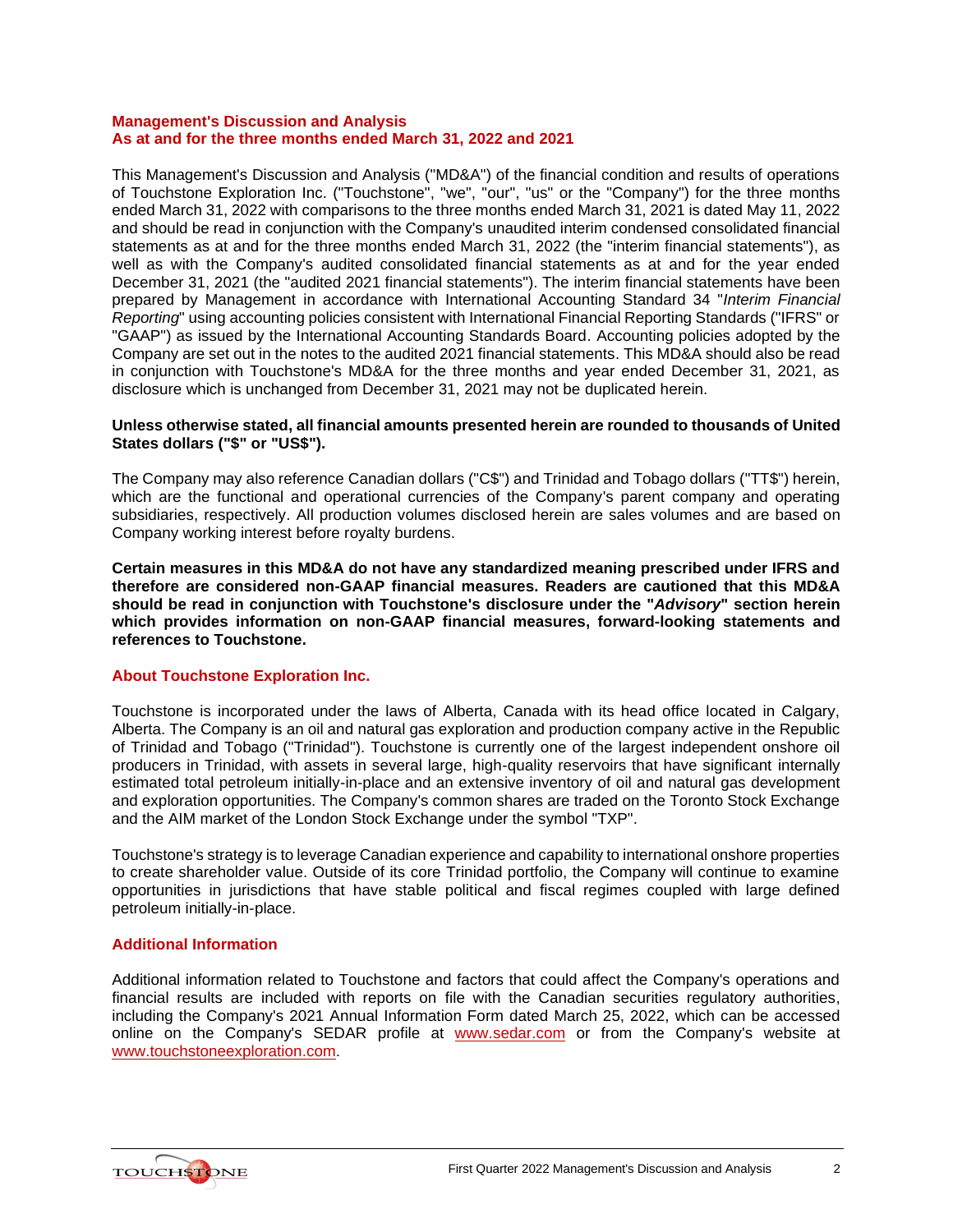# **Financial and Operating Results Summary**

|                                                                                                                                                                        | Three months ended March 31,         |                                      | %                    |
|------------------------------------------------------------------------------------------------------------------------------------------------------------------------|--------------------------------------|--------------------------------------|----------------------|
|                                                                                                                                                                        | 2022                                 | 2021                                 | change               |
| <b>Operational</b>                                                                                                                                                     |                                      |                                      |                      |
| Average daily crude oil production <sup>(1)</sup> (bbls/d)                                                                                                             | 1,396                                | 1,297                                | 8                    |
| Brent benchmark price (\$/bbl)                                                                                                                                         | 100.87                               | 61.04                                | 65                   |
| Operating netback (\$/bbl)<br>Realized sales price <sup>(2)</sup><br>Royalties <sup>(2)</sup><br>Operating expenses <sup>(2)</sup><br>Operating netback <sup>(2)</sup> | 83.55<br>(28.55)<br>(17.17)<br>37.83 | 52.43<br>(15.79)<br>(14.66)<br>21.98 | 59<br>81<br>17<br>72 |
| <b>Financial</b> (\$000's except per share amounts)                                                                                                                    |                                      |                                      |                      |
| Petroleum sales                                                                                                                                                        | 10,496                               | 6,120                                | 72                   |
| Cash from (used in) operating activities                                                                                                                               | 333                                  | (1,234)                              | n/a                  |
| Funds flow from operations<br>Per share – basic and diluted <sup>(2)</sup>                                                                                             | 1,426<br>0.01                        | 538<br>0.00                          | 100<br>n/a           |
| Net loss<br>Per share – basic and diluted                                                                                                                              | (236)<br>(0.00)                      | (460)<br>(0.00)                      | (49)                 |
| Exploration capital expenditures<br>Development capital expenditures                                                                                                   | 1,874<br>680                         | 2,954<br>127                         | (37)<br>100          |
| Capital expenditures                                                                                                                                                   | 2,554                                | 3,081                                | (17)                 |
| Working capital surplus <sup>(2)</sup><br>Principal long-term balance of term loan                                                                                     | (4,259)<br>25,500                    | (10, 552)<br>7,500                   | (60)<br>100          |
| Net debt (surplus) $(2)$ – end of period                                                                                                                               | 21,241                               | (3,052)                              | n/a                  |
| Share Information (000's)                                                                                                                                              |                                      |                                      |                      |
| Weighted average shares outstanding – basic and diluted<br>Outstanding shares – end of period                                                                          | 210,823<br>211,164                   | 209,400<br>209,400                   | 1<br>1               |

Notes:

(1) References to crude oil in the above table and elsewhere in this MD&A refer to light, medium and heavy crude oil product types as defined in National Instrument 51-101 - *Standards of Disclosure for Oil and Gas Activities*. Our reported crude oil production is a mix of light and medium crude oil and heavy crude oil for which there is not a precise breakdown given our oil sales volumes typically represent blends of more than one type of crude oil.

(2) Non-GAAP financial measure. See the "*Non-GAAP Financial Measures*" advisory section of this MD&A for further information.

# *First quarter 2022 highlights*

- Achieved quarterly average production volumes of 1,396 bbls/d, representing a 4 percent increase relative to the preceding quarter and an 8 percent increase from the 1,297 bbls/d produced in the first quarter of 2021.
- Realized petroleum sales of \$10,496,000 from an average crude oil price of \$83.55 per barrel compared to petroleum sales of \$8,212,000 from average realized pricing of \$66.81 per barrel in the fourth quarter of 2021.
- Generated an operating netback of \$37.83 per barrel, a 26 percent increase from the fourth quarter of 2021 and a 72 percent increase from the \$21.98 per barrel reported in the first quarter of 2021.
- Our funds flow from operations improved to \$1,426,000 in the quarter compared to \$1,291,000 recognized in the fourth quarter of 2021 and \$538,000 reported in the first quarter of 2021.
- Recognized a net loss of \$236,000 and comprehensive income of \$164,000, compared to a net loss of \$460,000 and comprehensive loss of \$415,000 reported in the same period of 2021.

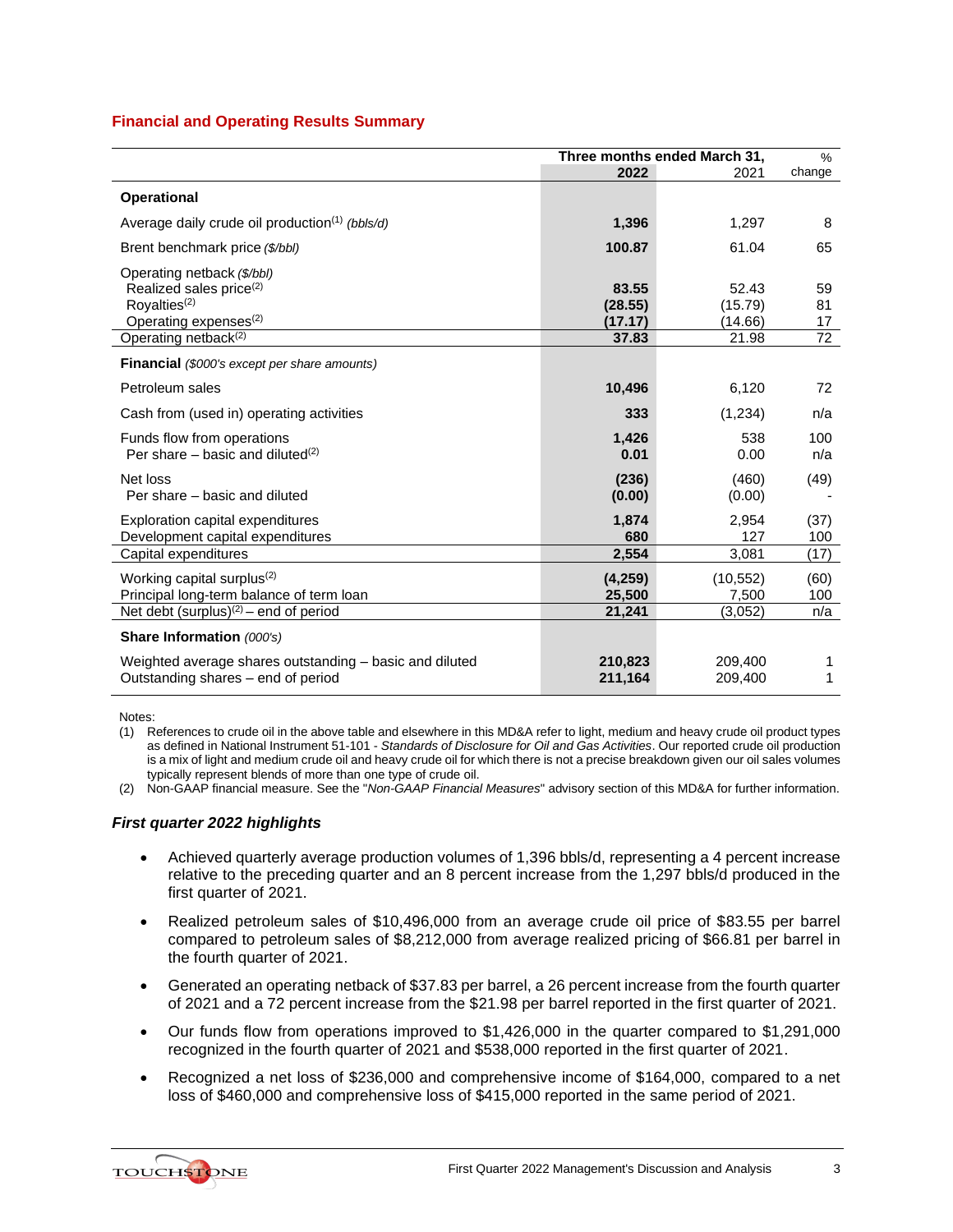- Capital investments of \$2,554,000 focused on continuing production testing operations on the Royston-1 well, expenditures related to the Coho-1 facility and pipeline and lease preparation costs for two Coora development well locations.
- Exited the quarter with cash of \$10,148,000, a working capital surplus of \$4,259,000 and \$30,000,000 drawn on our term credit facility, resulting in a net debt position of \$21,241,000.
- In March 2022, our field development plan for the Cascadura area was approved, which extends the exploration and production period for the defined 2,378-acre area through October 31, 2039.

# **Principal Properties and Licences**

A schedule of our core Trinidad property interests as of March 31, 2022 is set forth below.

| <b>Property</b>     | Working<br>interest (%) | Licence type       | Gross $\arccos(1)$ | Net $acres^{(2)}$ |
|---------------------|-------------------------|--------------------|--------------------|-------------------|
| Developed           |                         |                    |                    |                   |
| Coora-1             | 100                     | Lease Operatorship | 1,230              | 1,230             |
| Coora-2             | 100                     | Lease Operatorship | 469                | 469               |
| $WD-4$              | 100                     | Lease Operatorship | 700                | 700               |
| $WD-8$              | 100                     | Lease Operatorship | 650                | 650               |
| <b>Barrackpore</b>  | 100                     | Private            | 211                | 211               |
| Fyzabad             | 100                     | Crown and Private  | 564                | 564               |
| Ortoire - Coho      | 80                      | Crown              | 1.317              | 1.054             |
| Ortoire - Cascadura | 80                      | Crown              | 2,378              | 1.902             |
| San Francique       | 100                     | Private            | 1,277              | 1,277             |
|                     | 92                      |                    | 8,796              | 8,057             |
| Exploratory         |                         |                    |                    |                   |
| Ortoire             | 80                      | Crown              | 41.036             | 32,829            |
| Total               | 82                      |                    | 49.832             | 40.886            |

Notes:

(1) "Gross" means acres in which the Company has an interest.

(2) "Net" means the Company's interest in the gross acres.

Touchstone operates Trinidad-based upstream oil and natural gas activities under state exploration and production licences with the Trinidad and Tobago Ministry of Energy and Energy Industries ("MEEI"), Lease Operatorship Agreements ("LOAs") with Heritage Petroleum Company Limited ("Heritage") and private subsurface and surface leases with individual landowners. The LOAs contain marketing arrangements, whereas any oil sold from MEEI licences and private agreements are marketed under a separate Heritage crude oil sales agreement. In addition, we executed a long-term natural gas sales agreement with the National Gas Company of Trinidad and Tobago ("NGC") related to all future natural gas sales from our Ortoire property in December 2020.

# *MEEI exploration and production licences*

The Company is party to exploration and production licences with the MEEI for our Fyzabad producing property and our Cory Moruga and Ortoire exploration fields. The licences typically are for an initial six-year term, with the option to extend certain acreage a further 19 years upon an approved commercial discovery. Our Fyzabad exploration and production licence contains no minimum work obligations and expires in August 2032. We hold a non-operating 16.2 percent interest in the Cory Moruga exploration block which we consider non-core. Our core focus is the Ortoire exploration block (refer to "*Ortoire Operations*" for further information).

# *Lease operatorship agreements*

Under our four LOAs (Coora-1, Coora-2, WD-4 and WD-8), we are subject to annual minimum production levels and minimum work commitments from 2021 through 2030 specified under each LOA. Failing to reach

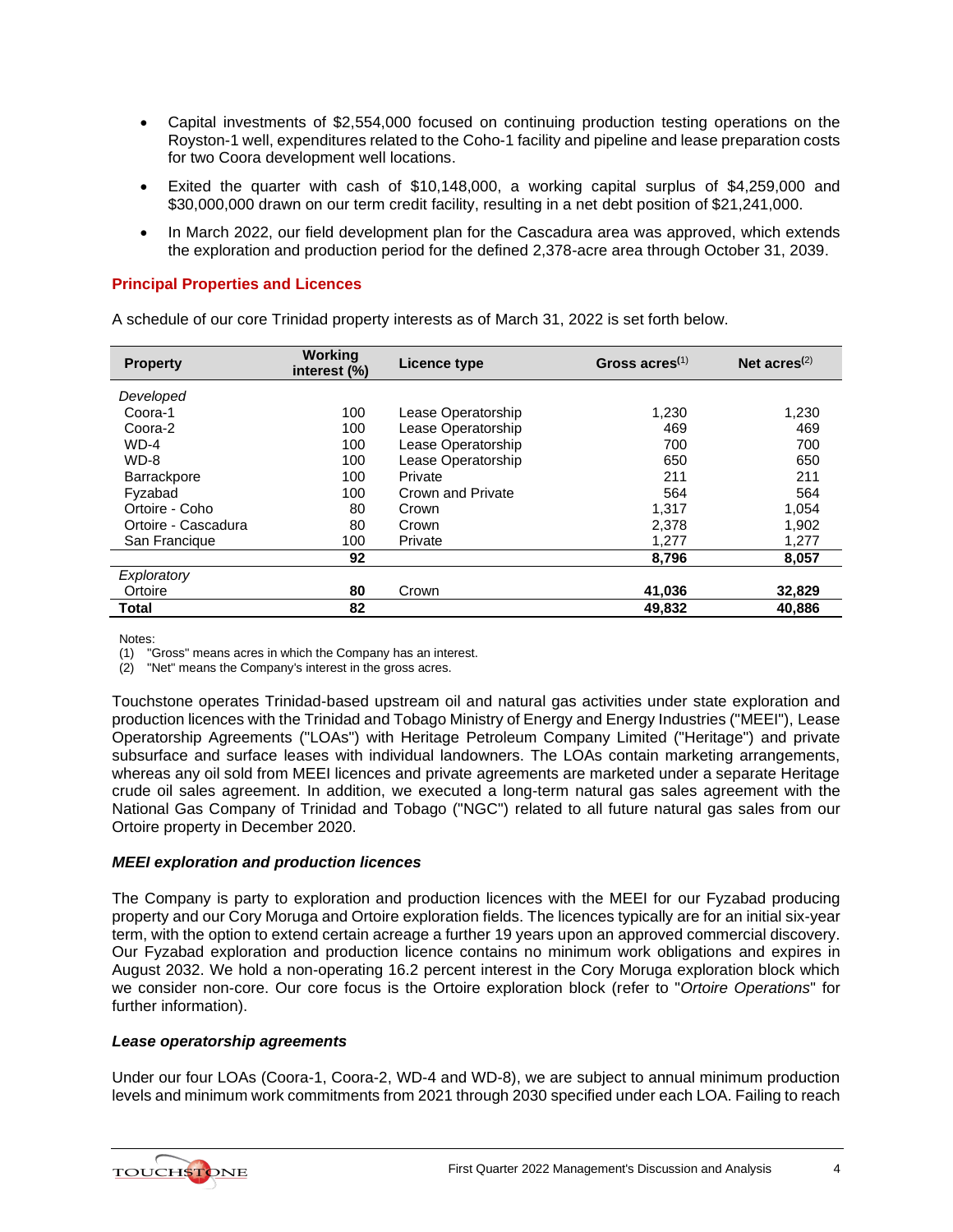either the annual minimum production levels or complete the annual minimum work obligations does not constitute a breach provided the minimal production levels have been attained or the minimum work obligations have been completed, as the case may be. The LOAs contain an aggregate minimum of 20 new infill wells and 40 well recompletions to be completed over the ten-year licence periods (refer to "*Contractual Obligations and Commitments*" for further information).

# *Private lease agreements*

Touchstone may also negotiate private surface and subsurface lease arrangements with individual landowners. Lease terms are typically 35 years in duration and contain no minimum work obligations. The Company is operating under a number of Trinidad private lease agreements which have expired and are currently being renewed. Based on legal opinions received, Touchstone is continuing to recognize petroleum sales on the producing properties because the Company is the operator, is paying all associated royalties and taxes, and no title to the producing properties has been disputed. The continuation of production from expired private leases during the renegotiation process is common in Trinidad based on antiquated land title processes. During the three months ended March 31, 2022, production volumes produced under expired private lease agreements represented 3.2 percent of our total production (2021 - 1.6 percent).

### **Ortoire Operations**

### *Licence*

Effective October 31, 2014, our wholly-owned Trinidad subsidiary Primera Oil and Gas Limited ("POGL") entered into an 80 percent operating working interest in the Ortoire exploration and production licence (the "Ortoire Licence") with the MEEI and Heritage, with Heritage holding the remaining 20 percent working interest. The Ortoire Licence was originally effective for an initial term of six years, under which any approved commercial discovery can be extended for a further 19 years. The parties amended the Ortoire Licence to extend the initial exploration period an additional nine months through July 31, 2021 during which we completed all required exploration minimum work commitments.

In March 2022 we were notified by the MEEI that the Trinidad government approved an extension of the exploration period of the Ortoire Licence to July 31, 2026. As part of the extension, we are required to drill three additional exploration wells to minimum depths of 6,000 true vertical feet prior to the end of the amended Ortoire Licence term. Similar to the initial minimum work program, we will be responsible for 100 percent of the drilling, completion and testing costs for the three additional wells. Each party to the Ortoire Licence remains responsible for its working interest costs associated with the development of commercial fields, including expenditures relating to facilities construction and development well drilling.

The Ortoire Licence extension will allow us to continue exploration operations on acreage that have not yet been approved as commercial, and no acreage was surrendered pursuant to the extension. The Ortoire Licence amendment agreement is currently required to be approved by the Office of the Attorney General and Ministry of Legal Affairs prior to execution by all parties.

The following table summarizes our future estimated Ortoire Licence minimum contractual capital commitments as at March 31, 2022, which includes the additional three exploration well obligations pursuant to the Ortoire Licence amendment.

| (S000's)                  |        |                          | Estimated payments due by year |       |                   |
|---------------------------|--------|--------------------------|--------------------------------|-------|-------------------|
|                           | Total  | 2022                     | 2023                           | 2024  | <b>Thereafter</b> |
| Lease expenses            | 5.116  | 463                      | 647                            | 686   | 3,320             |
| Drilling commitments      | 19.460 | $\overline{\phantom{0}}$ | 6.276                          | 6.514 | 6,670             |
| <b>Minimum investment</b> | 24,576 | 463                      | 6.923                          | 7,200 | 9,990             |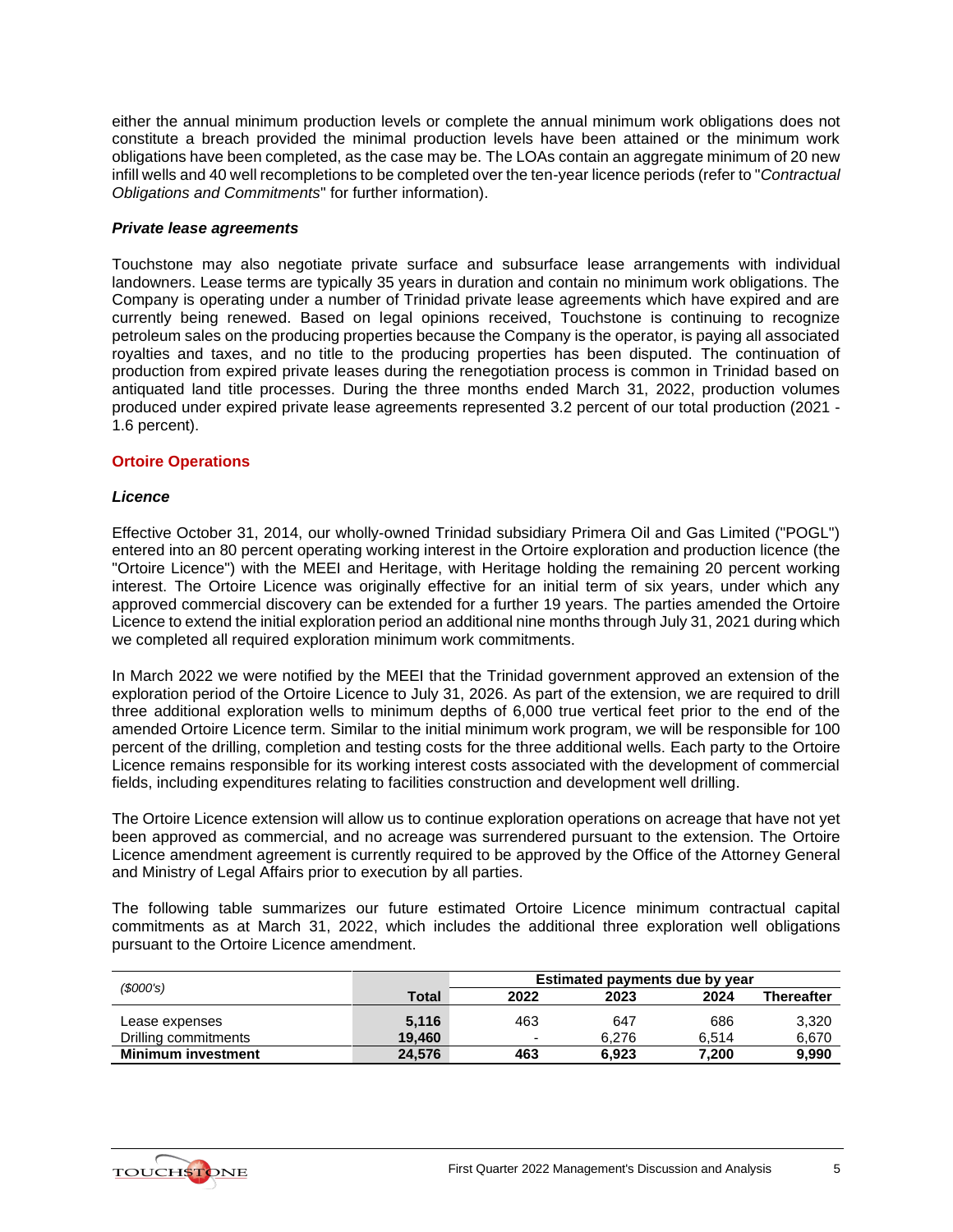# *Coho*

Our pipeline and facilities project at Coho is entering the final stages with the majority of welding complete and trenching operations progressing. Upon completion, the system will be pressure tested and configured for production.

### *Cascadura*

In March 2022, the MEEI approved our field development plan for the Cascadura area, which extends the exploration and production period for the defined 2,378-acre area through October 31, 2039.

In parallel with ongoing facilities procurement and construction of the Cascadura natural gas facility and liquids pipeline, we are diligently working on the required regulatory environmental approvals. Upon receipt, we expect to immediately proceed with construction of the surface facility, access roads and future development drilling locations.

#### *Royston*

In the first quarter of 2022 we continued with the long-term production test of our Royston-1 exploration well. Approximately 2,856 net barrels of crude oil was sold at our Barrackpore sales facility, averaging 32 bbls/d.

Our proposed future Royston-1 drilling operations include re-entering the existing wellbore to abandon the lowest section of the well and sidetrack the well to evaluate the intermediate sheet and potentially the subthrust sheets in the Herrera Formation.

# **Results of Operations**

# *Financial highlights*

| (\$000's except for per share amounts)                            |                 | Three months ended March 31, | $\%$       |
|-------------------------------------------------------------------|-----------------|------------------------------|------------|
|                                                                   | 2022            | 2021                         | change     |
| Net loss<br>Per share – basic and diluted                         | (236)<br>(0.00) | (460)<br>(0.00)              | (49)       |
| Cash from (used in) operating activities                          | 333             | (1,234)                      | n/a        |
| Funds flow from operations<br>Per share – basic and diluted $(1)$ | 1.426<br>0.01   | 538<br>0.00                  | 100<br>n/a |

Note:

(1) Non-GAAP financial measure. See the "*Non-GAAP Financial Measures*" advisory section of this MD&A for further information.

### *Net loss*

We recorded a net loss of \$236,000 (\$0.00 per basic share) in the first quarter of 2022 compared to a net loss of \$460,000 (\$0.00 per basic share) in the prior year equivalent quarter. Compared to the first quarter of 2021, the variance reflected an increase of \$2,187,000 in operating netbacks, partially offset by increases in general and administration ("G&A"), finance and income tax expenses.

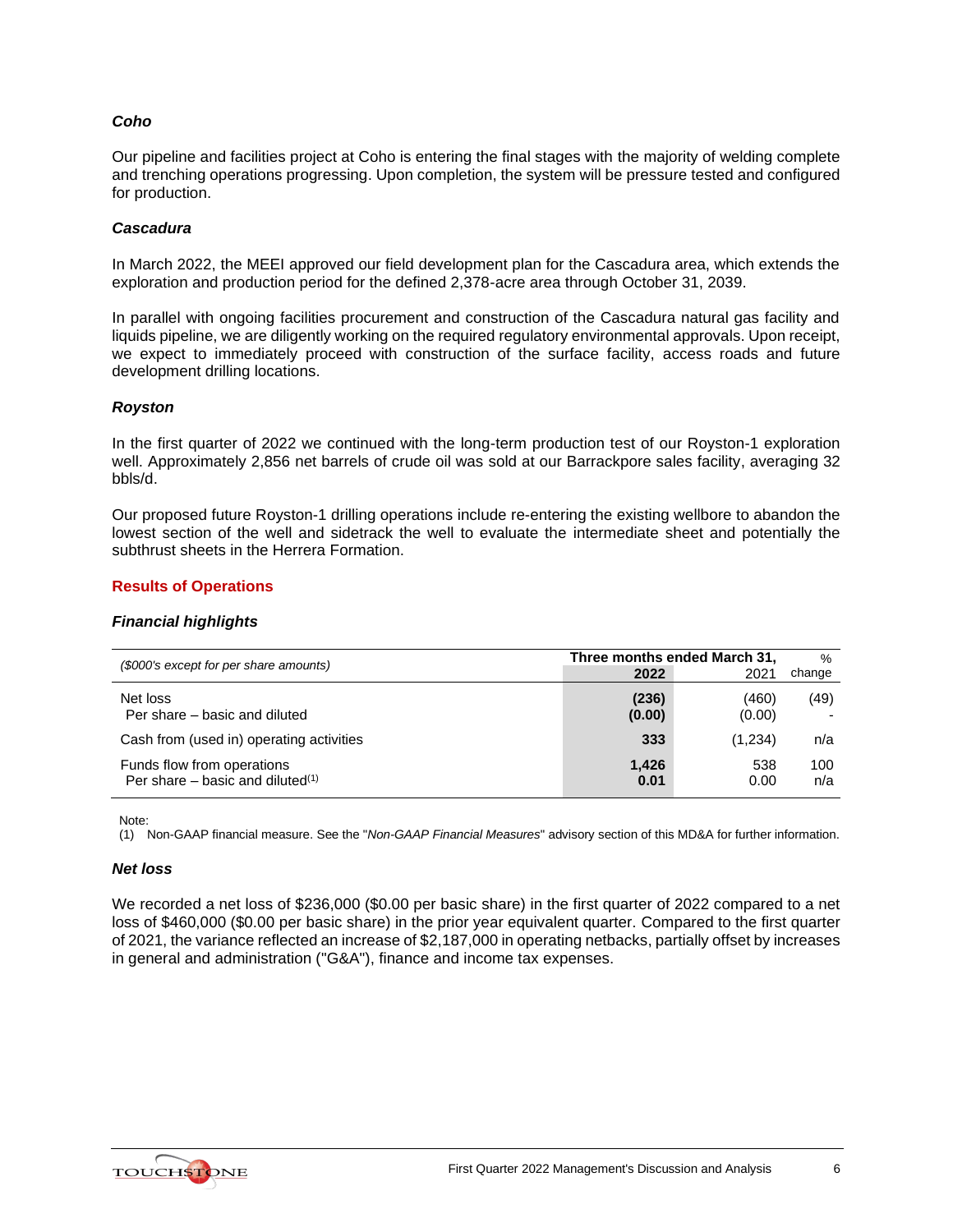The following table sets forth details of the change in net loss from the three months ended March 31, 2021 to the three months ended March 31, 2022.

| Three months ended March 31,<br>\$000's) |          |
|------------------------------------------|----------|
| Net $loss - 2021$                        | (460)    |
| Realized price variance                  | 3,910    |
| Sales volume variance                    | 466      |
| Royalties                                | (1, 743) |
| Other revenue                            | (14)     |
| Expenses                                 |          |
| Operating                                | (446)    |
| G&A                                      | (438)    |
| Cash finance                             | (502)    |
| Current income tax                       | (287)    |
| Realized foreign exchange                | (58)     |
| <b>Cash variances</b>                    | 888      |
| Gain on asset dispositions               | 10       |
| Unrealized foreign exchange              | 214      |
| Equity-based compensation                | (134)    |
| Depletion and depreciation               | (127)    |
| Impairment                               | (107)    |
| Non-cash finance expenses                | (292)    |
| Deferred income tax                      | (228)    |
| Non-cash variances                       | (664)    |
| <b>Net loss - 2022</b>                   | (236)    |

# *Cash from operating activities*

Details of the change in cash (used in) from operating activities from the three months ended March 31, 2021 to the three months ended March 31, 2022 are included in the table below.

| (\$000's)                                | Three months ended March 31, |  |  |
|------------------------------------------|------------------------------|--|--|
| Cash used in operating activities - 2021 | (1,234)                      |  |  |
| Increase in funds flow from operations   | 888                          |  |  |
| Net change in non-cash working capital   | 679                          |  |  |
| Cash from operating activities - 2022    | 333                          |  |  |

# *Funds flow from operations*

We generated funds flow from operations of \$1,426,000 in the first quarter of 2022 compared to \$538,000 reported in the prior year comparative quarter. The increase from the prior year period primarily reflected elevated crude oil realized pricing, which increased first quarter 2022 operating netbacks by \$2,187,000 from 2021, partially offset by increased G&A and current income tax expenses recorded in 2022.

The following graph summarizes the change in funds flow from operations from the three months ended March 31, 2021 to the three months ended March 31, 2022.

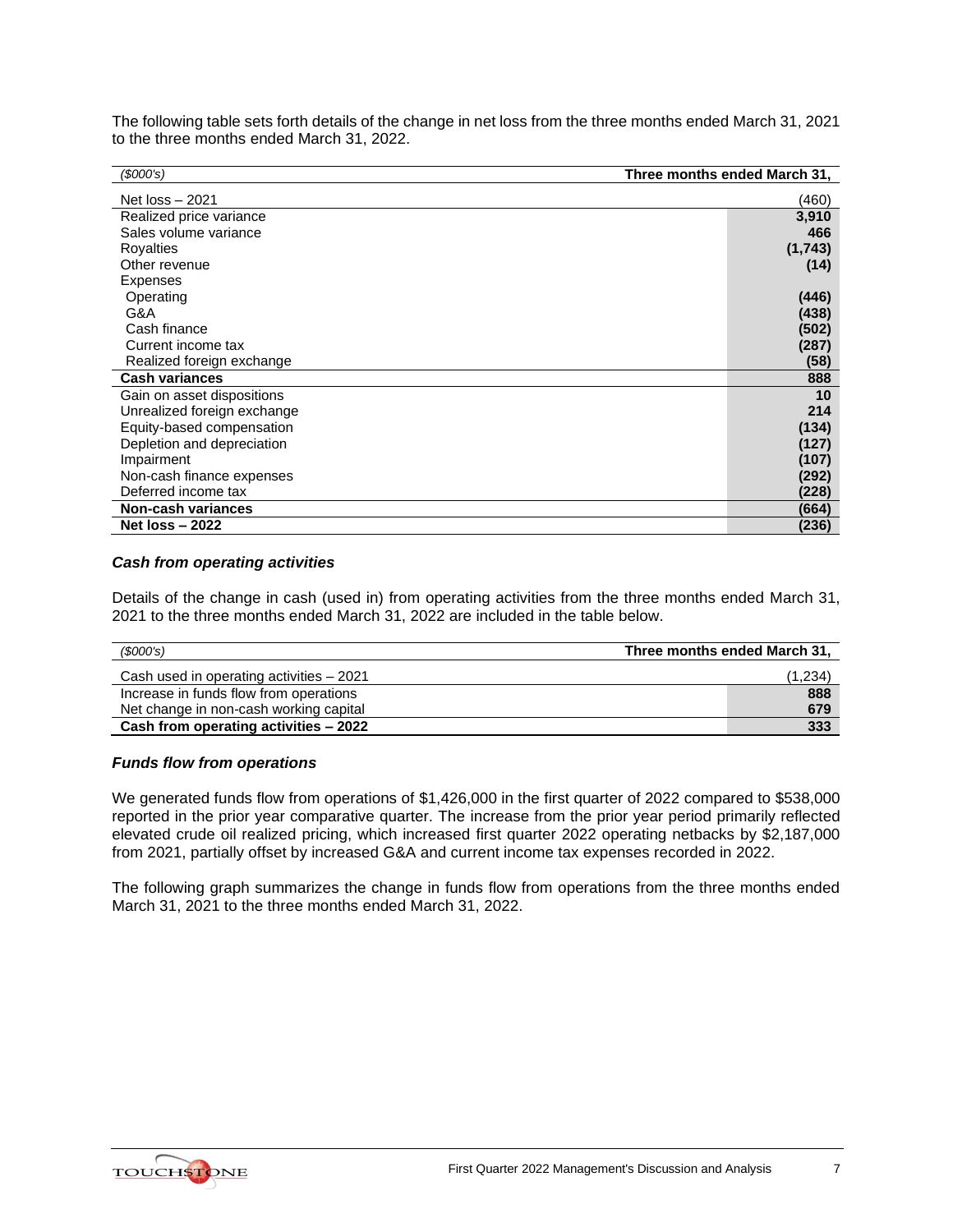

*Production volumes*

|                                   | Three months ended March 31, |         | %      |
|-----------------------------------|------------------------------|---------|--------|
|                                   | 2022                         | 2021    | change |
| <b>Production</b> (bbls)          |                              |         |        |
| Crude oil                         | 125,625                      | 116,730 | 8      |
| Total                             | 125,625                      | 116,730 | 8      |
| Average daily production (bbls/d) |                              |         |        |
| Crude oil                         | 1,396                        | 1.297   | 8      |
| Total                             | 1,396                        | 1,297   |        |

Average production volumes increased 8 percent to 1,396 bbls/d in the first quarter of 2022 from 1,297 bbls/d in the prior year equivalent quarter. The increase from the first quarter of 2021 was mainly attributed to additional production volumes from our three development wells drilled in the fourth quarter of 2021, which contributed aggregate field estimated crude oil production of 149 bbls/d in the quarter. In addition, we sold 2,856 net barrels of crude oil from our Royston-1 production test in the first quarter of 2022, representing an average of 32 bbls/d. These increases in current year production were partially offset by natural declines from the first quarter of 2021.



### **Average Daily Production**

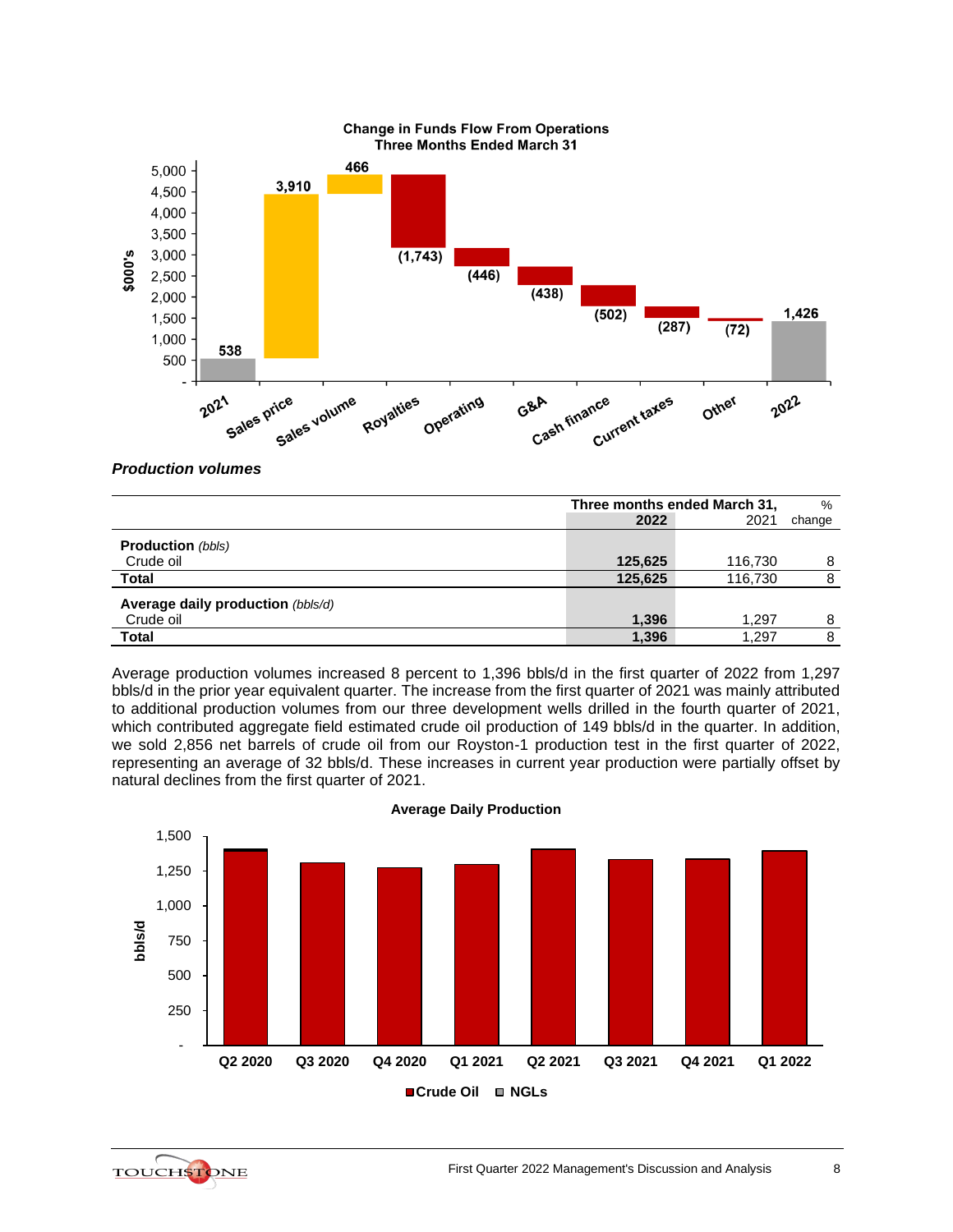|                             | Three months ended March 31, |         | %      |
|-----------------------------|------------------------------|---------|--------|
| (bbls)                      | 2022                         | 2021    | change |
| Coora-1                     | 33,020                       | 34,507  | (4)    |
| Coora-2                     | 2,822                        | 3,229   | (13)   |
| $WD-4$                      | 51,250                       | 44,704  | 15     |
| WD-8                        | 21,715                       | 18,058  | 20     |
| New Dome $(1)$              |                              | 1,831   | (100)  |
| Barrackpore                 | 1,097                        | 1,184   | (7)    |
| Fyzabad                     | 8,372                        | 7,528   | 11     |
| Palo Seco <sup>(1)</sup>    |                              | 688     | (100)  |
| San Francique               | 4,493                        | 5,001   | (10)   |
| Ortoire                     | 2,856                        | ۰       | n/a    |
| <b>Crude oil production</b> | 125,625                      | 116,730 | 8      |

The following table and graphs summarize crude oil production by property during the three months ended March 31, 2022 and 2021.

Note:

(1) The assets associated with the properties were classified as held for sale with an effective date of December 31, 2021. Refer to "*Capital Expenditures and Dispositions - PP&E dispositions*" for further information.



**Three Months Ended March 31, 2022** *(bbls)*

**Three Months Ended March 31, 2021** *(bbls)*



# *Benchmark and realized prices*

|                                                                                  | Three months ended March 31, |                 | $\%$     |
|----------------------------------------------------------------------------------|------------------------------|-----------------|----------|
|                                                                                  | 2022                         | 2021            | change   |
| Brent average (\$/bbl)<br>WTI average (\$/bbl)                                   | 100.87<br>94.29              | 61.04<br>57.84  | 65<br>63 |
| Average realized price $(\frac{\text{S}}{\text{B}})$ (1)                         | 83.55                        | 52.43           | 59       |
| Realized price discount as a % of Brent<br>Realized price discount as a % of WTI | (17.2)<br>(11.4)             | (14.1)<br>(9.4) |          |

Note:

(1) Non-GAAP financial measure. See the "*Non-GAAP Financial Measures*" advisory section of this MD&A for further information.

Our crude oil price received is based on quality differentials and international marketing arrangements and therefore are attributed to factors that are beyond our control. Touchstone's crude oil realized price is primarily driven by the Brent benchmark price, as Trinidad crude oil is exported for refining and classified as waterborne crude.

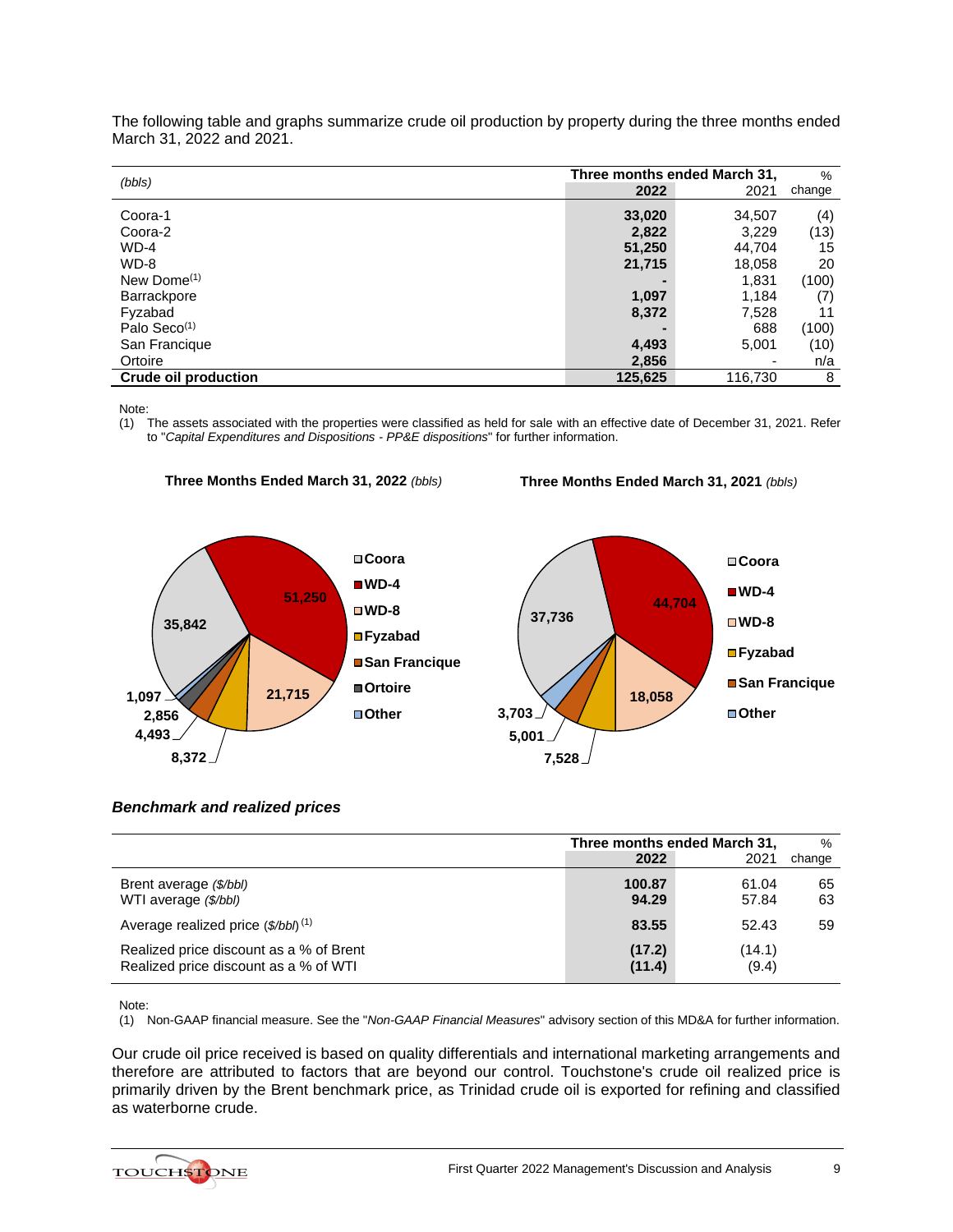In the first quarter of 2022 crude oil benchmark pricing increased significantly compared with both the first and fourth quarters of 2021. Brent benchmark pricing was volatile in the first quarter of 2022, ranging from a low of \$78.25 per barrel and reaching a high of \$133.18 per barrel following the Russia invasion of Ukraine. The tight global supply and demand balance was exacerbated by concern over potential disruptions in Russia exports related to international sanctions levied against the country.

We realized an average price of \$83.55 per barrel in the first quarter of 2022 compared to an average of \$52.43 per barrel in the equivalent quarter of 2021. Relative to the first quarter of 2021, the 59 percent increase in 2022 was driven by a 65 percent increase in Brent reference pricing, partially offset by a widening of the realized pricing differential in relation to Brent benchmark pricing from 14.1 percent to 17.2 percent.



#### **Realized Price and Differential to Brent**

# *Petroleum sales*

| (S000's)        | Three months ended March 31, |       | $\%$                     |
|-----------------|------------------------------|-------|--------------------------|
|                 | 2022                         | 2021  | change                   |
| Petroleum sales | 10.496                       | 6.120 | $\overline{\phantom{a}}$ |

We sell all produced crude oil volumes to Heritage, with title transferring at our various sales batteries. As at March 31, 2022, we held 4,917 barrels of crude oil inventory in comparison to 7,015 barrels as of December 31, 2021. Petroleum sales in the first quarter of 2022 increased 72 percent to \$10,496,000 from \$6,120,000 in the first quarter of 2021. The increase of \$4,376,000 was a result of \$3,910,000 from higher realized pricing and \$466,000 attributed to higher sales volumes.

# *Royalties*

| (\$000's unless otherwise stated)                 | Three months ended March 31, |       | $\frac{0}{0}$ |
|---------------------------------------------------|------------------------------|-------|---------------|
|                                                   | 2022                         | 2021  | change        |
| Crown royalties                                   | 1,201                        | 702   |               |
| Private royalties                                 | 106                          | 68    |               |
| Overriding royalties                              | 2.279                        | 1.073 |               |
| <b>Royalties</b>                                  | 3.586                        | 1.843 | 95            |
| On a per barrel basis <sup>(1)</sup>              | 28.55                        | 15.79 | 81            |
| As a percentage of petroleum sales <sup>(1)</sup> | 34.2%                        | 30.1% | 13            |

Note:

(1) Non-GAAP financial measure. See the "*Non-GAAP Financial Measures*" advisory section of this MD&A for further information.

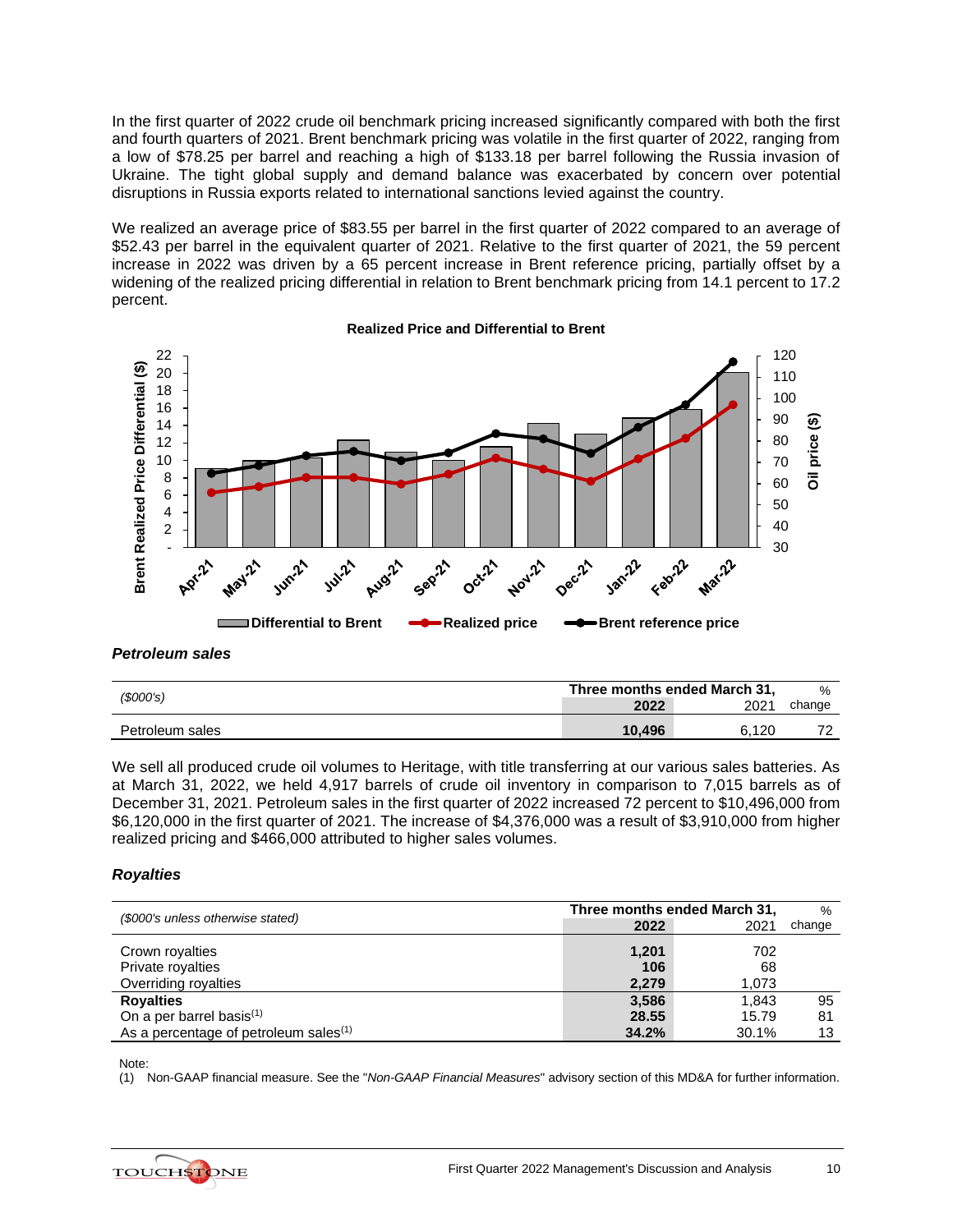Touchstone is obligated to pay a crown royalty rate of 12.5 percent on all petroleum and natural gas production under MEEI and Heritage licences. For private leases, the Company incurs private royalties between 10 and 12.5 percent of petroleum sales.

We operate under LOAs with Heritage on our Coora-1, Coora-2, WD-4 and WD-8 blocks, which in addition to crown royalties apply a sliding scale overriding royalty ("ORR") structure indexed to the average price of oil realized in a production month. Base ORR rates are applicable to pre-defined monthly base production levels which decline by 2 percent per annum over the specific licence. For any monthly volumes sold in excess of base production levels, the Company incurs reduced enhanced ORR rates. For any production in excess of defined enhanced production levels, we incur super enhanced ORR rates which represent 50 percent of enhanced ORR rates. The following table summarizes royalty rates attributable to our LOAs based on monthly realized crude oil pricing received.

| Monthly realized oil price (\$) |                 | <b>LOA Royalty Rates (%)</b> |                           |
|---------------------------------|-----------------|------------------------------|---------------------------|
|                                 | <b>Base ORR</b> | <b>Enhanced ORR</b>          | <b>Super Enhanced ORR</b> |
| ≤ 10.00                         | 10.00           | 6.00                         | 3.00                      |
| $10.01 - 20.00$                 | 13.00           | 6.50                         | 3.25                      |
| $20.01 - 30.00$                 | 15.00           | 7.00                         | 3.50                      |
| $30.01 - 40.00$                 | 20.00           | 7.50                         | 3.75                      |
| $40.01 - 50.00$                 | 25.00           | 8.00                         | 4.00                      |
| $50.01 - 70.00$                 | 28.00           | 15.50                        | 7.75                      |
| 70.01 - 90.00                   | 33.00           | 17.00                        | 8.50                      |
| $90.01 - 200.00$                | 35.00           | 20.00                        | 10.00                     |

Royalties as a percentage of petroleum sales were 34.2 percent in the first quarter of 2022 compared to 30.1 percent in the prior year comparative quarter. The year-over-year variance reflected an increase in realized crude oil pricing received in the first quarter of 2022 compared to the same period of 2021.



**Royalties**

#### *Operating expenses*

|                                                   | Three months ended March 31, |                | $\%$   |
|---------------------------------------------------|------------------------------|----------------|--------|
| (\$000's except per bbl amounts)                  | 2022                         | 2021           | change |
| Operating expenses<br>On a per barrel basis $(1)$ | 2.157<br>17.17               | 1.711<br>14.66 | 26     |

Note:

(1) Non-GAAP financial measure. See the "*Non-GAAP Financial Measures*" advisory section of this MD&A for further information.

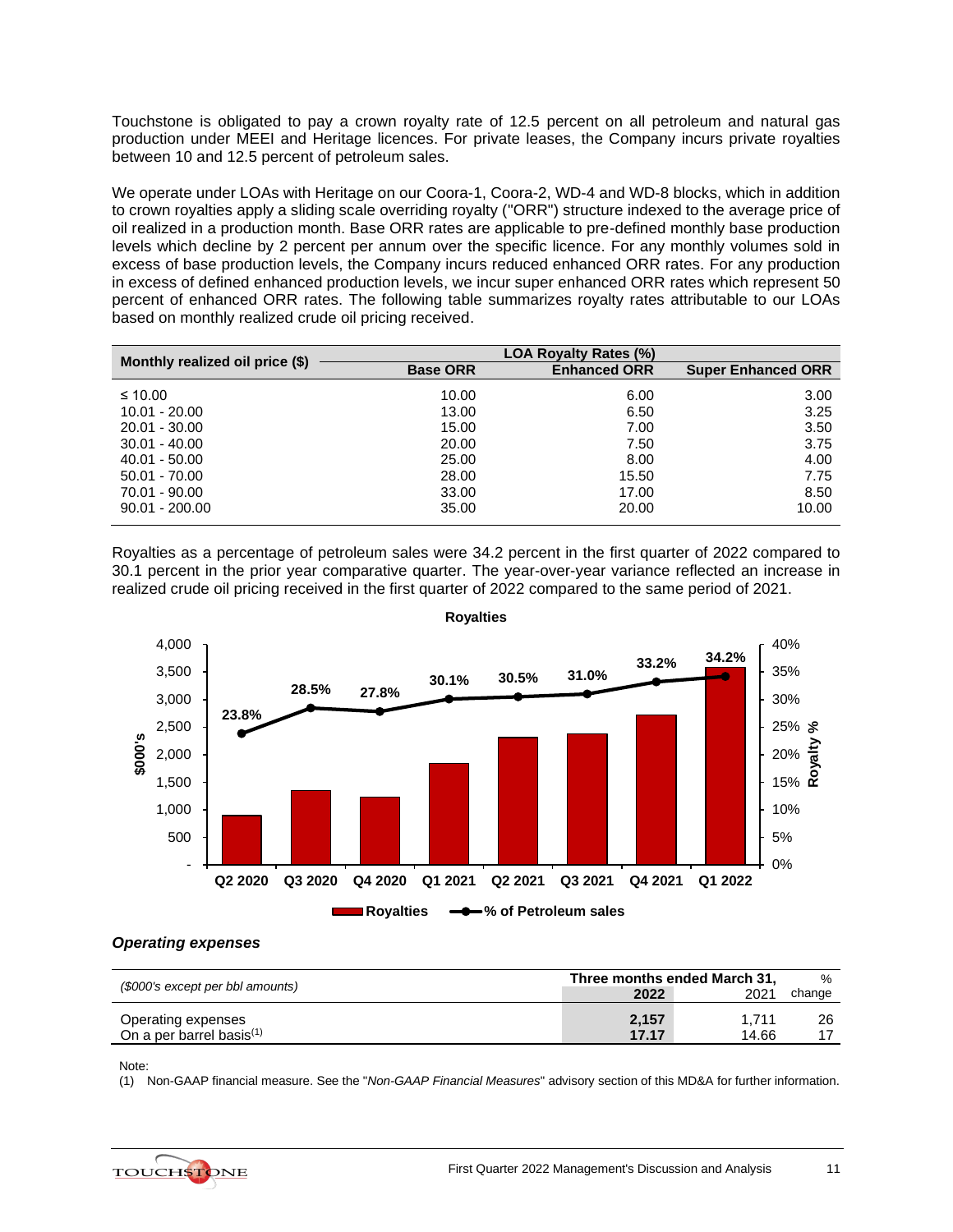Operating expenses include all periodic lease and field-level expenses and include directly attributable employee salaries and benefits. First quarter 2022 operating expenses increased by 26 percent from the first quarter of 2021. Relative to the prior year comparative period, first quarter 2022 operating expense increases were predominantly from increased field and well servicing costs, as well as increased salary expenses and variable costs from an 8 percent increase in production.

First quarter 2022 operating expenses per barrel increased 17 percent from the prior year comparative quarter, primarily attributed to increased field activity given we initiated our 2021 field optimization strategy in March 2021.



# *Operating netback*

The components of operating netback are set forth below.

|                                     | Three months ended March 31, |         | $\%$   |
|-------------------------------------|------------------------------|---------|--------|
|                                     | 2022                         | 2021    | change |
| (S000's)                            |                              |         |        |
| Petroleum sales                     | 10,496                       | 6,120   | 72     |
| Royalties                           | (3,586)                      | (1,843) | 95     |
| Operating expenses                  | (2, 157)                     | (1,711) | 26     |
| Operating netback(1)                | 4,753                        | 2,566   | 85     |
| (S/bb)                              |                              |         |        |
| Brent benchmark price               | 100.87                       | 61.04   | 65     |
| <b>Discount</b>                     | (17.32)                      | (8.61)  |        |
| Realized sales price <sup>(1)</sup> | 83.55                        | 52.43   | 59     |
| Royalties <sup>(1)</sup>            | (28.55)                      | (15.79) | 81     |
| Operating expenses <sup>(1)</sup>   | (17.17)                      | (14.66) | 17     |
| Operating netback $(1)$             | 37.83                        | 21.98   | 72     |

Note:

(1) Non-GAAP financial measure. See the "*Non-GAAP Financial Measures*" advisory section of this MD&A for further information.

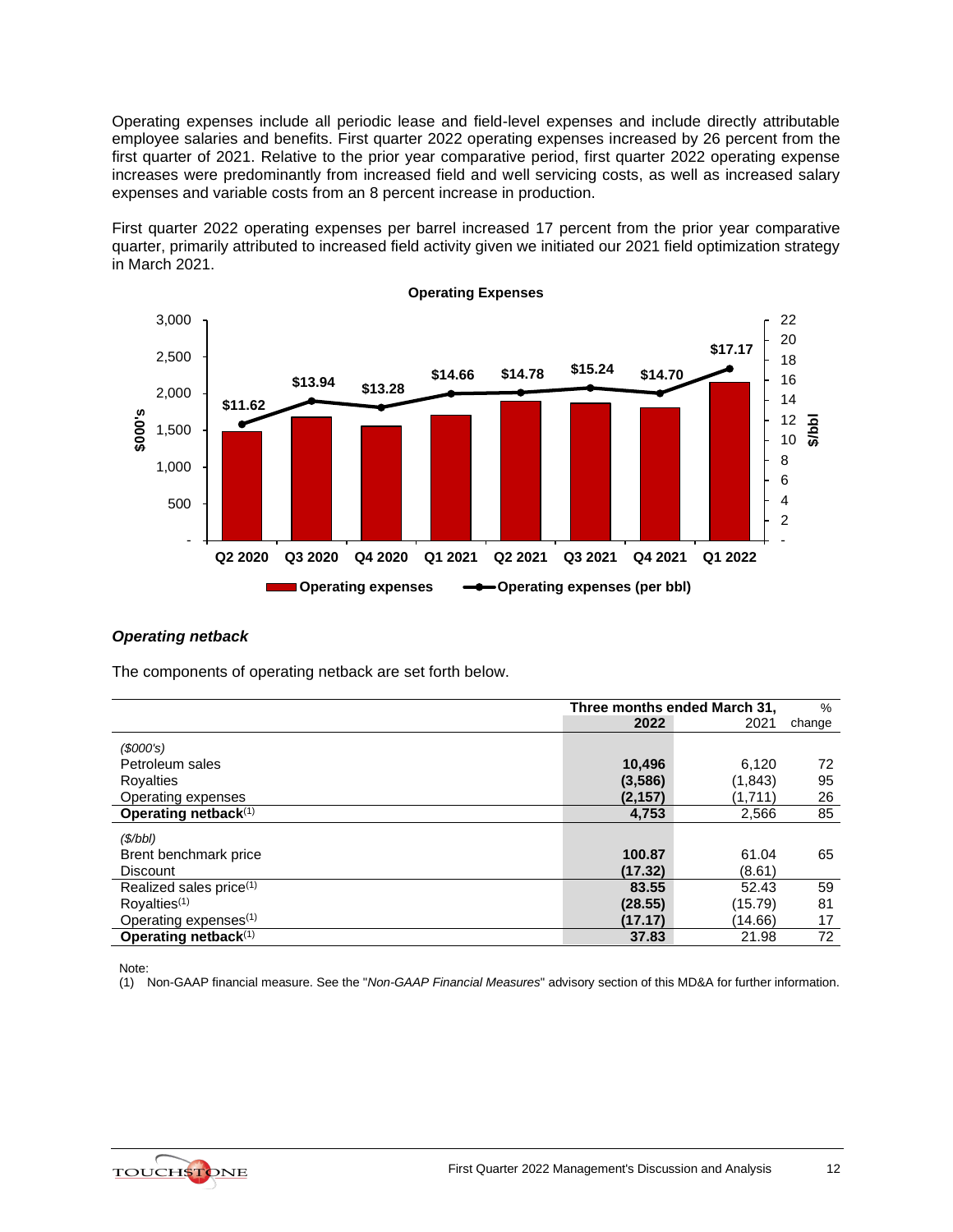

### *General and administration expenses*

| (\$000's except per bbl amounts)               | Three months ended March 31, |                | $\%$   |
|------------------------------------------------|------------------------------|----------------|--------|
|                                                | 2022                         | 2021           | change |
| Gross G&A expenses<br>Capitalized G&A expenses | 2,205<br>(232)               | 1.770<br>(235) | 25     |
| G&A expenses                                   | 1,973                        | 1,535          | 29     |
| On a per barrel basis <sup>(1)</sup>           | 15.71                        | 13.15          | 19     |

Note:

(1) Non-GAAP financial measure. See the "*Non-GAAP Financial Measures*" advisory section of this MD&A for further information.

The increase in gross G&A expenses in the first quarter compared to the same period in 2021 was due to increases in employee headcount and salaries, insurance, information technology and travel expenses to Trinidad based on the easing of health restrictions in 2022. Further, \$186,000 of the current year increase was from security costs related to the third-party rig that was idle in the first quarter of 2022.

First quarter 2022 G&A expenses were \$15.71 per barrel, representing a 19 percent increase from the \$13.15 per barrel reported in the first quarter of 2021 based on higher net G&A costs, partially offset by increased production volumes in the first quarter of 2022 compared to the same period of 2021.



**General and Administration Expenses**

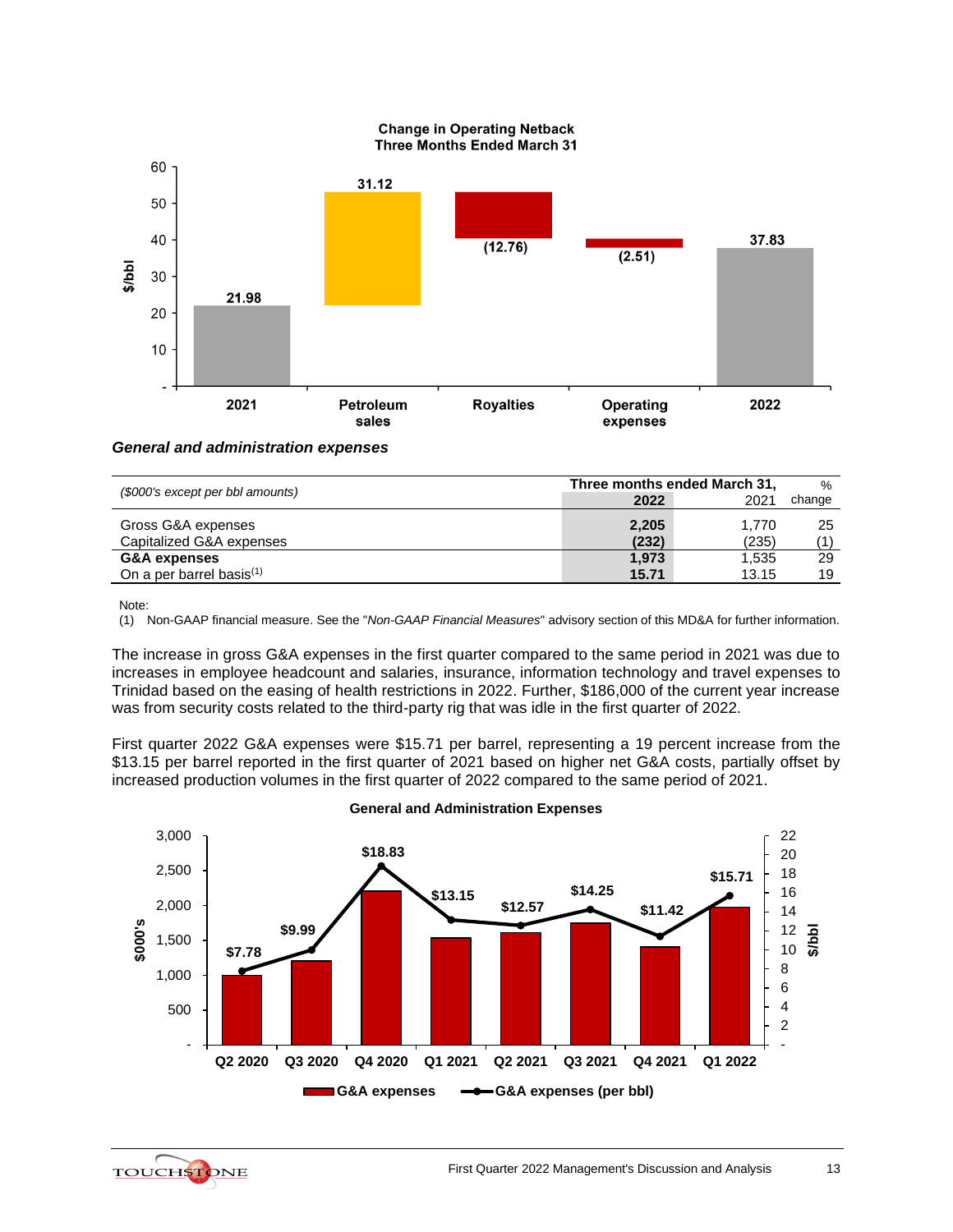#### *Net finance expenses*

|                                              |      | Three months ended March 31, | $\%$   |
|----------------------------------------------|------|------------------------------|--------|
| (S000's)                                     | 2022 | 2021                         | change |
| Lease liability interest expense             | 63   | 5                            | 100    |
| Term loan interest expense                   | 589  | 146                          | 100    |
| Accretion on term loan                       | 44   | 15                           | 100    |
| Production liability revaluation loss (gain) | 199  | (71)                         | n/a    |
| Accretion on decommissioning liabilities     | 66   | 63                           | 5      |
| Other                                        | (18) | (9)                          | 100    |
| Net finance expenses                         | 943  | 149                          | 100    |
| Cash net finance expenses                    | 651  | 149                          | 100    |
| Non-cash net finance expenses                | 292  |                              | n/a    |
| Net finance expenses                         | 943  | 149                          | 100    |

Net finance expenses in the first quarter of 2022 were \$943,000 compared to \$149,000 recognized in the same period of 2021, with cash finance expenses increasing by \$502,000 from 2021.

Relative to the first quarter of 2021, the increase in cash finance costs in the first quarter of 2022 was primarily attributed to a \$443,000 increase in term loan interest expense. The increase reflected an increased principal balance outstanding in the current year, with \$30 million currently drawn compared to \$7.5 million drawn throughout the first quarter of 2021. Refer to "*Capital Management and Liquidity - Term loan*" for further details.

Production liability revaluation amounts are recognized as a result of a change of production liabilities estimated by the Company at each reporting period. In the first quarter of 2022, we recognized a non-cash loss of \$199,000 predominately from the strengthening of strip crude oil pricing throughout the first quarter of 2022 (2021 - gain of \$71,000). Refer to "*Capital Management and Liquidity - Other liabilities*" for further information.

# *Foreign exchange and foreign currency translation*

Touchstone's presentation currency is the United States dollar. Our parent company has a Canadian dollar functional currency while our Trinidadian subsidiaries have a Trinidad and Tobago dollar functional currency. In each reporting period, the change in values of the C\$ and TT\$ relative to the US\$ reporting currency are recognized. The applicable foreign exchange ("FX") rates used to translate our TT\$ and C\$ denominated items are set forth below.

| <b>FX</b> rates                                                                       | Three months ended March 31, |                      | %      |
|---------------------------------------------------------------------------------------|------------------------------|----------------------|--------|
|                                                                                       | 2022                         | 2021                 | change |
| US\$:C\$ average $FX$ rate <sup>(1)</sup><br>US\$:TT\$ average FX rate <sup>(2)</sup> | 1.267<br>6.758               | 1.266<br>6.758       |        |
|                                                                                       | March 31,<br>2022            | December 31,<br>2021 |        |
| US\$:C\$ closing $FX$ rate <sup>(1)</sup><br>US\$:TT\$ closing FX rate <sup>(2)</sup> | 1.250<br>6.755               | 1.264<br>6.763       | (1)    |

Notes:

- (1) Source: TSX InfoSuite average daily exchange rates for the specified periods and daily exchange rates for the specified dates.
- (2) Source: Central Bank of Trinidad and Tobago average daily buying and selling exchange rates for the specified periods and average daily buying and selling exchange rates for the specified dates.

The revenues and expenses of our Canadian head office and Trinidad operations are translated to US\$ at the average monthly exchange rates relative to the date of the transactions. Fluctuations in the exchange rate between the TT\$ and the US\$ and the C\$ to US\$ could have a material effect on our reported results (refer to "*Market Risk Management - Foreign currency risk*").

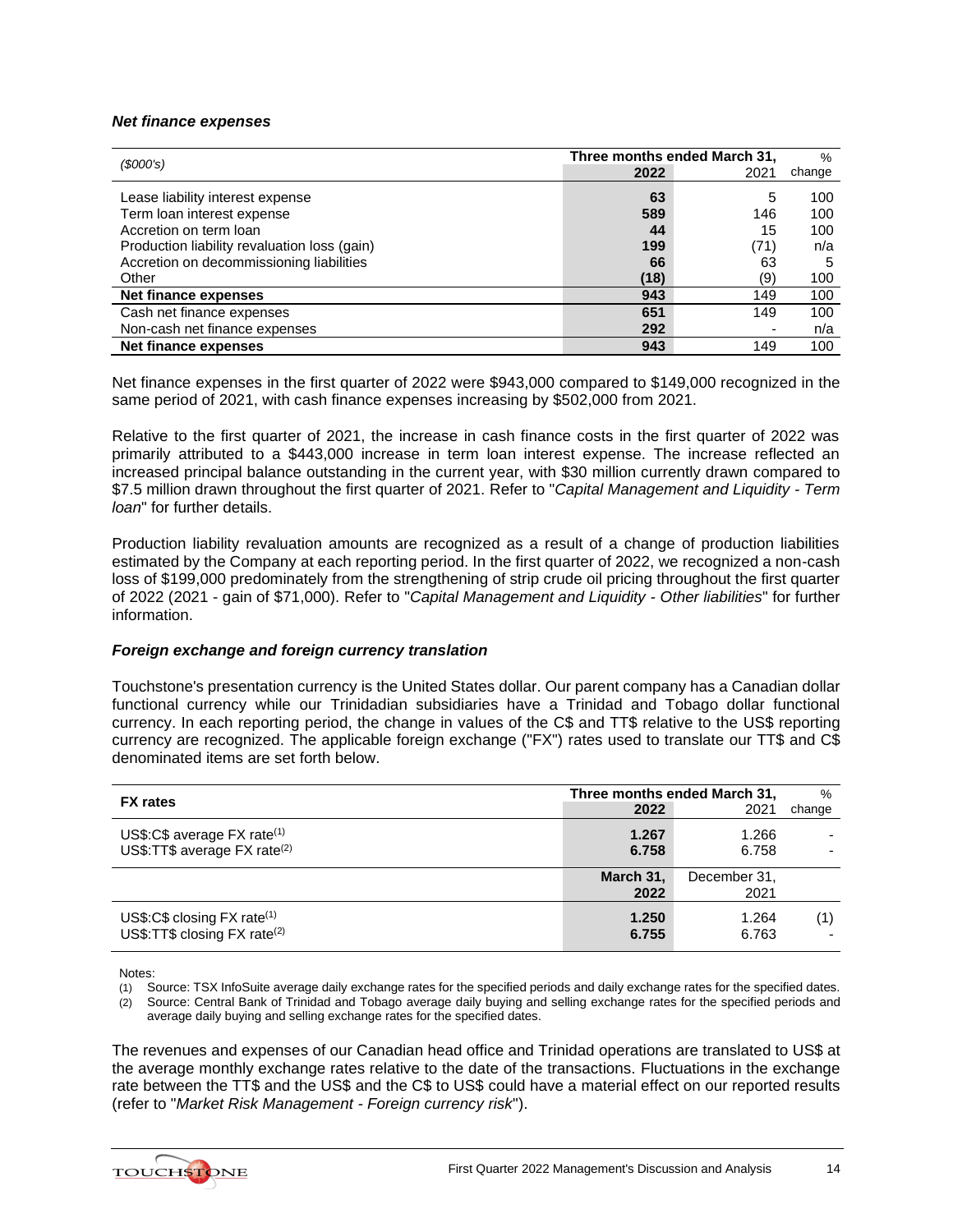During the first quarter of 2022, the C\$ and TT\$ remained consistent relative to the US\$ in comparison to the corresponding average rates observed in the 2021 first quarter. In aggregate, Touchstone recorded a foreign exchange gain of \$56,000 in the first quarter of 2022 compared to a loss of \$100,000 in the prior year equivalent quarter. Foreign exchange gains and losses include amounts that are unrealized in nature and may be reversed in the future as a result of fluctuations in prevailing exchange rates.

The assets and liabilities of our parent company and subsidiaries are translated to US\$ dollars at the exchange rate on the reporting period date for presentation purposes, with all foreign currency differences recorded in other comprehensive loss. Relative to the US\$, the C\$ closed 1 percent stronger on March 31, 2022 versus December 31, 2021, while the TT\$ remained consistent over the same periods. We recognized a foreign currency translation gain of \$400,000 in the first quarter of 2022 compared to a gain of \$45,000 recorded in the comparative 2021 quarter.

# *Equity-based awards*

We have a share option plan pursuant to which options to purchase common shares of the Company may be granted by the Board of Directors ("Board") to our directors, officers, employees and consultants. The exercise price of each share option may not be less than the volume weighted average trading price per common share on the TSX for the five consecutive trading days ending on the last trading day preceding the grant date. Compensation expense is recognized as the options vest. Unless otherwise determined by the Board, vesting typically occurs one third on each of the next three anniversaries of the grant date as recipients render continuous service to the Company, and the share options typically expire five years from the date of the grant.

| <b>Share options</b>                      | Number of<br>share options | Weighted<br>average<br>exercise price<br>(C\$) |
|-------------------------------------------|----------------------------|------------------------------------------------|
| Outstanding, January 1, 2021              | 9,552,434                  | 0.34                                           |
| Granted                                   | 3,013,000                  | 1.70                                           |
| Exercised                                 | (1,332,100)                | 0.22                                           |
| Issued and outstanding, December 31, 2021 | 11,233,334                 | 0.72                                           |
| Exercised                                 | (431, 800)                 | 0.22                                           |
| Forfeited                                 | (261,800)                  | 1.47                                           |
| Issued and outstanding, March 31, 2022    | 10,539,734                 | 0.72                                           |
| Exercisable, March 31, 2022               | 4,986,537                  | 0.27                                           |

The maximum number of common shares issuable on the exercise of outstanding share options at any time is limited to 10 percent of our issued and outstanding common shares. As of March 31, 2022, our outstanding share options represented 5.0 percent of our outstanding common shares (December 31, 2021 - 5.3 percent). The following table sets forth equity compensation expenses recorded in relation to our equity compensation plan for the periods indicated.

| (S000's)                                                                 | Three months ended March 31, |             | $\frac{0}{0}$ |
|--------------------------------------------------------------------------|------------------------------|-------------|---------------|
|                                                                          | 2022                         | 2021        | change        |
| Gross equity-based compensation<br>Capitalized equity-based compensation | 311<br>(67)                  | 140<br>(30) | 100<br>100    |
| <b>Equity-based compensation</b>                                         | 244                          | 110         | 100           |

In the first quarter of 2022, the Company recorded gross equity-based compensation of \$311,000 compared to \$140,000 in the prior year equivalent quarter. The increase in equity-based compensation and capitalized equity-based compensation in the first quarter of 2022, compared to the same period in 2021, was primarily attributable to an increase in the fair value of equity-based awards granted in May 2021 based on our higher common share price versus previously granted awards.

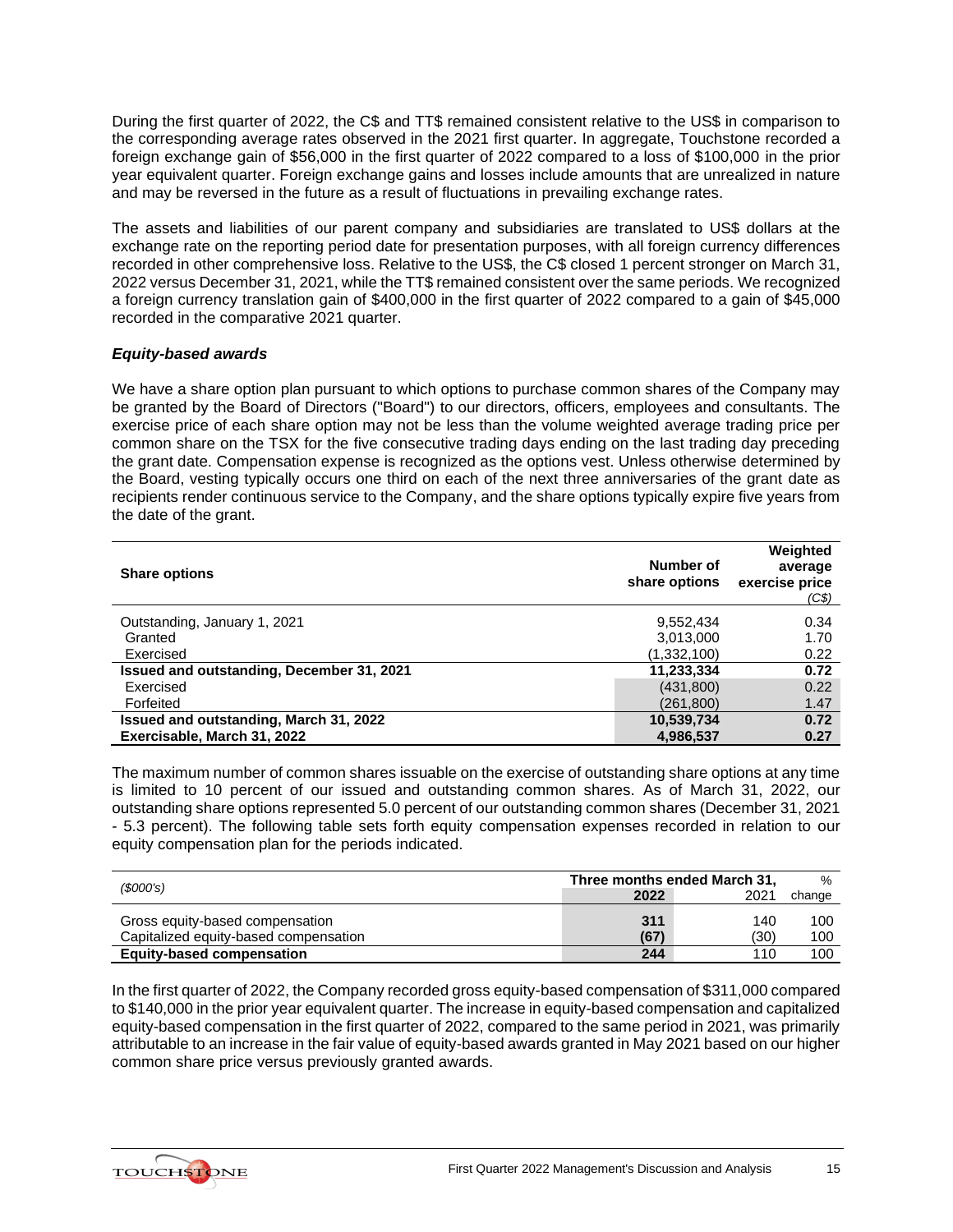On April 8, 2022, we granted 2,946,000 share options to officers, directors and employees at an exercise price of C\$1.43 per option. The share options have a five-year term and vest one third on each of the next three anniversaries of the grant date.

Further information regarding our equity-compensation plan is included in Note 11 "*Shareholders' Capital*" of our interim financial statements.

### *Depletion and depreciation expense*

| (\$000's except per bbl amounts)                       | Three months ended March 31, |           | $\frac{0}{0}$ |
|--------------------------------------------------------|------------------------------|-----------|---------------|
|                                                        | 2022                         | 2021      | change        |
| Depletion expense<br>Depreciation expense              | 872<br>58                    | 731<br>72 | 19<br>(19)    |
| Depletion and depreciation expense                     | 930                          | 803       | 16            |
| Depletion expense on a per barrel basis <sup>(1)</sup> | 6.94                         | 6.26      |               |

Note:

(1) Non-GAAP financial measure. See the "*Non-GAAP Financial Measures*" advisory section of this MD&A for further information.

Depletion expense associated with our producing petroleum assets included in property, plant and equipment ("PP&E") increased 11 percent to \$6.94 per barrel in the first quarter of 2022 compared to \$6.26 per barrel in the first quarter of 2021. The increase in depletion predominately reflected increased carrying values from petroleum asset PP&E impairment reversals recognized at the end of the fourth quarter of 2021.

Depletion expenses will fluctuate based on the amount and type of capital spending, the recognition or reversal of PP&E impairments, the quantity of reserves added and production volumes. The depletion rates are calculated on proved plus probable crude oil reserves, considering the future development costs to produce the reserves.

Assets in the exploration and evaluation ("E&E") phase are not amortized. Depreciation expense is recorded on corporate assets on a declining balance basis, and right-of-use ("ROU") assets are depreciated over their estimated useful lives on a straight-line basis.

The decrease in depreciation expense reported in the first quarter of 2022 in comparison the 2021 period was predominately a result of our oilfield service assets being leased to third parties effective March 1, 2021 and thus were no longer subject to depreciation (see "*Finance Leases*").

# *Impairment*

#### *E&E asset impairment*

In the first quarter of 2022 we recognized an E&E asset impairment of \$136,000 related to non-core exploration properties (2021 - \$29,000). Our 16.2 percent non-operated working interest in the Cory Moruga licence continues to have an estimated recoverable value of \$nil, and the operator of the licence is currently discussing investment alternatives with the MEEI, which may include licence relinquishment.

As of March 31, 2022, we identified no indicators of impairment relating to our Ortoire CGU, which had a carrying value of \$52,978,000 representing the full E&E asset balance on the interim statement of financial position (December 31, 2021 - \$50,760,000).

#### *PP&E impairment*

On March 31, 2022 and March 31, 2021, we evaluated our petroleum assets included in PP&E for indicators of any potential impairment or reversal. As a result of these assessments, no indicators were identified.

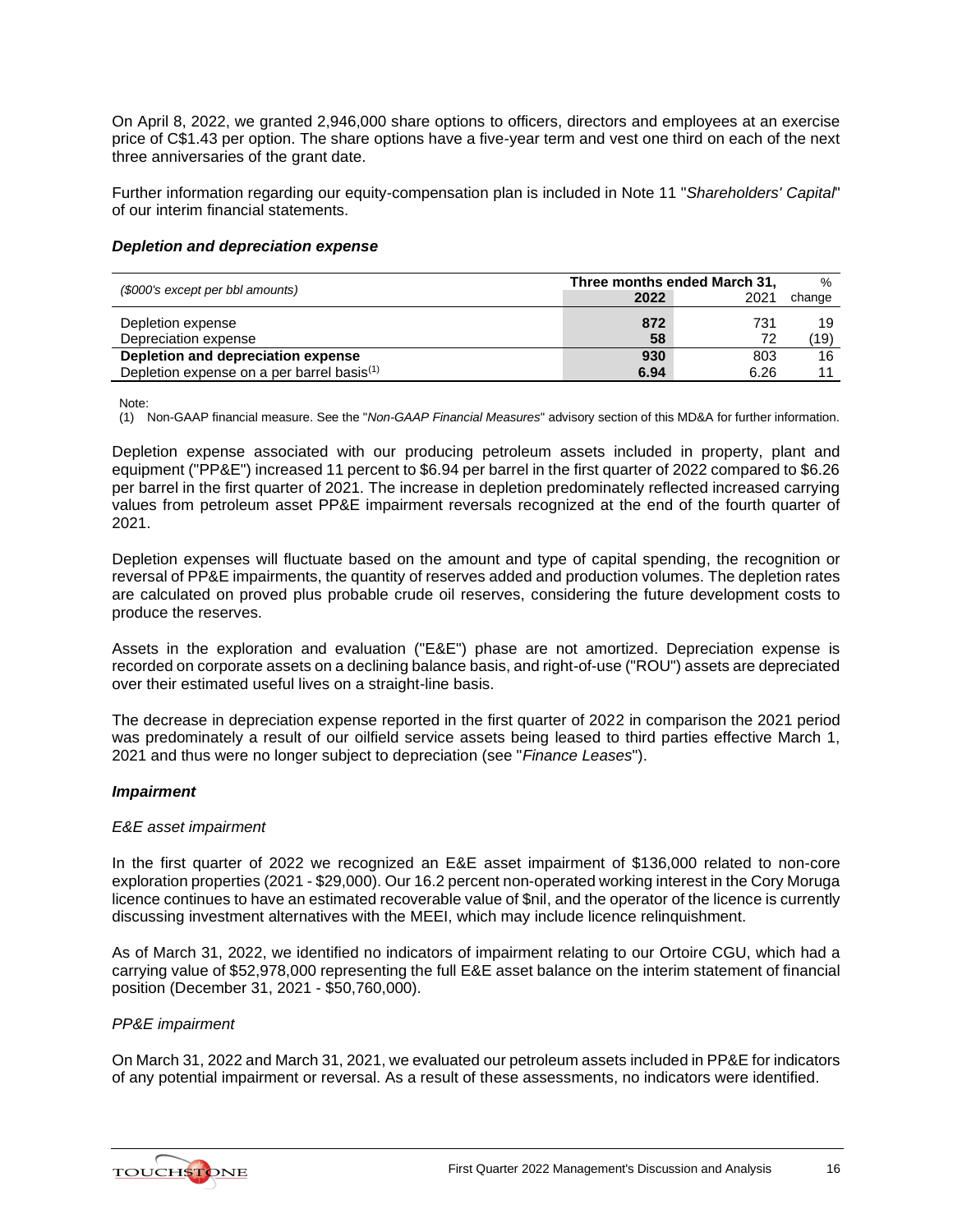# *Decommissioning liabilities and abandonment fund*

Our decommissioning and reclamation liabilities relate to future site restoration and well abandonment costs including the costs of production equipment removal and land reclamation based on current Trinidad environmental regulations. The estimates are reviewed at least quarterly and adjusted as new information regarding the liability is determined.

Pursuant to production and exploration licences with the MEEI, we are obligated to remit \$0.25 per barrel sold into an escrow account in the name of the MEEI. The payments are used as a contingency fund for remediation of pollution arising from petroleum operations conducted under the relevant licence and the eventual abandonment of wells and decommissioning of facilities used for operations conducted under the relevant licence. The MEEI shall return the funds in the escrow account once all obligations in respect of environmental remediation are fulfilled to the satisfaction of the MEEI. Contributions to the fund are reflected on the consolidated statements of financial position as long-term abandonment fund assets.

With respect to decommissioning liabilities associated with our LOAs with Heritage, we are obligated for our proportional cost of all abandonments defined as our percentage of crude oil sold in a well in comparison to the well's cumulative historical production. Touchstone is not responsible for the decommissioning of existing infrastructure and sales facilities. We are required to remit \$0.25 per barrel sold to Heritage into a joint well abandonment fund. These funds are used solely for well decommissioning. Any costs of wells that are abandoned during the relevant licence term are credited against any future contributions of the well abandonment fund. Upon expiration of the relevant agreement, Heritage shall calculate our total abandonment liability. If our liability exceeds the well abandonment fund, we are obligated to pay the difference. Conversely, if the proceeds of the fund exceed the liability, the surplus shall be returned to Touchstone. These amounts are also recognized as long-term abandonment fund assets on the consolidated statements of financial position.

As of March 31, 2022, we reported \$1,313,000 of accrued or paid contributions into MEEI and Heritage abandonment funds as long-term abandonment fund assets (December 31, 2021 - \$1,278,000). \$54,000 of the abandonment fund asset balance was classified as assets held for sale as at March 31, 2022 (refer to "*Capital Expenditures and Dispositions - PP&E dispositions*" for further information).

At March 31, 2022, our estimated decommissioning liability balance was \$11,027,000 compared to \$10,012,000 at December 31, 2021. The increase in the decommissioning liability was primarily attributed to an increase in the estimated long-term inflation rate from 1.6 percent as of December 31, 2021 to 2.4 percent at March 31, 2022. Further, \$66,000 of accretion expenses were recognized in the first quarter of 2022 to reflect the increase in decommissioning liabilities associated with the passage of time (2021 - \$63,000). The estimates include assumptions in respect of actual costs to abandon wells or reclaim a property, the time frame in which such costs will be incurred, historical well production and annual inflation factors.

\$1,705,000 of the decommissioning liability was classified as liabilities associated with assets held for sale as at March 31, 2022 (refer to "*Capital Expenditures and Dispositions - PP&E dispositions*" for further information).

Decommissioning liability details as of March 31, 2022, excluding those classified as held for sale, are summarized in the table and graph below.

| Number of well<br>locations (net) | Number of facility<br>locations (net) | <b>Undiscounted</b><br>balance<br>(S000's) | Inflation adjusted<br>balance<br>(S000's) | <b>Discounted</b><br>balance<br>(S000's) |
|-----------------------------------|---------------------------------------|--------------------------------------------|-------------------------------------------|------------------------------------------|
| 735.6                             | 3.0                                   | 13.870                                     | 17.344                                    | 11.027                                   |

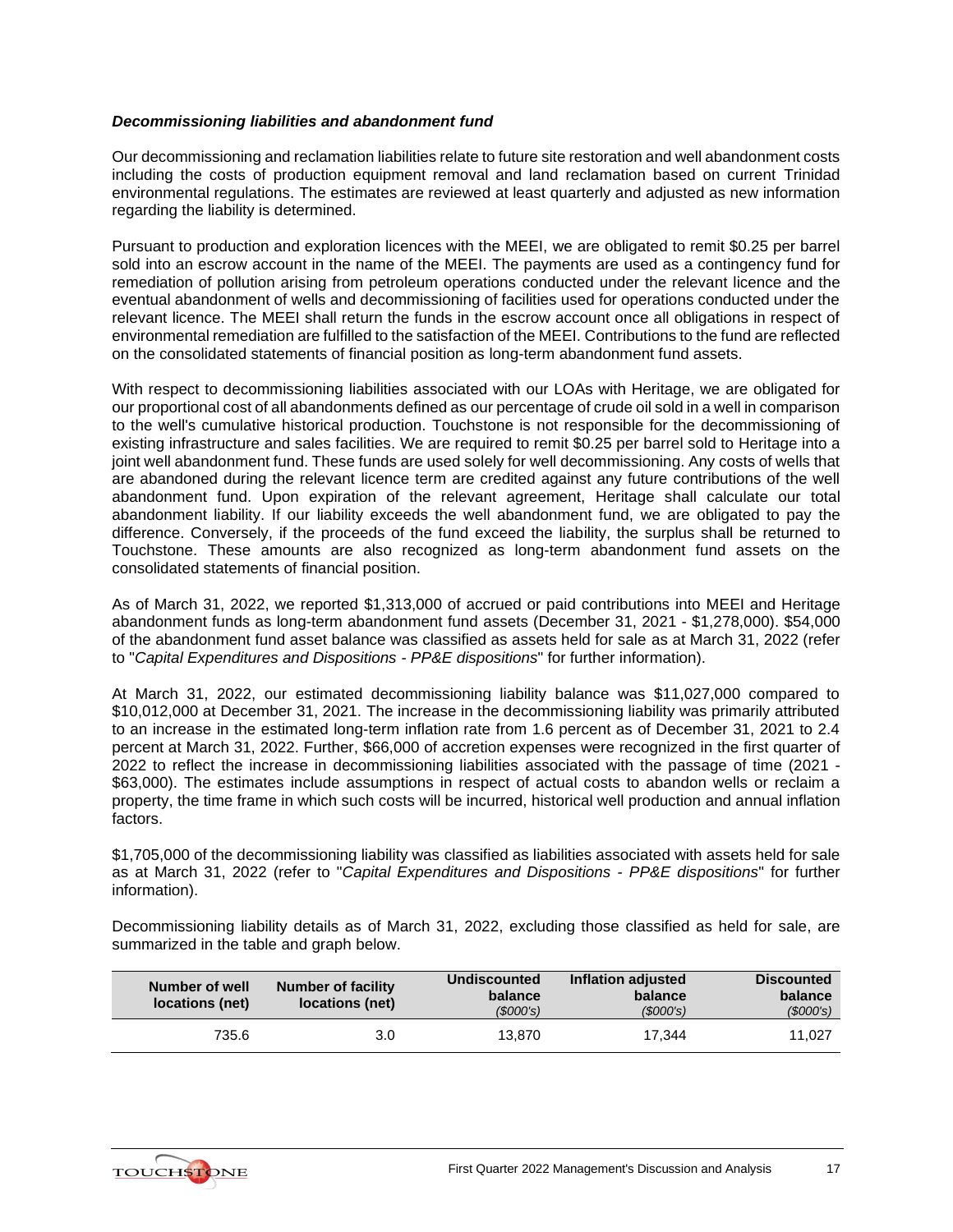

Environmental stewardship is a core value at Touchstone, and abandonment and reclamation activities are made in a prudent, responsible manner with the oversight of the Board and in accordance with local regulations. Decommissioning liabilities are considered critical accounting estimates. There are significant uncertainties related to future decommissioning expenditures, and the impact on our consolidated financial statements could be material. The eventual timing of and costs for these expenditures could differ from current estimates. Further information regarding decommissioning liabilities is included in Note 9 "*Decommissioning Liabilities*" of our interim financial statements.

# *Income taxes*

The Company's two Trinidad exploration and production subsidiaries are subject to the following Trinidad petroleum taxes:

|  | • Supplemental Petroleum Tax ("SPT") 18 percent of gross liquids revenue less related royalties |
|--|-------------------------------------------------------------------------------------------------|
|  |                                                                                                 |

- Petroleum Profits Tax ("PPT") 50 percent of net taxable profits
- Unemployment Levy ("UL") 5 percent of net taxable profits
- Green Fund Levy ("GFL") 0.3 percent of gross revenue

SPT is computed and remitted on a quarterly basis and is applicable to produced petroleum liquids. Actual rates vary based on the average realized selling prices of petroleum liquids in the applicable quarter. The SPT rate is zero when the weighted average realized price of petroleum liquids for a given quarter is below \$50.00 per barrel and 18 percent when weighted average realized prices fall between \$50.00 and \$90.00. For quarterly average petroleum prices greater than \$90.00, the SPT rate is 18 percent plus 0.2 percent per \$1.00 above \$90.00. For the 2021 and 2022 financial years, the threshold for SPT increased from \$50.00 to \$75.00. The revenue base for the calculation of SPT is petroleum sales from liquids products less related royalties paid, less 25 percent investment tax credits on mature oilfields for allowable tangible and intangible capital expenditures incurred in the applicable fiscal quarter. Our Ortoire property is not considered a mature oilfield, and thus no capital spending investment tax credits are applicable.

Annual PPT and UL taxes are calculated based on net taxable profits. Net taxable profits are determined by calculating gross revenue less: royalty expenses, SPT paid during the year, capital allowances, operating expenses, G&A expenses, and certain finance expenses. PPT losses may be carried forward indefinitely to reduce PPT in future years but can only be used to shelter a maximum of 75 percent of income subject to PPT per annum. UL losses cannot be carried forward to reduce future year UL. Developmental and exploratory capital expenditure allowances (tangible and intangible) are amortized on a five-year straight-line basis.

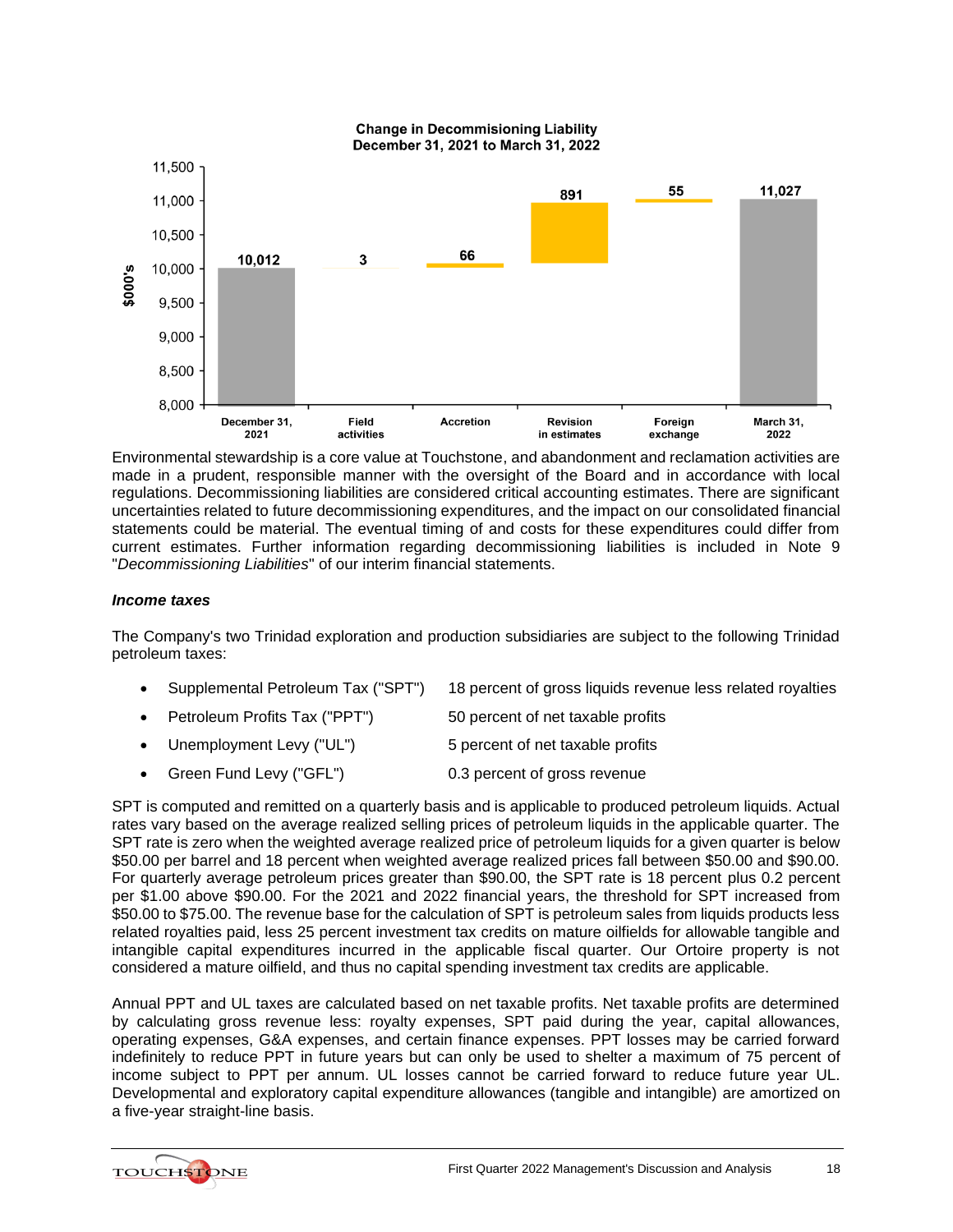Our Trinidad oilfield service subsidiary, which primarily leases oilfield service equipment to third-party contractors for use in our exploration and production subsidiaries, is subject to the greater of a 30 percent corporation income tax calculated on net taxable profits or a 0.6 percent business levy calculated on gross revenue. The service company is also subject to the GFL noted above. All corporate income tax losses can be carried forward indefinitely, and allowances vary from 10 percent to 33.3 percent for various capital expenditures incurred in the year.

*(\$000's)* **Three months ended March 31,** % change SPT **227** - PPT **261** 229 UL **104** 91 Business levy **5** 3 GFL **31** 18 **Current income tax expense 628** 341 84

The following table sets forth current income tax expense for the periods indicated.

In the first quarter of 2022 we recognized \$628,000 of current income tax expenses compared to \$341,000 in the first quarter of 2021. The increase was primarily attributed to \$227,000 of SPT recognized in the current quarter, as first quarter 2022 crude oil realized pricing averaged \$83.55 per barrel, which was above the \$75.00 per barrel SPT threshold. The \$227,000 represented SPT for one operating entity, as our other upstream oil and gas entity used investment tax credits from our fourth quarter 2021 drilling program which fully offset the \$1,039,000 SPT obligation.

During the three months ended March 31, 2022, we recognized deferred income tax expense of \$235,000 compared to \$7,000 recorded in the prior year comparative quarter. Our \$14,764,000 net deferred income tax liability balance represented the estimated future tax consequences attributable to differences between financial statement carrying amounts of assets and liabilities and their respective tax bases as at March 31, 2022 (December 31, 2021 - \$14,450,000). The deferred income tax balance remained in a liability position mainly from the discrepancy between the carrying values and the tax values of the Company's petroleum assets included in PP&E.

Further information regarding our current and deferred income taxes is included in Note 10 "*Income Taxes*" of our interim financial statements.

# **Capital Expenditures and Dispositions**

#### *E&E asset expenditures*

E&E asset expenditures include asset additions in areas that have been determined to be in the exploration phase. Touchstone's core exploration property is the Ortoire exploration block. The Company's E&E asset expenditures during the respective periods are summarized in the following table.

| (S000's)                               | Three months ended March 31, |       | $\%$   |
|----------------------------------------|------------------------------|-------|--------|
|                                        | 2022                         | 2021  | change |
| Licence financial obligations          | 170                          | 209   |        |
| Geological and seismic                 | -                            | 361   |        |
| Drilling, completions and well testing | 929                          | 1.900 |        |
| Equipment and facilities               | 449                          | 241   |        |
| Capitalized G&A                        | 151                          | 175   |        |
| Other                                  | 175                          | 68    |        |
| <b>E&amp;E</b> expenditures            | 1.874                        | 2.954 | (37)   |

We invested \$1,874,000 in our E&E assets in the first quarter 2022, primarily focused on continuing production testing operations on the Royston-1 well and expenditures related to the Coho-1 facility and

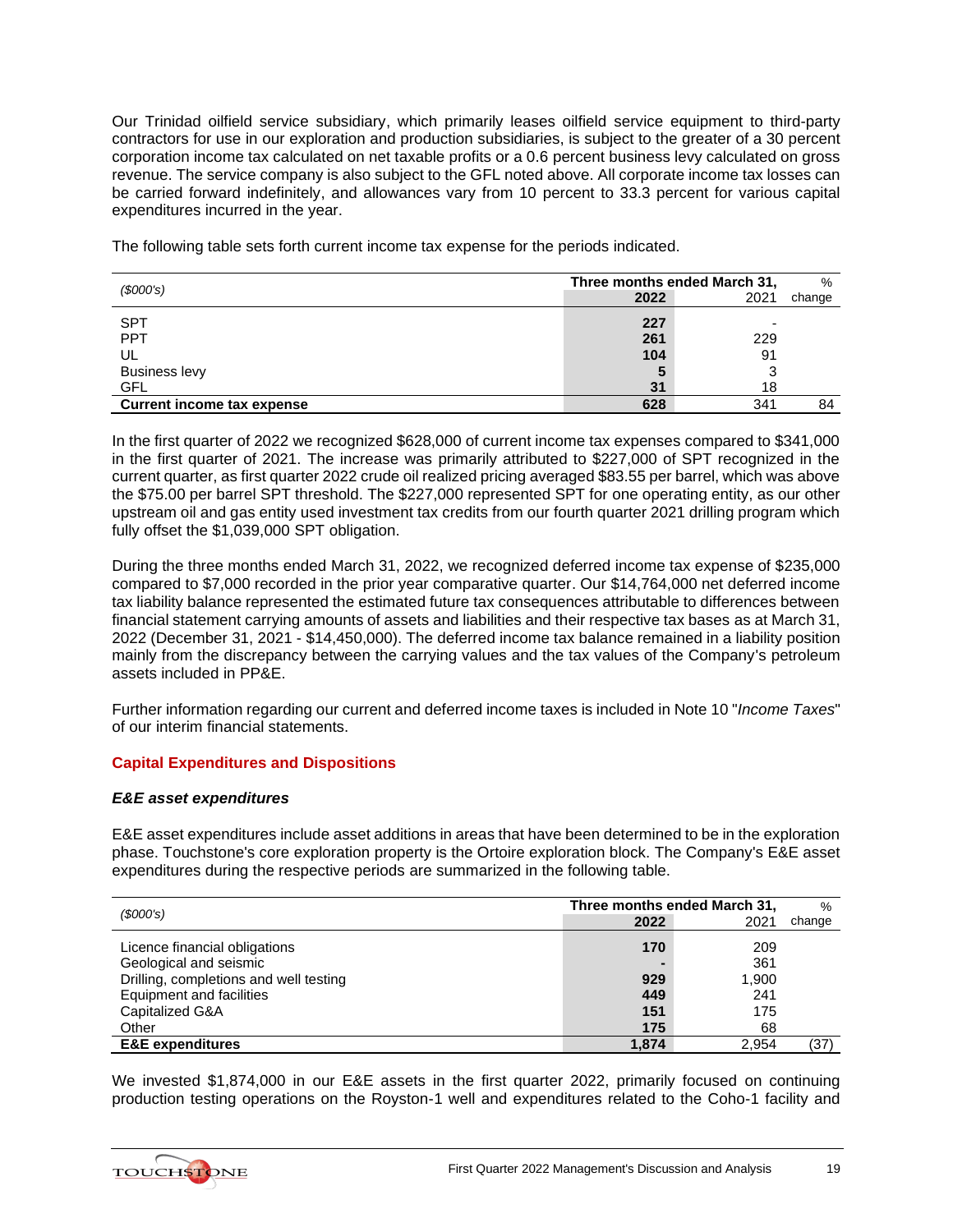pipeline installation. In the first quarter of 2021, we conducted production testing operations on our Chinook-1 and Cascadura Deep-1 wells, with further expenditures related to Royston-1 lease and seismic program preparation.

# *PP&E expenditures*

|                              | Three months ended March 31, |      | $\%$   |
|------------------------------|------------------------------|------|--------|
| (\$000's)                    | 2022                         | 2021 | change |
| Drilling and completions     | 468                          | 56   |        |
| Capitalized G&A              | 81                           | 60   |        |
| Corporate / other            | 131                          |      |        |
| <b>PP&amp;E expenditures</b> | 680                          | 127  | 100    |

Aggregate first quarter 2022 PP&E expenditures of \$680,00 included completion costs for our three wells drilled in the fourth quarter of 2021 as well as lease preparation costs for two Coora-1 well locations. We conducted minimal field development activity in the first quarter of 2021, with only well recompletions performed.

### *PP&E dispositions*

In 2021 we executed sale and purchase agreements with a third party to dispose of our non-core New Dome, Palo Seco and South Palo Seco properties for aggregate consideration of \$350,000, subject to customary closing adjustments. The transactions were effective December 31, 2021, and we closed the New Dome and South Palo Seco dispositions on April 30, 2022. The Palo Seco disposition remains subject to standard regulatory approvals.

We considered the properties to be non-core due to the associated decommissioning obligations, operating expenses that were substantially higher than our corporate average and limited scalability. The properties generated nominal operating netbacks and contributed an average of 28 bbls/d of crude oil sales during the three months ended March 31, 2021.

#### **Finance Leases**

Effective March 1, 2021, we entered into separate three-year arrangements to lease our oilfield service rigs and swabbing units to two third-party contractors for aggregate proceeds of approximately \$1,120,000. Principal payments commenced in March 2021, and we continue to hold title to the assets until all principal payments have been collected. The lease arrangements were classified as finance leases, as substantially all of the risks and rewards incidental to ownership of the underlying assets are held by the lessees. On March 1, 2021, the \$856,000 carrying value of the leased assets were reclassified from PP&E to other assets on the consolidated statement of financial position. As of March 31, 2022, our aggregate finance lease receivable balance was \$701,000, of which \$571,000 was included in long-term other assets on the consolidated statement of financial position (December 31, 2021 - \$738,000 and \$647,000, respectively).

# **Capital Management and Liquidity**

#### *Capital management*

Our policy is to maintain a strong capital base to preserve investor, creditor, and market confidence and to sustain the future development of our business. We consider our capital structure to include shareholders' equity, working capital and long-term bank debt. Touchstone's capital management objective is to fund current period decommissioning and capital expenditures necessary for the replacement of production declines using only funds flow from operations. Exploration activities and profitable growth activities will be financed with a combination of funds flow from operations and other sources of capital. We use share equity and term debt as our primary sources of capital.

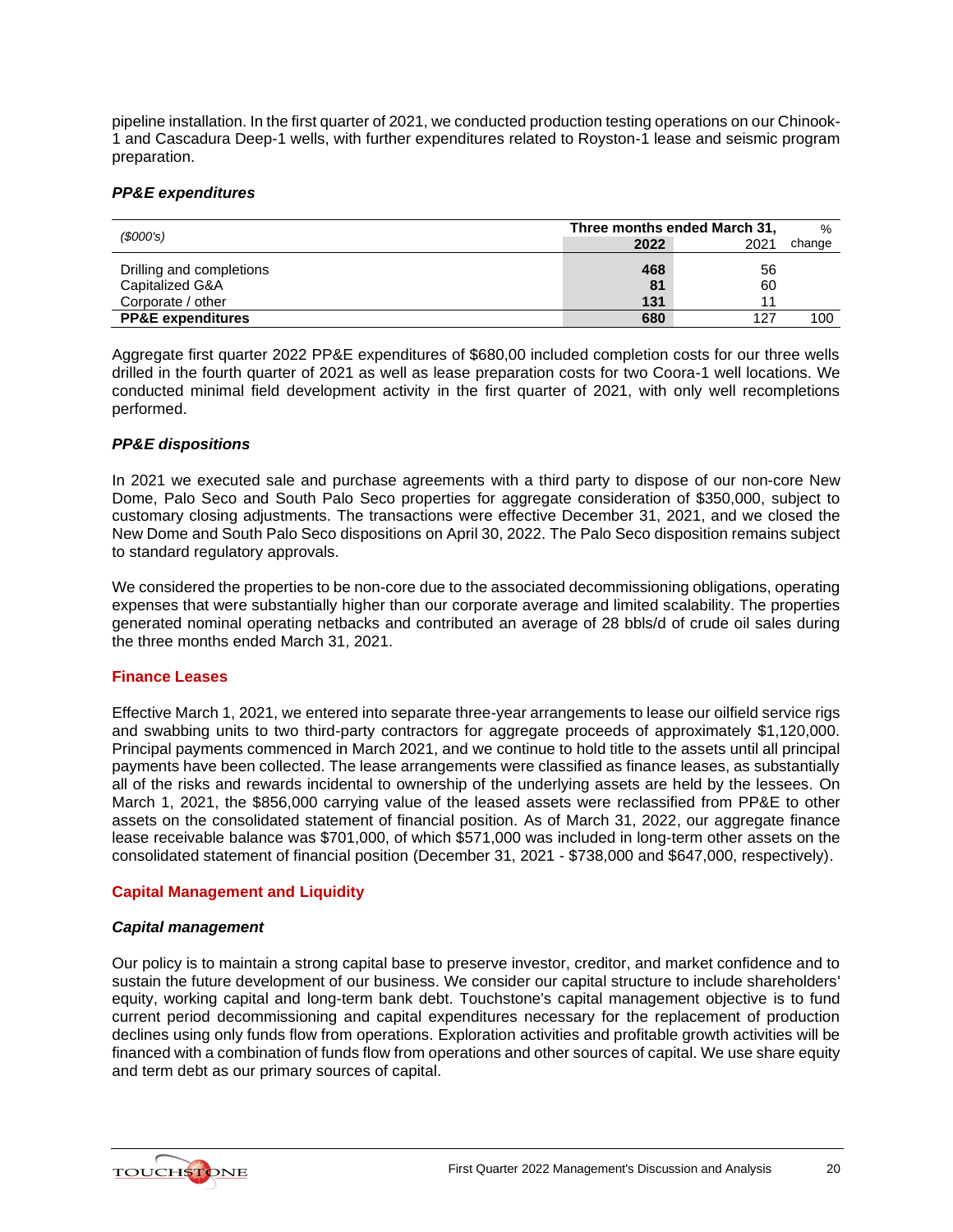As at March 31, 2022, we had a cash balance of \$10,148,000, a working capital surplus of \$4,259,000 and \$30,000,000 drawn on our term credit facility. Our credit facility does not require the commencement of principal payments until September 15, 2022, and financial covenants are not evaluated until December 31, 2022.

Our near-term development plan is strategically balanced between increasing base crude oil production levels, bringing Ortoire natural gas discoveries onstream and proceeding with our Ortoire exploratory activities. We will continue to take a measured approach to future developmental and exploration drilling in an effort to manage financial liquidity while proceeding with this plan.

When evaluating our capital structure, Management's long-term strategy is to maintain net debt to trailing twelve-month funds flow from operations at or below a ratio of two times in a normalized commodity price environment. This ratio may increase at certain times as a result of increased capital expenditures or low commodity prices. We also monitor our capital management through the net debt to total managed capital ratio. Our strategy is to utilize more equity than debt, thereby targeting net debt to total managed capital at a ratio of less than 0.4 to 1. The following table details our internal capital management calculations for periods specified.

| (S000's)                                                        | <b>Target measure</b> | March 31.<br>2022 | December 31,<br>2021 |
|-----------------------------------------------------------------|-----------------------|-------------------|----------------------|
| Current assets                                                  |                       | (22, 393)         | (27,856)             |
| <b>Current liabilities</b>                                      |                       | 18,134            | 20,931               |
| Working capital surplus <sup>(1)</sup>                          |                       | (4,259)           | (6,925)              |
| Principal long-term balance of term loan                        |                       | 25.500            | 27,000               |
| Net debt $(1)$                                                  |                       | 21,241            | 20.075               |
| Shareholders' equity                                            |                       | 68,108            | 67,558               |
| Total managed capital <sup>(1)</sup>                            |                       | 89,349            | 87,633               |
| Trailing twelve-month funds flow from operations <sup>(2)</sup> |                       | 4,995             | 4,107                |
| Net debt to funds flow from operations ratio <sup>(1)</sup>     | at or $< 2.0$ times   | 4.25              | 4.89                 |
| Net debt to total managed capital ratio <sup>(1)</sup>          | $< 0.4$ times         | 0.24              | 0.23                 |

Notes:

(1) Non-GAAP financial measure. See the "*Non-GAAP Financial Measures*" advisory section of this MD&A for further information. Trailing twelve-month funds flow from operations as at March 31, 2022 includes the sum of funds flow from operations for the three months ended March 31, 2022 and funds flow from operations for the April 1 through December 31, 2021 interim period.

# *Shareholders' equity*

The Company is authorized to issue an unlimited number of voting common shares without nominal or par value. From time to time, we may access capital markets to meet our additional financing needs and to maintain flexibility in funding our capital programs. The following table summarizes Touchstone's outstanding common shares and share options as at the date of this MD&A, March 31, 2022 and December 31, 2021.

|                                    | <b>May 11,</b> | March 31.   | December 31. |
|------------------------------------|----------------|-------------|--------------|
|                                    | 2022           | 2022        | 2021         |
| Common shares outstanding          | 212.275.327    | 211.163.527 | 210.731.727  |
| Share options outstanding          | 12.373.934     | 10.539.734  | 11,233,334   |
| <b>Fully diluted common shares</b> | 224,649,261    | 221,703,261 | 221,965,061  |

Further information regarding our shareholders' capital and equity-based compensation plan is included in "*Results of Operations - Equity-based awards*" herein and in Note 11 "*Shareholders' Capital*" of our interim financial statements.

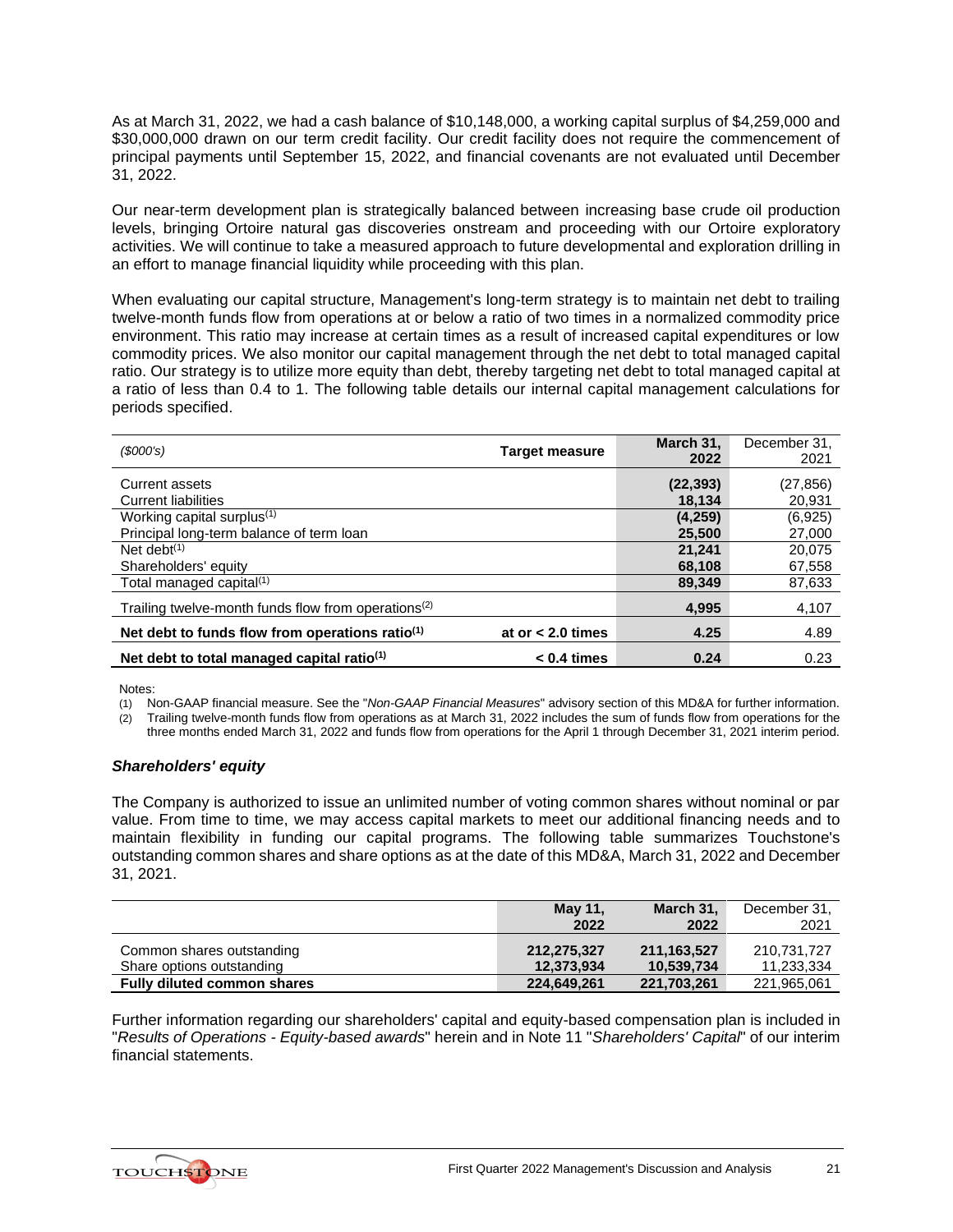# *Term loan*

Touchstone Exploration (Trinidad) Ltd., the Company's indirectly wholly owned Trinidadian subsidiary, entered into a \$20 million, seven-year term credit facility arrangement effective June 15, 2020 with Republic Bank Limited, a chartered bank owned by Republic Financial Holdings Limited. Republic Financial Holdings Limited is headquartered in Trinidad and the registered owner of twelve banks in the Caribbean region, as well as other financial services subsidiaries. The term credit facility arrangement is a senior secured syndicated loan, with Republic Bank Limited acting as initial lender, arranger and administrative agent.

On closing, we withdrew \$15 million to satisfy our obligations relating to prepaying our former C\$20 million Canadian-based term loan (the "Retired Term Loan"). On December 21, 2021, the parties entered into an amended and restated loan agreement providing for a \$10 million increase in the principal balance to \$30 million. The amendment did not amend any other terms of the prior term loan agreement. Effective December 30, 2021, we withdrew an additional \$15 million on the credit facility, resulting in the full principal balance of \$30 million outstanding.

The term loan agreement bears a fixed interest rate of 7.85 percent per annum, compounded and payable quarterly. Twenty equal and consecutive quarterly principal payments of \$1.5 million commence on September 15, 2022. Prepayments are currently permitted with a one percent penalty and a 30-day notice period, and no penalty shall apply on principal repayments after three years. The term loan agreement is principally secured by a pledge of equity interests and fixed and floating security interests over all present and after acquired assets of Touchstone Exploration (Trinidad) Ltd. and its wholly owned Trinidadian subsidiary, POGL. The agreement contains industry standard representations and warranties, undertakings, events of default, and financial covenants, which will be tested on an annual basis commencing with the year ended December 31, 2022.

For financial reporting purposes, the term loan was initially measured at fair value and subsequently measured at amortised cost, with the aggregate associated financing fees unwound using the effective interest rate method to the face value at maturity. As of March 31, 2022, the term loan balance was \$29,940,000 of which \$4,500,000 was classified as current on the consolidated statement of financial position (December 31, 2021 - \$29,896,000 and \$3,000,000 respectively).

At all times, we must maintain a cash reserves balance of not less than the equivalent of two subsequent quarterly interest payments. Touchstone classified \$1,173,000 of cash as long-term restricted as at March 31, 2022 (December 31, 2021 - \$1,178,000).

Pursuant to the term loan arrangement, a failure of any covenant constitutes an event of default. Upon an event of default, the lender can declare the principal balance and any accrued interest immediately due and payable. We routinely review all operational and financial covenants based on actual and forecasted results and can amend development and exploration plans to comply with the covenants. We are committed to having an adaptable capital expenditure program that can be adjusted to a tightening of liquidity sources if necessary.

#### *Other liabilities*

#### *Lease liabilities*

The Company is a party to lease arrangements for a drilling rig, office space and office equipment. As of March 31, 2022, we recognized \$2,700,000 in aggregate lease liabilities on our consolidated statement of financial position, of which \$2,308,000 was classified as long-term (December 31, 2021 - \$2,648,000 and \$2,265,000, respectively).

In March 2021, we entered into a minimum three-year drilling services contract with a third party to supply a North American based drilling rig to Trinidad in 2021. Pursuant to the arrangement, we are required to utilize the rig for a minimum of 120 days per annum over the initial three-year term. The drilling rig commenced operations in October 2021, with the Company recognizing a \$2,479,000 lease liability and

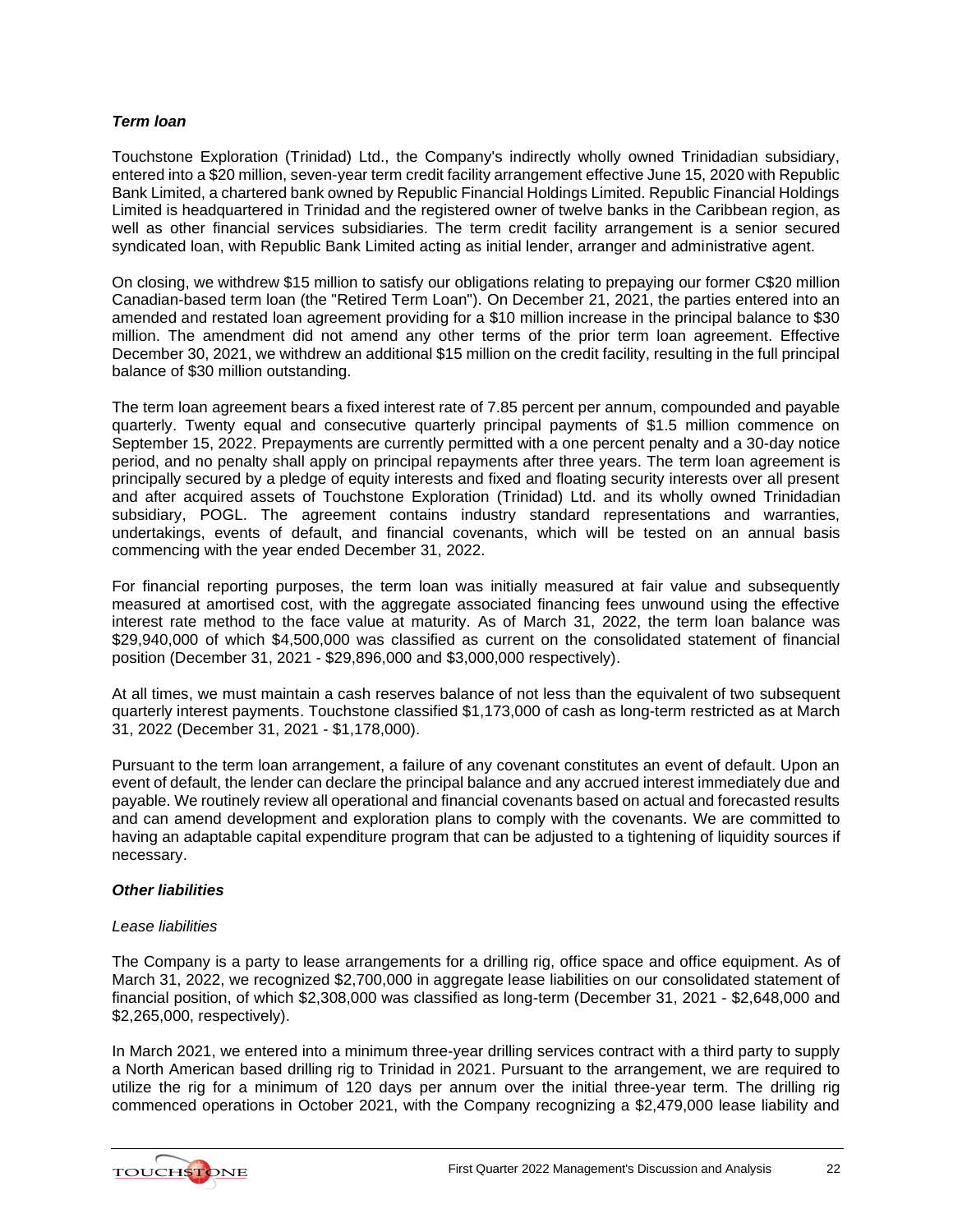associated ROU asset. Further information regarding our lease obligations is included in Note 7 "*Lease Liabilities* " of our interim financial statements.

# *Production liability*

In connection with the Retired Term Loan, we granted our former lender a production payment equal to 1.33 percent of crude oil and natural gas sales from Trinidad land holdings, payable quarterly through October 31, 2023. Upon repayment of the Retired Term Loan, the parties entered into an amended production payment agreement to continue the obligation under its previous terms and conditions.

The production liability is revalued at each reporting period based on changes to internally forecasted crude oil and natural gas production and forward crude oil and natural gas pricing and is thus subject to variability in each reporting period. In the first quarter of 2022 we recognized a loss on revaluation of \$199,000 predominately from the strengthening of strip crude oil pricing from December 31, 2021 (2021 - gain of \$71,000). At March 31, 2022, our estimated production liability balance was \$1,291,000, of which \$844,000 was classified as long-term and included in other liabilities on the consolidated statement of financial position (December 31, 2021 - \$1,211,000 and \$908,000, respectively).

### *Liquidity risk*

Liquidity risk is the risk that we will not be able to meet our obligations associated with our financial liabilities. Liquidity risk also includes the risk of not being able to liquidate assets in a timely manner at a reasonable price. We believe that future cash flows will be adequate to meet financial obligations as they come due.

Our approach to managing liquidity is to ensure that it will have sufficient liquidity to meet liabilities when due, under both normal and unusual conditions without incurring unacceptable losses or jeopardizing our business objectives. Stewardship of our capital structure and potential liquidity risk is managed through our financial and operating forecast process. The forecast of our future cash flows is based on estimates of crude oil and natural gas production, crude oil forward prices, capital expenditures, royalty expenses, operating expenses, G&A expenses, income tax expenses and other investing and financing activities. The forecast is regularly updated based on changes in commodity prices, capital expenditures, production expectations and other factors that in our view would impact cash flow.

To manage our capital structure, we may reduce our fixed cost structure, adjust capital and exploration spending, issue new equity or seek additional sources of debt financing. We will continue to manage our capital expenditures to reflect current financial resources in the interest of sustaining long-term viability. The following table sets forth estimated undiscounted cash outflows and financial maturities of our financial liabilities as at March 31, 2022.

|                                             | Recognized in                  |                               | <b>Financial maturity by period</b> |              |                   |
|---------------------------------------------|--------------------------------|-------------------------------|-------------------------------------|--------------|-------------------|
| (\$000's)                                   | financial<br>statements        | Undiscounted<br>cash outflows | Less than 1<br>vear                 | 1 to 3 years | <b>Thereafter</b> |
| Accounts payable and<br>accrued liabilities | Yes - liability                | 11,100                        | 11,100                              |              |                   |
| Income taxes payable                        | Yes - liability                | 829                           | 829                                 |              |                   |
| Lease liabilities                           | Yes - liability                | 3,238                         | 618                                 | 2.170        | 450               |
| Term loan principal                         | Yes - liability                | 30,000                        | 4,500                               | 12,000       | 13,500            |
| Term loan interest                          | No - recognized<br>as incurred | 6,673                         | 2,252                               | 3.140        | 1,281             |
| Estimated production<br>liability           | Yes – liability                | 1,960                         | 635                                 | 1.325        |                   |
| <b>Financial liabilities</b>                |                                | 53,800                        | 19.934                              | 18,635       | 15.231            |

We actively monitor our liquidity to ensure that cash flows, potential credit facility capacity and working capital are adequate to support these financial liabilities, as well as the Company's capital programs.

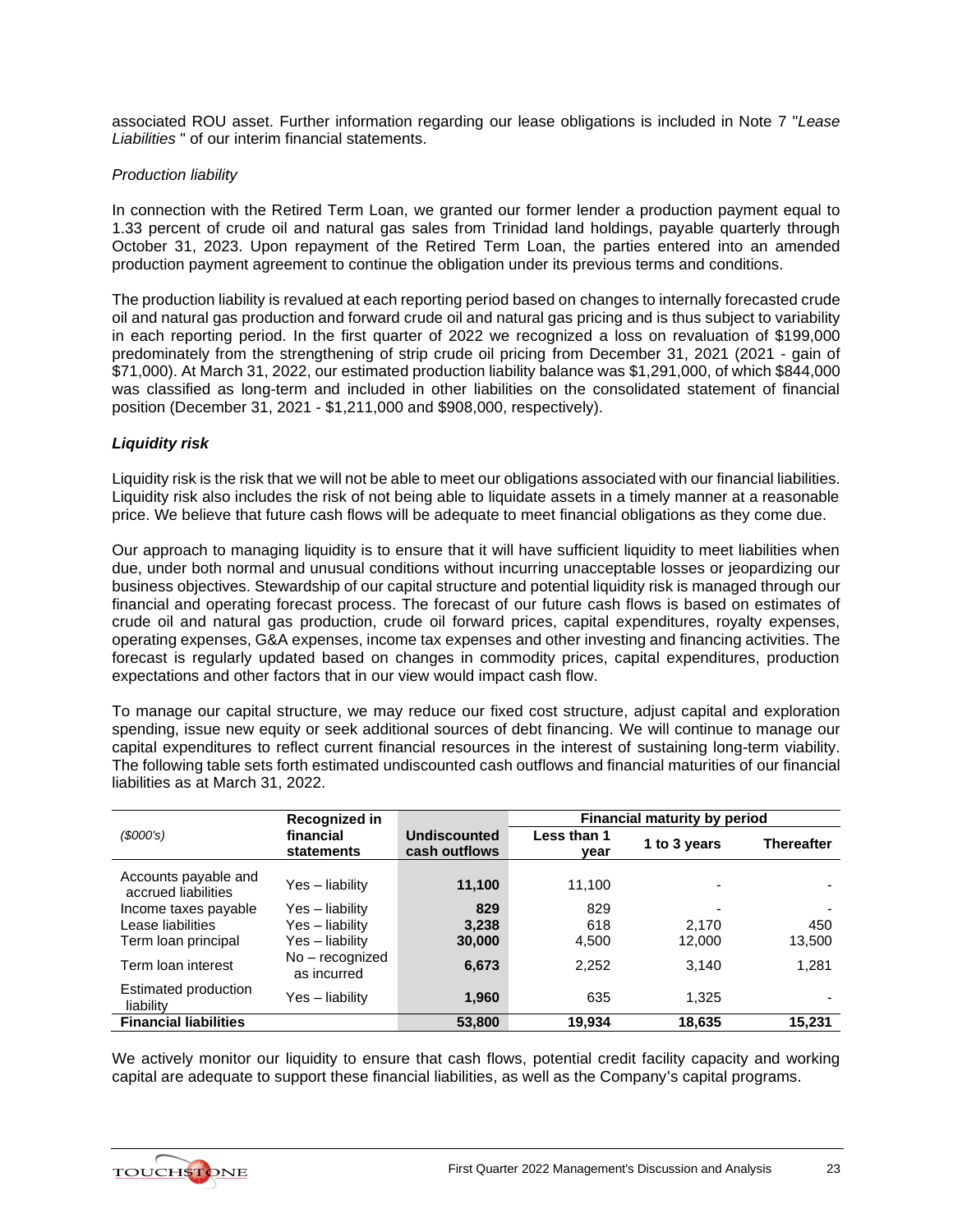# **Contractual Obligations and Commitments**

We have minimum work obligations under various operating agreements with Heritage, exploration commitments under our Cory Moruga and Ortoire block exploration and production licences with the MEEI, and various lease commitments for office space and motor vehicles. The following table outlines our estimated minimum contractual payments as at March 31, 2022.

| (\$000's)                       |        | Estimated payments due by year |       |        |                   |
|---------------------------------|--------|--------------------------------|-------|--------|-------------------|
|                                 | Total  | 2022                           | 2023  | 2024   | <b>Thereafter</b> |
| Operating agreement commitments |        |                                |       |        |                   |
| Coora blocks                    | 14,833 | 5,286                          | 92    | 2.919  | 6,536             |
| WD-4 block                      | 5,096  | 39                             | 41    | 1.494  | 3,522             |
| WD-8 block                      | 5,135  | 71                             | 75    | 1.491  | 3,498             |
| Fyzabad block                   | 807    | $\overline{\phantom{a}}$       | 76    | 78     | 653               |
| Cory Moruga exploration block   | 1,270  | 71                             | 99    | 105    | 995               |
| Ortoire exploration block       | 24,576 | 463                            | 6,923 | 7,200  | 9,990             |
| Office and equipment leases     | 770    | 320                            | 104   | 104    | 242               |
| <b>Minimum payments</b>         | 52.487 | 6.250                          | 7.410 | 13.391 | 25.436            |

Under the terms of our Heritage operating agreements, we are required to fulfill minimum work obligations on an annual basis over the specific licence term. With respect to these obligations, we have four development wells and three heavy workover commitments to perform in 2022.

As of December 31, 2021, we completed all of our minimum work commitment obligations pursuant to our Ortoire Licence. In March 2022, we were notified that the Trinidad government approved an extension to the exploration period of our Ortoire Licence to July 31, 2026. Upon execution, we will be required to drill three exploration wells prior to the end of the amended term which are included in the table above. See "*Ortoire Operations - Licence*" for further details.

# **Market Risk Management**

We are exposed to normal financial risks inherent in the international oil and natural gas industry including, but not limited to, commodity price risk, foreign exchange rate risk, credit risk and liquidity risk. The risk exposures are proactively reviewed, and Management seeks to mitigate these risks through various business processes and internal controls.

Management has overall responsibility for the establishment of risk management strategies and objectives. Our risk management policies are designed to identify the risks faced by the Company, to set appropriate risk limits, and to monitor adherence to risk limits. Risk management policies are reviewed and revised regularly to reflect changes in market conditions and our operating activities. Management of cash flow variability is an integral component of our business strategy. Changing business conditions are monitored regularly and, where material, reviewed with the Board to establish risk management guidelines to be used by Management.

# *Commodity price risk*

Our operational results and financial condition are largely dependent on the commodity prices received for our crude oil production. Commodity prices have fluctuated widely in recent years due to global and regional factors including supply and demand fundamentals, the novel coronavirus ("COVID-19") pandemic, inventory levels, weather, economic and geopolitical factors. Further, our realized crude oil price is based on quality differentials and international marketing arrangements and therefore are attributed to factors that are beyond our control. Consequently, any changes in crude oil pricing could affect our cash flow from operations, the value of our properties, the level of capital expenditures and our ability to meet financial obligations as they come due.

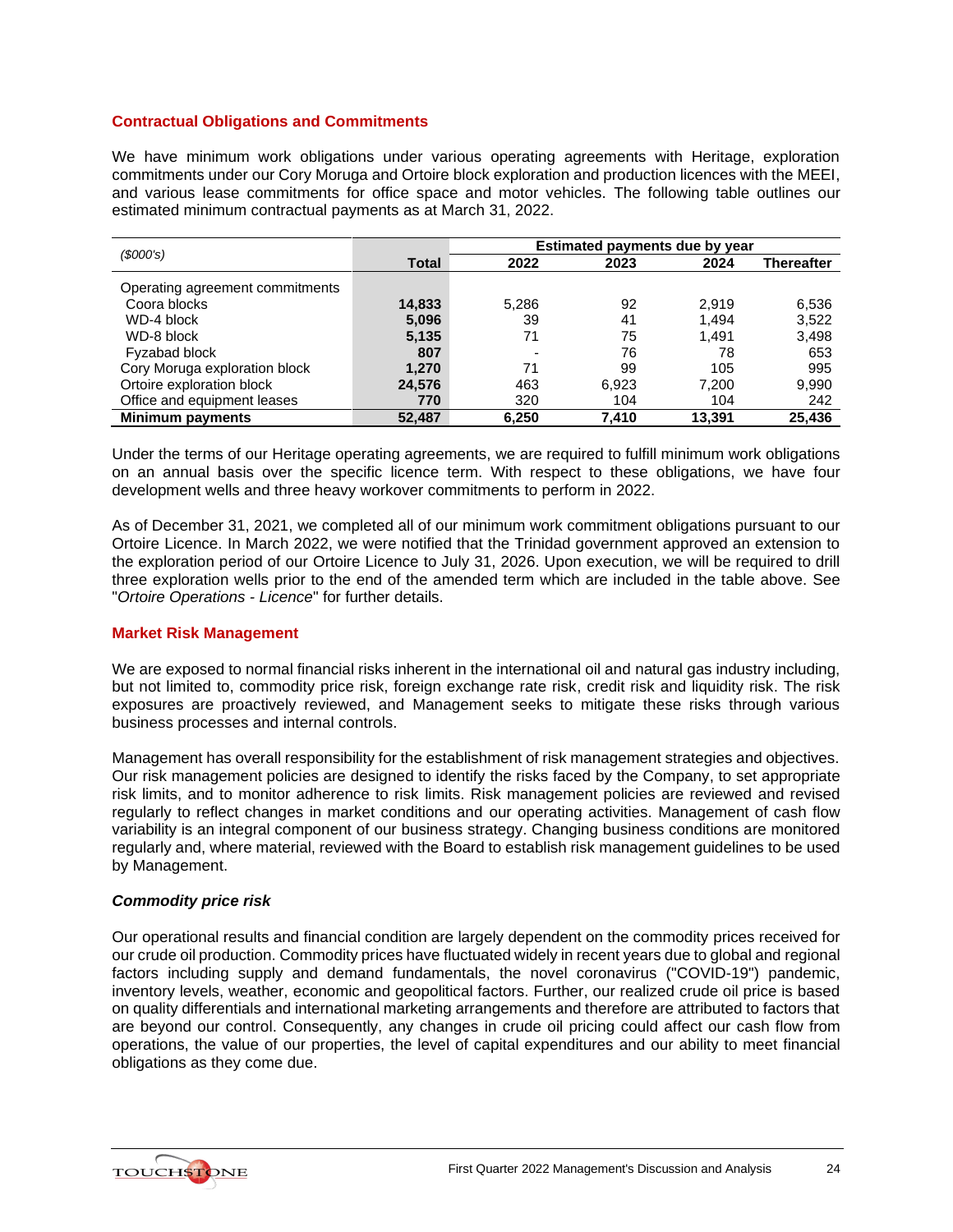In addition, we entered into a long-term fixed price natural gas sales agreement in 2020 with NGC, which contains options for price negotiations on each fifth anniversary of the initial production date. The price of natural gas in Trinidad is predominantly based on domestic supply and demand, with demand largely from domestic power generation and petrochemical facilities. There can be no guarantee that we may be able to negotiate future price increases for natural gas, and a material decline in future natural gas sales prices will result in a reduction of the Company's cash flow from operations and financial position.

We maintain a risk management strategy to protect our cash from operations from the volatility of commodity prices. Our strategy focuses on the periodic use of puts, costless collars, swaps or fixed price contracts to limit exposure to fluctuations in commodity prices while allowing for participation in commodity price increases.

We had no commodity financial contracts in place as of the date hereof or during the three months ended March 31, 2022 and 2021. We will continue to monitor forward commodity prices and may enter future commodity-based risk management contracts to reduce the volatility of petroleum sales and protect future development and exploration capital programs. Additionally, we continually review our capital program and implement initiatives to adapt to such price changes.

# *Foreign currency risk*

Foreign currency exchange risk arises from changes in foreign exchange rates that may affect the fair value or future cash flows of our financial assets or liabilities. As we primarily operate in Trinidad, fluctuations in the exchange rate between the TT\$ and the US\$ could have a significant effect on financial results. Although the sales prices of crude oil are determined by reference to US\$ denominated benchmark prices, the majority of the invoices for such sales are paid in TT\$, exposing the Company to foreign exchange risk. To mitigate this risk, we attempt to match revenues received in TT\$ by entering into contracts denominated and payable in TT\$ when possible. We also attempt to limit our exposure to foreign currency risk through collecting and paying foreign currency denominated balances in a timely fashion. In addition, we have US\$ denominated debt and related interest payments. These risks are currently mitigated by the fact that the TT\$ is informally pegged to the US\$.

Touchstone has further foreign exchange exposure on cash balances denominated in Canadian dollars and pounds sterling, on head office costs and a production liability denominated in Canadian dollars, and costs denominated and payable in pounds sterling required to maintain our AIM listing. Any material movements in the C\$ to US\$ and the pounds sterling to US\$ exchange rates may also have a material effect on our reporting results (refer to "*Results of Operations - Foreign exchange and foreign currency translation*").

Touchstone has no contracts in place to manage foreign currency risk as at the date hereof or during the three months ended March 31, 2022 and 2021.

# *Credit risk*

Credit risk is the risk of a counterparty failing to meet its obligations in accordance with the agreed upon terms. We may be exposed to third-party credit risk through our contractual arrangements with current or future joint operation partners, marketers of our commodities and other parties. Touchstone has established credit policies and controls designed to mitigate the risk of default or non-payment with respect to oil and natural gas sales and financial derivative transactions. However, we are exposed to sole purchaser risk in Trinidad as Heritage is the sole purchaser of crude oil and NGC is the sole purchaser of future natural gas production.

In addition, the Company historically has aged accounts receivables owing for Trinidad-based value added taxes ("VAT"). In comparison to December 31, 2021, our past due accounts receivable balance increased by \$891,000 as a result of increased overdue VAT balances based on capital and operational spending. We collected approximately \$1,246,000 of these past due VAT balances in April 2022.

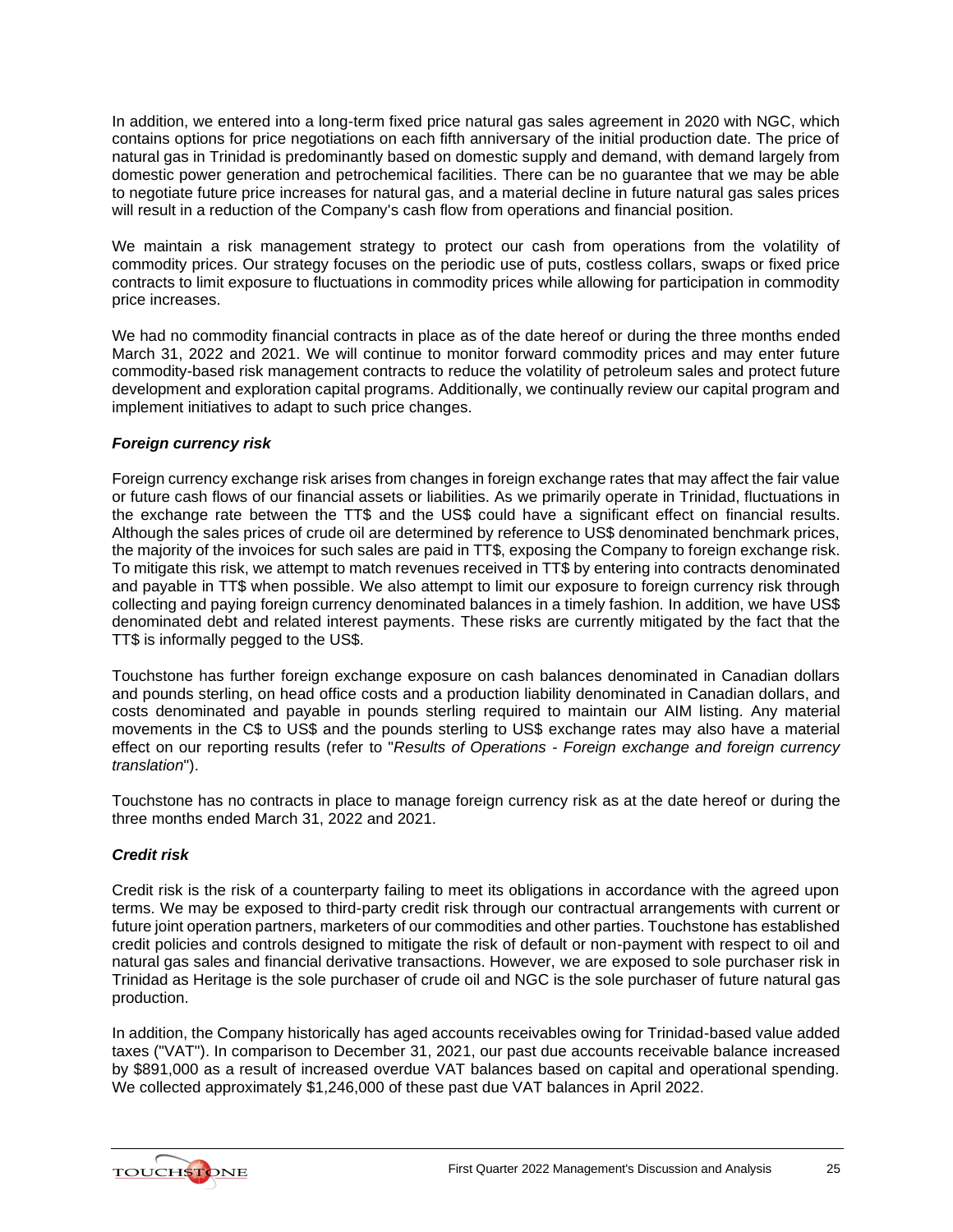Although ultimate collection is erratic and therefore the timing thereof cannot be estimated with any certainty, Management believes that all of the balances are ultimately collectable as we have not experienced any past collection issues. The aging of our accounts receivable is disclosed in the following table for the specified periods.

| (S000's)                        | March 31, | December 31. |
|---------------------------------|-----------|--------------|
|                                 | 2022      | 2021         |
| Not past due                    | 4,265     | 3.181        |
| Past due (greater than 90 days) | 5.256     | 4,365        |
| <b>Accounts receivable</b>      | 9,521     | 7,546        |

We have further credit risk associated with our long-term finance lease receivable balances. We have determined that the associated credit risk is negligible, as the assets are secured by the underlying equipment, with ownership transferring to the counterparties subsequent to receipt of the final lease payments (refer to "*Finance Leases*").

Further details relating to our financial assets and credit risk can be found in Note 3 "*Financial Assets and Credit Risk*" of our interim financial statements.

# **Off-balance Sheet Arrangements**

The Company does not believe it has any guarantees or off-balance sheet arrangements that have, or are reasonably likely to have, a material current or future effect on the Company's financial condition, results of operations, liquidity or capital expenditures, other than the commitments disclosed in "*Contractual Obligations and Commitments*" herein.

# **Related Party Transactions**

Our Corporate Secretary and a director is a senior partner of our Canadian legal counsel, Norton Rose Fulbright Canada LLP. For the three months ended March 31, 2022, \$49,000 in legal fees and disbursements charged by Norton Rose Fulbright Canada LLP were incurred, of which \$25,000 was included in accounts payable and accrued liabilities as at March 31, 2022 (2021 - \$21,000 and \$21,000, respectively).

# **Changes in Accounting Policies Including Initial Adoption**

There were no changes in accounting policies during the three months ended March 31, 2022 that had a material effect on the reported comprehensive income (loss) or net assets of the Company.

# **Standards Issued but Not Yet Effective**

There are no standards or interpretations issued, but not yet adopted, that are anticipated to have a material effect on the comprehensive income (loss) or net assets of the Company.

### **Significant Accounting Estimates, Judgements and Assumptions**

The preparation of financial statements in conformity with IFRS requires Management to make estimates, judgements, and assumptions that affect the application of accounting policies and the reported amounts of assets, liabilities, revenues and expenses. Actual results may differ from estimates, and those differences may be material. The estimates, judgements and assumptions used are subject to updates based on experience and the application of new information. Estimates and underlying assumptions are reviewed on an ongoing basis, and any revisions to accounting estimates are recognized in the period in which the estimates are revised.

The COVID-19 pandemic and subsequent measures intended to limit the outbreak contributed to significant declines and volatility in global financial markets. Although health measures have eased which positively

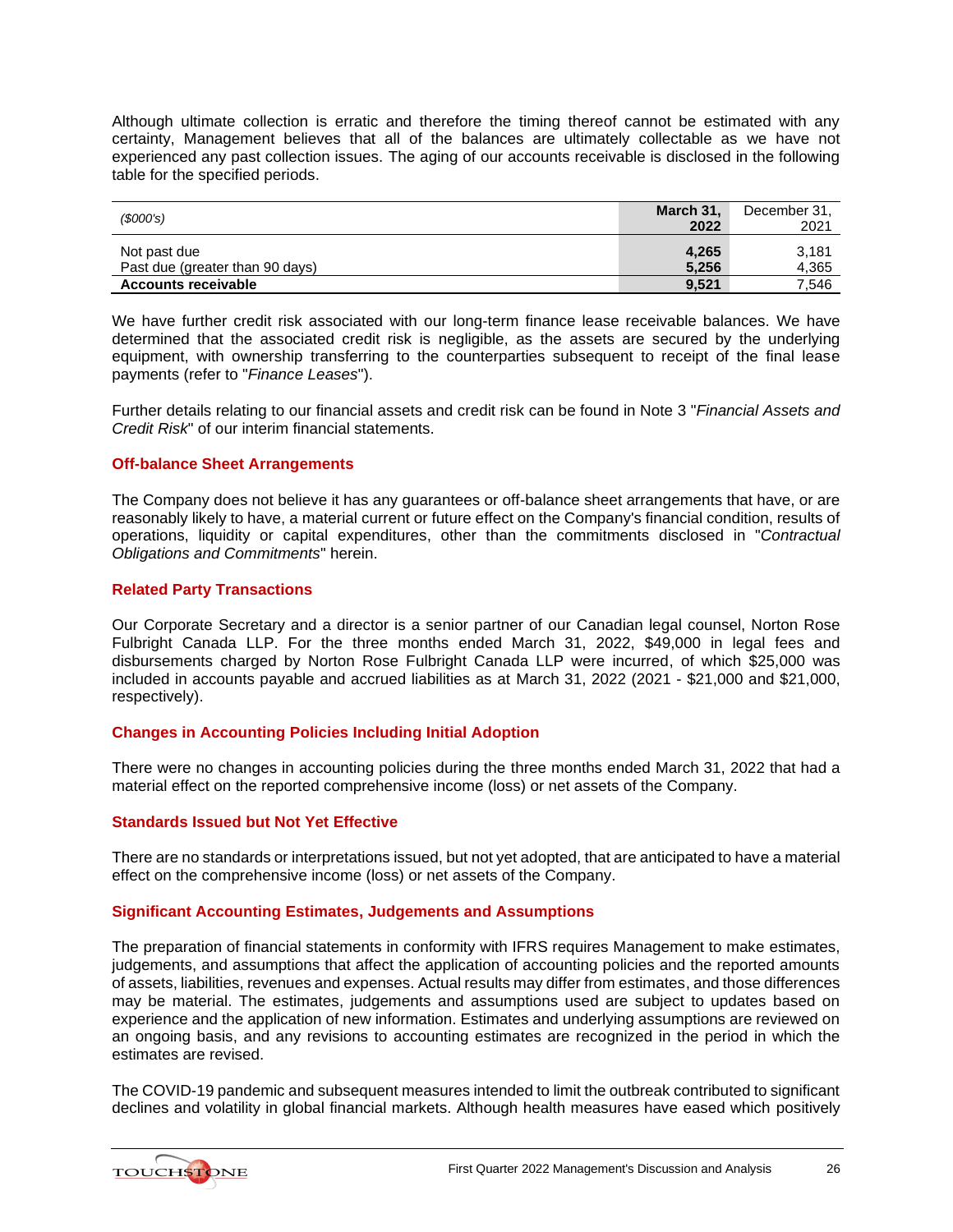impacted both demand for oil and benchmark commodity pricing, the timing of a full economic recovery remains uncertain, partially as a result of a possible rise in variants of the virus. In addition, the Russia-Ukraine conflict has raised global concerns over oil and natural gas supply and significantly increased benchmark commodity prices and inflationary pressures on global markets. Crude oil demand and improved benchmark pricing have remained strong in 2022, but the potential for volatility remains. Management has incorporated the anticipated impacts of COVID-19 and the resulting economic recovery, as well as the impacts from the Russia-Ukraine conflict in its estimates and assumptions as of March 31, 2022.

A full list of the significant estimates and judgements made by Management in the preparation of our interim financial statements and our audited 2021 financial statements is included in Note 4 "*Use of Estimates, Judgements and Assumptions*" of our audited 2021 financial statements.

The Company has hired individuals who have the skills required to make such estimates and ensures that individuals or departments with the most knowledge of the activity are responsible for the estimates. Furthermore, past estimates are reviewed and compared to actual results, and actual results are compared to budgets in order to make more informed decisions on future estimates.

# **Internal Controls**

Touchstone is required to comply with National Instrument 52-109 - *Certification of Disclosure in Issuers' Annual and Interim Filings*. There were no changes in the Company's internal control over financial reporting during the period beginning on January 1, 2022 and ended March 31, 2022 that had materially affected, or were reasonably likely to materially affect, internal control over financial reporting.

# **Business Risks**

As a participant in the international oil and natural gas industry, we are exposed to a variety of risks including, but not limited to, political, operational, financial, and environmental risks. As discussed in the "*Capital Management and Liquidity*" and "*Market Risk Management*" sections of this MD&A, we are exposed to normal financial risks inherent in the international oil and natural gas industry including, among others, commodity price risk, foreign exchange rate risk, credit risk and liquidity risk.

Please refer to our 2021 Annual Information Form dated March 25, 2022 for a full understanding of risks that affect Touchstone, which can be found on our SEDAR profile [\(www.sedar.com\)](http://www.sedar.com/) and website [\(www.touchstoneexploration.com\)](http://www.touchstoneexploration.com/). Refer to the "*Forward-Looking Statements*" advisory section in this MD&A for additional information regarding the risks to which Touchstone and our business operations are subject to.

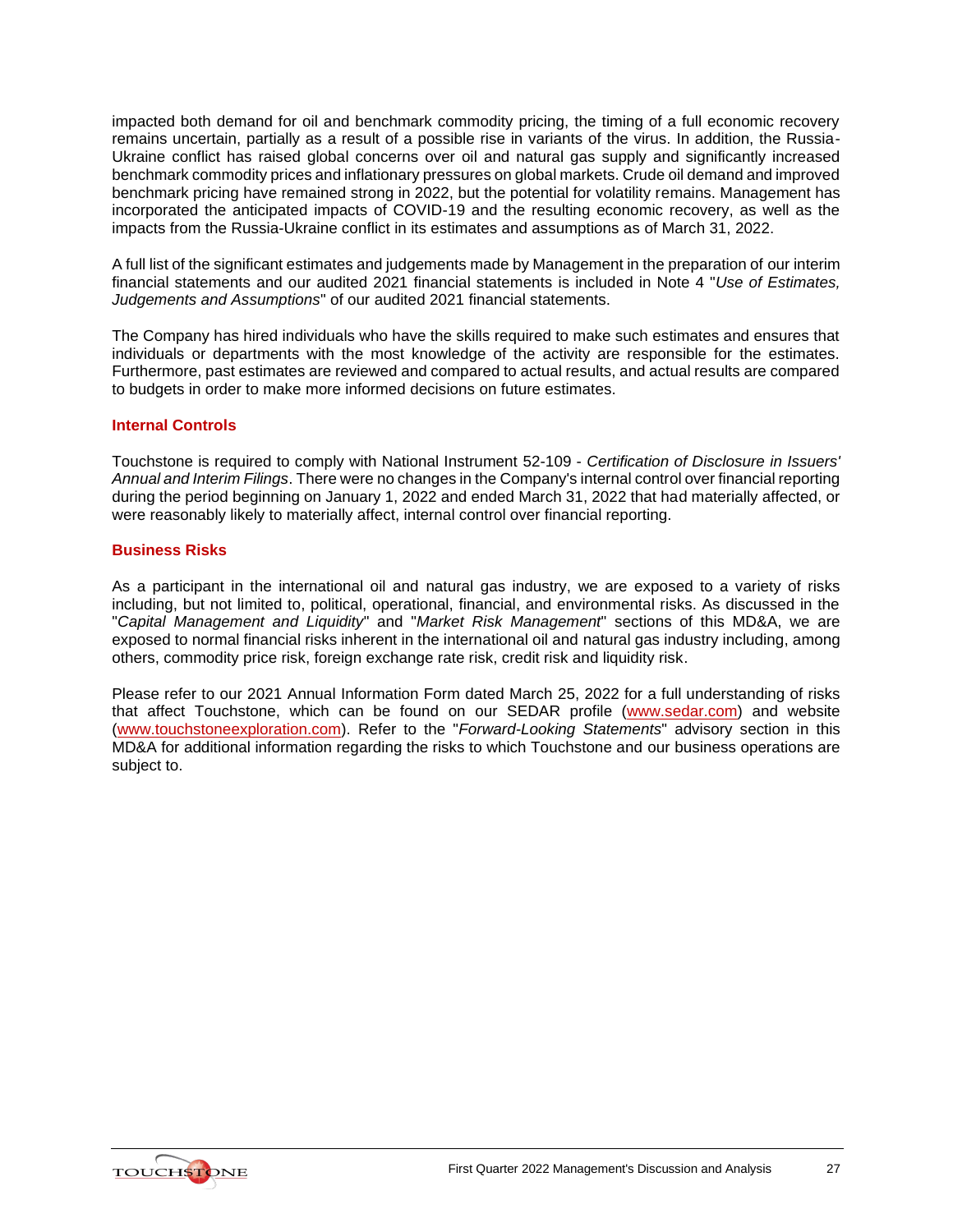# **Selected Quarterly Information**

The following is a summary of our unaudited quarterly results for the eight most recently completed fiscal quarters.

| Three months ended                                                                           | March 31,<br>2022  | December 31,<br>2021 | September 30,<br>2021 | <b>June 30,</b><br>2021 |
|----------------------------------------------------------------------------------------------|--------------------|----------------------|-----------------------|-------------------------|
| <b>Operational</b>                                                                           |                    |                      |                       |                         |
| Average daily production (bbls/d)                                                            | 1,396              | 1,336                | 1,333                 | 1,402                   |
| Net wells drilled                                                                            |                    | 3.0                  | 0.8                   |                         |
| Brent benchmark price <sup>(1)</sup> (\$/bbl)                                                | 100.87             | 79.61                | 73.51                 | 68.98                   |
| Operating netback <sup>(2)</sup> (\$/bbl)                                                    | 37.83              | 29.96                | 27.77                 | 26.30                   |
| <b>Financial</b> (\$000's except per share amounts)                                          |                    |                      |                       |                         |
| Petroleum sales                                                                              | 10,496             | 8,212                | 7,650                 | 7,586                   |
| Cash from operating activities                                                               | 333                | 1,388                | 384                   | 1,008                   |
| Funds flow from operations<br>Per share – basic and diluted $(2)$                            | 1,426<br>0.01      | 1,291<br>0.01        | 1,073<br>0.01         | 1,205<br>0.01           |
| Net (loss) earnings<br>Per share – basic and diluted                                         | (236)<br>(0.00)    | 6,514<br>0.03        | (51)<br>(0.00)        | (284)<br>(0.00)         |
| Exploration capital expenditures<br>Development capital expenditures                         | 1,874<br>680       | 2,946<br>5,190       | 7,542<br>2,315        | 6,664<br>125            |
| Capital expenditures                                                                         | 2,554              | 8,136                | 9,857                 | 6,789                   |
| Working capital (surplus) deficit <sup>(2)</sup><br>Principal long-term balance of term loan | (4,259)<br>25,500  | (6,925)<br>27,000    | 4,657<br>7,125        | (4,671)<br>7,500        |
| Net debt <sup>(2)</sup> – end of period                                                      | 21,241             | 20,075               | 11,782                | 2,829                   |
| Share Information (000's)                                                                    |                    |                      |                       |                         |
| Weighted average - basic                                                                     | 210,823            | 210,732              | 210,732               | 209,757                 |
| Weighted average - diluted<br>Outstanding shares – end of period                             | 210,823<br>211,164 | 218,102<br>210,732   | 210,732<br>210,732    | 209,757<br>210,732      |

Notes:

(1) Dated Brent average for the quarterly periods indicated. Source: US Energy Information Administration.

(2) Non-GAAP financial measure. See the "*Non-GAAP Financial Measures*" advisory section of this MD&A for further information.

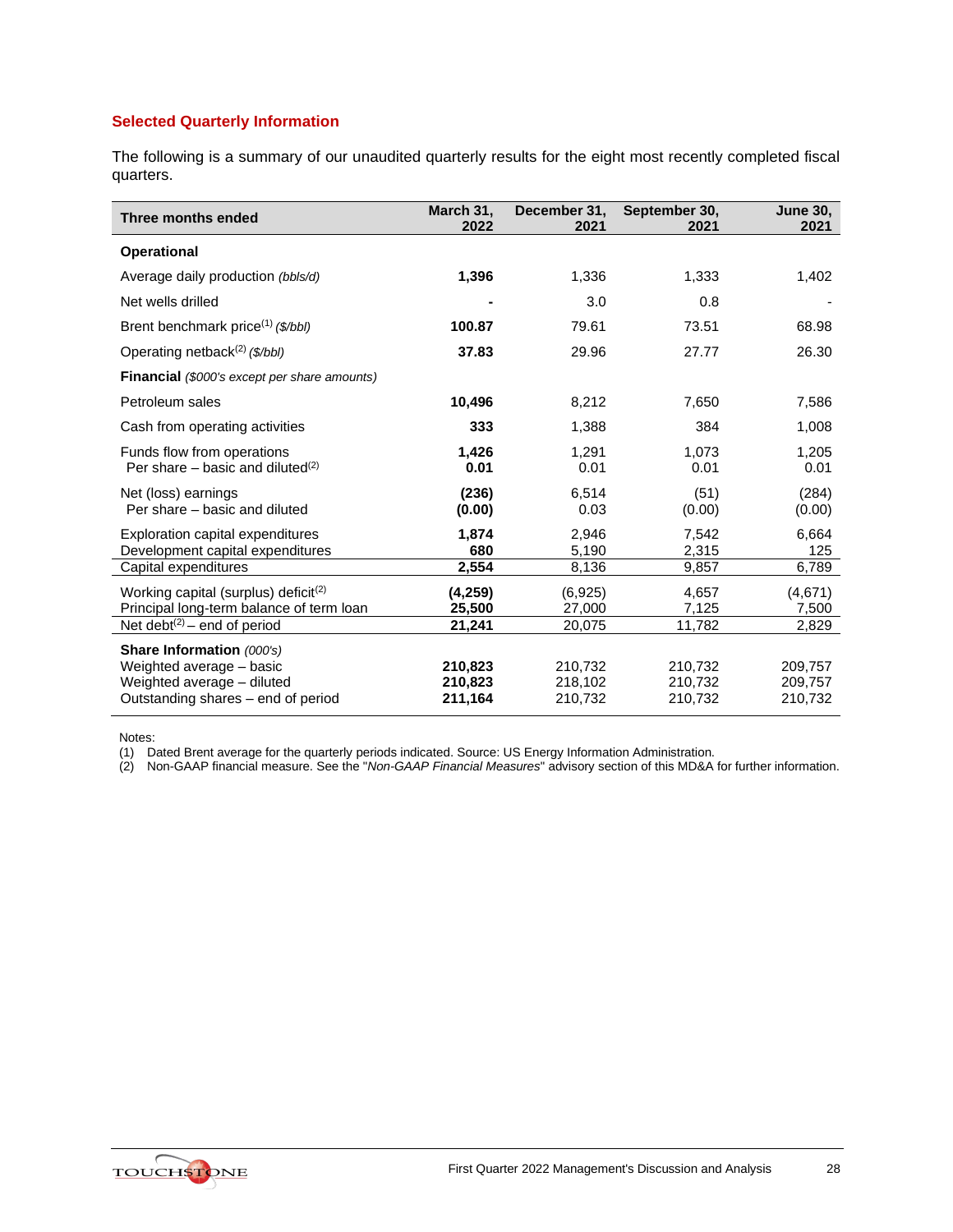| Three months ended                                                                  | March 31,<br>2021  | December 31,<br>2020 | September 30,<br>2020 | <b>June 30,</b><br>2020 |
|-------------------------------------------------------------------------------------|--------------------|----------------------|-----------------------|-------------------------|
| <b>Operational</b>                                                                  |                    |                      |                       |                         |
| Average daily production (bbls/d)                                                   | 1,297              | 1,274                | 1,310                 | 1,396                   |
| Net wells drilled                                                                   |                    | 1.6                  |                       |                         |
| Brent benchmark price <sup>(1)</sup> (\$/bbl)                                       | 61.04              | 44.32                | 42.91                 | 29.70                   |
| Operating netback <sup>(2)</sup> (\$/bbl)                                           | 21.98              | 13.90                | 14.09                 | 10.73                   |
| <b>Financial</b> (\$000's except per share amounts)                                 |                    |                      |                       |                         |
| Petroleum sales                                                                     | 6,120              | 4,414                | 4,725                 | 3,755                   |
| Cash (used in) from operating activities                                            | (1,234)            | 167                  | 4,126                 | (1,921)                 |
| Funds flow from (used in) operations<br>Per share – basic and diluted $(2)$         | 538<br>0.00        | (736)<br>(0.00)      | 192<br>0.00           | (450)<br>(0.00)         |
| Net (loss) earnings<br>Per share – basic and diluted                                | (460)<br>(0.00)    | 1,655<br>0.01        | (703)<br>(0.00)       | (2,742)<br>(0.01)       |
| Exploration capital expenditures<br>Development capital expenditures                | 2,954<br>127       | 9,031<br>186         | 5,758<br>211          | 1,249<br>92             |
| Capital expenditures                                                                | 3,081              | 9,217                | 5,969                 | 1,341                   |
| Working capital surplus <sup>(2)</sup><br>Principal long-term balance of term loan  | (10, 552)<br>7,500 | (12, 933)<br>7,500   | (869)<br>15,000       | (6, 534)<br>15,000      |
| Net (surplus) debt <sup>(2)</sup> – end of period                                   | (3,052)            | (5, 433)             | 14,131                | 8,466                   |
| Share Information (000's)<br>Weighted average - basic<br>Weighted average - diluted | 209.400<br>209,400 | 197,686<br>206,072   | 184,277<br>184,277    | 183.640<br>183,640      |
| Outstanding shares – end of period                                                  | 209,400            | 209,400              | 184,408               | 184,161                 |

Notes:

(1) Dated Brent average for the quarterly periods indicated. Source: US Energy Information Administration.

(2) Non-GAAP financial measure. See the "*Non-GAAP Financial Measures*" advisory section of this MD&A for further information.

The oil and natural gas exploration and production industry is cyclical. Our financial position, results of operations and cash flows are principally impacted by production levels and commodity prices, particularly crude oil prices. Commodity price fluctuations can indirectly impact expected production by changing the amount of funds available to reinvest in exploration, development and acquisition activities in the future. Changes in commodity prices impact revenue and cash flow available for exploration and development and also the economics of potential capital projects as low commodity prices can potentially reduce the quantities of reserves that are commercially recoverable. Our capital program is dependent on cash flow generated from operations and access to capital markets.

The following significant items impacted our unaudited financial and operating results over the past eight fiscal quarters:

- We generated \$1.4 million in funds flow from operations in the first quarter of 2022, as production and realized pricing increased by 4 percent and 25 percent from the fourth quarter of 2021. Capital expenditures of \$2.6 million led to an increase in net debt of \$1.2 million from the preceding quarter.
- Touchstone recorded \$1.3 million in funds flow from operations in the fourth quarter of 2021, as production was consistent and realized crude oil pricing increased by 7 percent from the prior quarter. We increased our net debt by \$8.3 million from the third quarter of 2021, as \$8.1 million was invested in exploration and development drilling activities. Further, we increased our term loan balance from \$20 million to \$30 million and withdrew the remaining \$15 million available balance on December 30, 2021. Net impairment reversals of \$13.7 million and the associated deferred income tax expense of \$7.2 million led to net earnings of \$6.5 million reported in the quarter.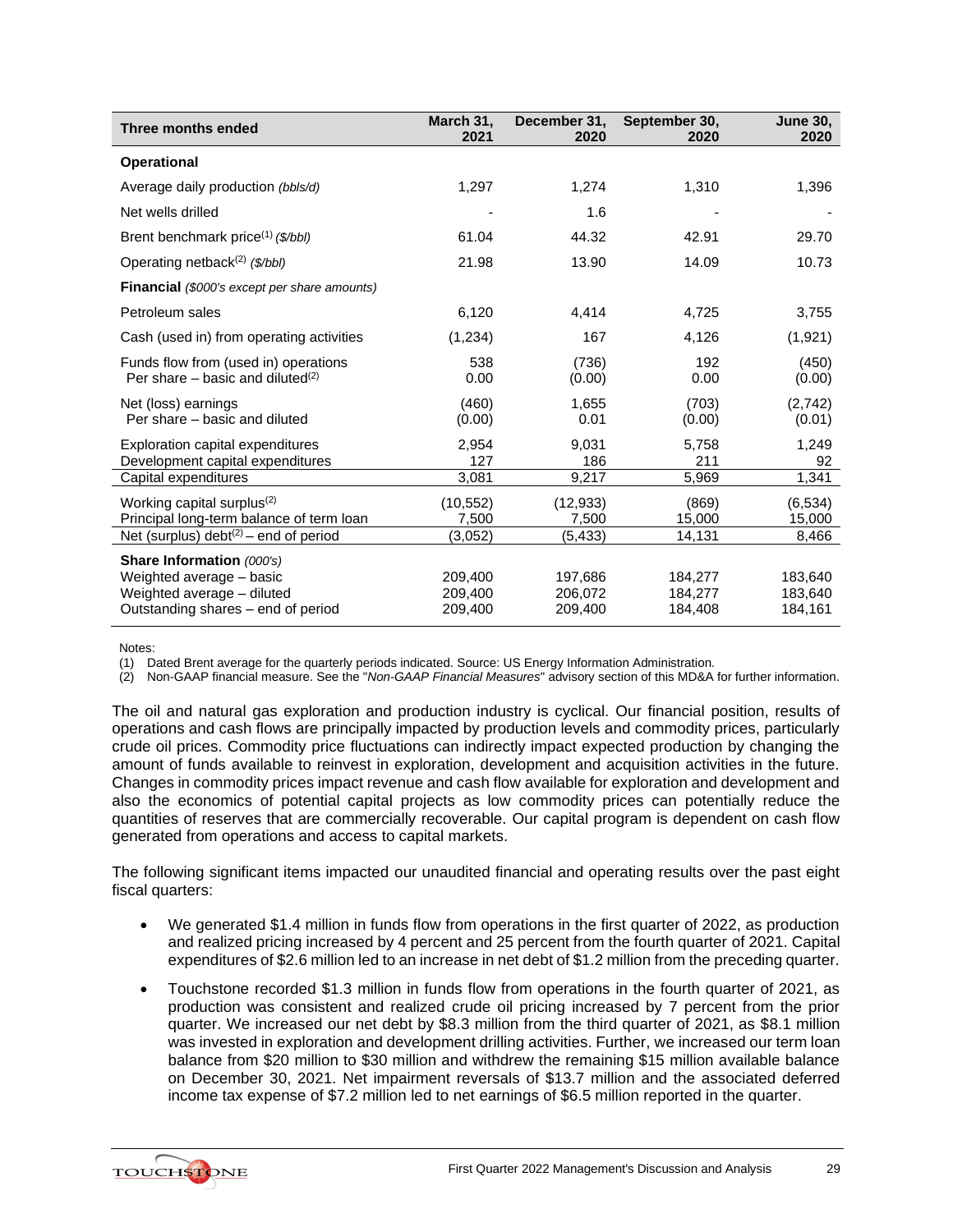- In the third quarter of 2021, we maintained base crude oil production levels and generated \$1.1 million in funds flow from operations. Capital expenditures increased from the prior quarter, as we drilled an exploration well and incurred rig mobilization and inventory costs for our fourth quarter 2021 development drilling program. The increased capital activity in the quarter led to a \$9 million increase in net debt from the second quarter of 2021.
- We generated \$1.2 million in funds flow from operations in the second quarter of 2021, reflecting 13 percent and 8 percent increases in realized crude oil pricing and production from the first quarter of 2021, respectively. Ortoire E&E investment was \$6.7 million, resulting in a net debt balance of \$2.8 million.
- In the first quarter of 2021, Touchstone reported \$0.5 million in funds flow from operations predominantly from increased production and realized pricing from the fourth quarter of 2020. We proceeded with our Ortoire exploration activities, incurring a total of \$3.1 million in capital expenditures. As a result, net surplus decreased by \$2.4 million from the fourth quarter of 2020.
- Touchstone completed a private placement that resulted in net proceeds of \$28.4 million in the fourth quarter of 2020. As a result, we prepaid \$7.5 million of our term loan balance and increased E&E capital expenditures in the quarter, ending the quarter with a net surplus of \$5.4 million. Predominately based on increased crude oil future pricing, net impairment reversals of \$7.8 million were recorded. The impairment reversals, which were partially offset by related \$3.9 million deferred income tax expenses, contributed to the Company recognizing net earnings of \$1.7 million in the quarter.
- In the third quarter of 2020, net debt increased by \$5.7 million or 67 percent from the second quarter of 2020, reflective of \$5.8 million in E&E investments in the quarter. Average crude oil pricing increased by 34 percent from the prior quarter, which contributed to a \$0.6 million increase in funds flow from operations to \$0.2 million.
- Based on crude oil demand declines caused by COVID-19, second quarter 2020 realized crude oil pricing decreased by 36 percent from the prior quarter. In response our reduced expenditures on field operations reduced crude oil production by 12 percent from the first quarter of 2020. These combined effects decreased second quarter operating netbacks, resulting in \$0.5 million in funds flow used in operations.

# **Advisory**

# *Non-GAAP Financial Measures*

This MD&A or documents referred to in this MD&A make reference to various non-GAAP financial measures, non-GAAP ratios, capital management measures and supplementary financial measures as such terms are defined in National Instrument 52-112 - *Non-GAAP and Other Financial Measures Disclosure*. Such measures are not recognized measures under GAAP and do not have a standardized meaning prescribed by IFRS and therefore may not be comparable to similar financial measures disclosed by other issuers. Readers are cautioned that the non-GAAP financial measures referred to herein should not be construed as alternatives to, or more meaningful than, measures prescribed by IFRS and they are not meant to enhance the Company's reported financial performance or position. These are complementary measures that are commonly used in the oil and natural gas industry and by the Company to provide shareholders and potential investors with additional information regarding the Company's performance, liquidity and ability to generate funds to finance its operations. Below is a description of the non-GAAP financial measures, non-GAAP ratios, capital management measures and supplementary financial measures disclosed in this MD&A.

# *Funds flow from operations and funds flow from operations per share*

Funds flow from operations is included in the Company's consolidated statements of cash flows. Touchstone considers funds flow from operations to be a key measure of operating performance as it demonstrates the Company's ability to generate the funds necessary to finance capital expenditures and

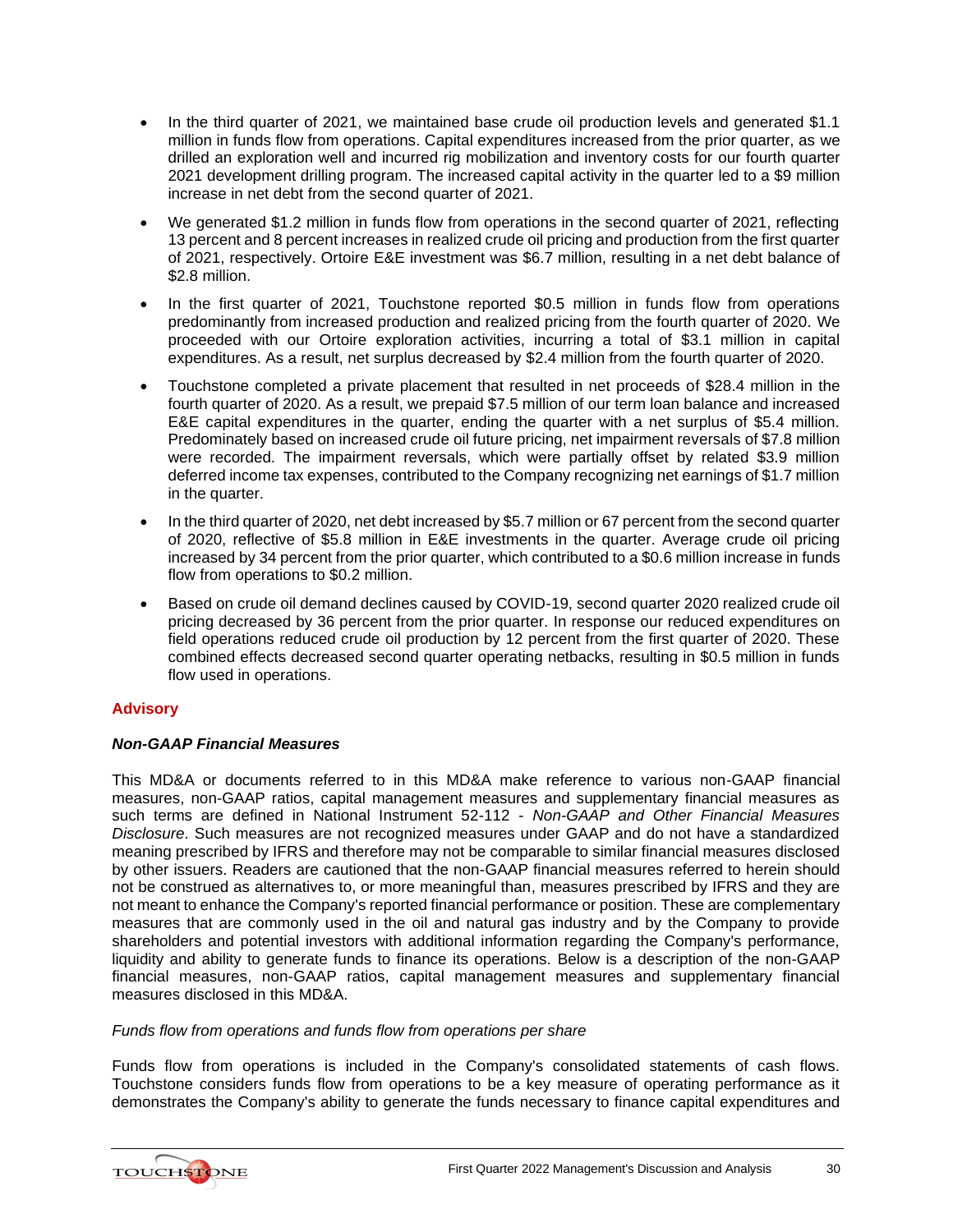repay debt. Management believes that by excluding the temporary impact of changes in non-cash operating working capital, funds flow from operations provides a useful measure of the Company's ability to generate cash that is not subject to short-term movements in non-cash operating working capital.

Funds flow from operations per share is a non-GAAP ratio calculated by dividing funds flow from operations by the weighted average number of common shares outstanding during the applicable period on a basic and dilutive basis.

# *Operating netback*

The Company uses operating netback as a key performance indicator of field results. The Company considers operating netback to be a key measure as it demonstrates Touchstone's profitability relative to current commodity prices and assists Management and investors with evaluating operating results on a historical basis. Operating netback is a non-GAAP financial measure calculated by deducting royalties and operating expenses from petroleum sales. Operating netback per barrel is a non-GAAP ratio calculated by dividing the operating netback by total crude oil and NGL sales volumes for the period. If applicable, the Company also discloses operating netback both prior to realized gains or losses on derivatives and after the impacts of derivatives are included. Realized gains or losses represent the portion of risk management contracts that have settled in cash during the period, and disclosing this impact provides Management and investors with transparent measures that reflect how the Company's risk management program can affect netback metrics. The following table presents the computation of operating netback for the periods indicated.

| (\$000's unless otherwise stated) | Three months ended March 31, |          |  |
|-----------------------------------|------------------------------|----------|--|
|                                   | 2022                         | 2021     |  |
| Petroleum sales                   | 10.496                       | 6,120    |  |
| Royalties                         | (3,586)                      | (1, 843) |  |
| Operating expenses                | (2, 157)                     | (1,711)  |  |
| <b>Operating netback</b>          | 4.753                        | 2,566    |  |
| Production (bbls)                 | 125,625                      | 116,730  |  |
| <b>Operating netback</b> (\$/bbl) | 37.83                        | 21.98    |  |

The following table reconciles funds flow from operations to operating netback for the periods indicated.

|                                   | Three months ended March 31, |       |
|-----------------------------------|------------------------------|-------|
| (\$000's)                         | 2022                         | 2021  |
| <b>Funds flow from operations</b> | 1,426                        | 538   |
| Other revenue                     | (9)                          | (23)  |
| <b>Expenses</b>                   |                              |       |
| G&A                               | 1,973                        | 1,535 |
| Net finance                       | 943                          | 149   |
| Current income tax                | 628                          | 341   |
| Realized foreign exchange         | 84                           | 26    |
| Change in non-cash other          | (292)                        |       |
| <b>Operating netback</b>          | 4,753                        | 2,566 |

*Working capital, net debt, total managed capital, net debt to funds flow from operations ratio and net debt to total managed capital ratio*

Touchstone closely monitors its capital structure with a goal of maintaining a strong financial position to fund current operations and future growth. These are capital management measures used by Management to steward the Company's overall debt position and as measures of overall financial strength.

Management monitors working capital and net debt as part of the Company's capital structure to assess its true debt and liquidity position and to manage capital and liquidity risk. Working capital is calculated as current assets minus current liabilities as they appear on the consolidated statements of financial position.

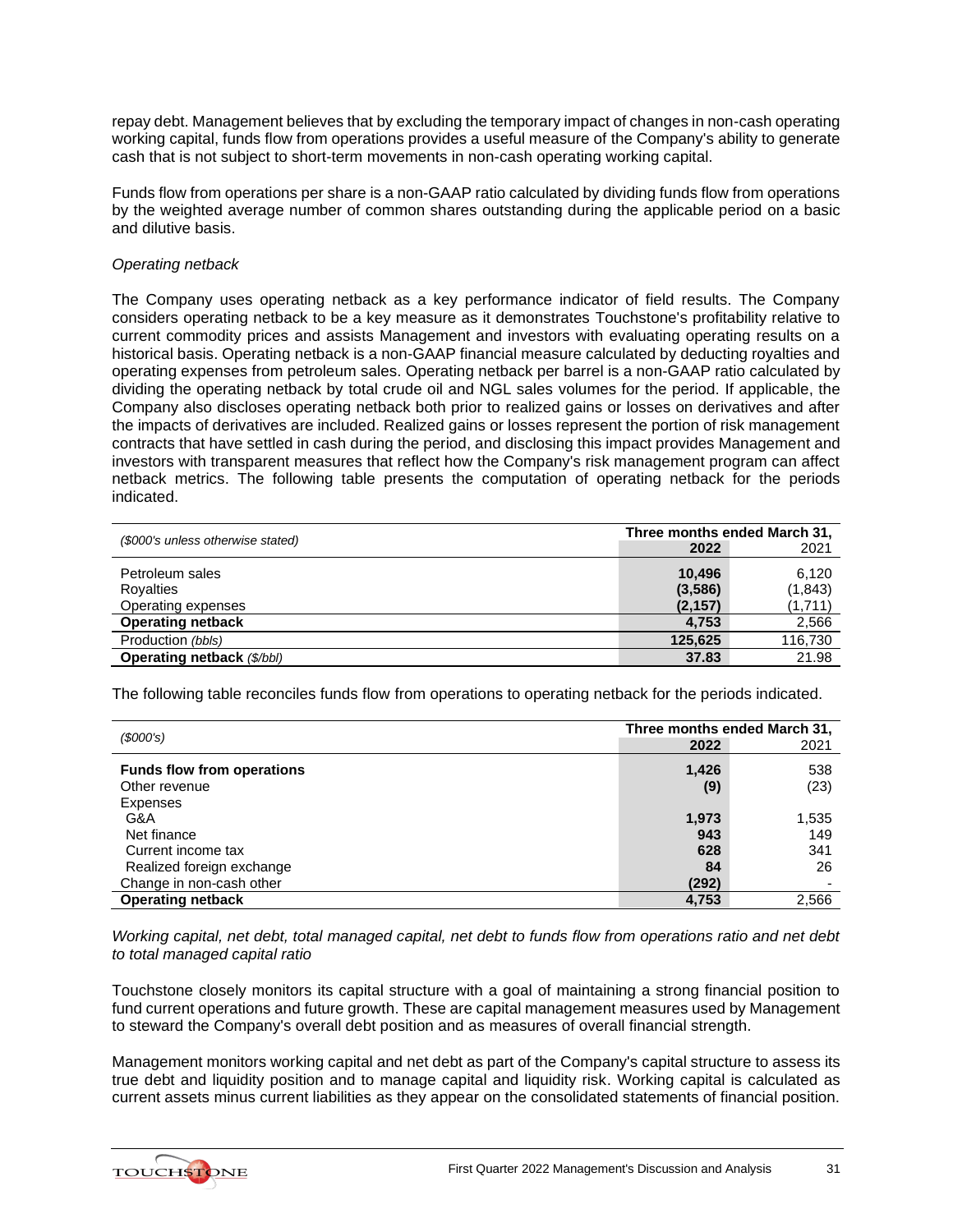Net debt (surplus) is calculated by summing the Company's working capital and the principal (undiscounted) long-term amount of senior secured debt. The following table summarizes working capital and net debt (surplus) for the periods indicated.

| (\$000's)                                  | March 31,<br>2022 | December 31,<br>2021 | March 31,<br>2021 |
|--------------------------------------------|-------------------|----------------------|-------------------|
|                                            |                   |                      |                   |
| Current assets                             | (22, 393)         | (27, 856)            | (22, 417)         |
| <b>Current liabilities</b>                 | 18,134            | 20,931               | 11,865            |
| Working capital surplus                    | (4,259)           | (6,925)              | (10, 552)         |
| Principal non-current balance of term loan | 25.500            | 27,000               | 7,500             |
| Net debt (surplus)                         | 21.241            | 20.075               | (3,052)           |

The following table reconciles total liabilities to net debt (surplus) for the periods indicated.

| (S000's)                                                    | March 31, | December 31, | March 31, |
|-------------------------------------------------------------|-----------|--------------|-----------|
|                                                             | 2022      | 2021         | 2021      |
| <b>Total liabilities</b>                                    | 72,517    | 75,462       | 39.470    |
| Lease liabilities                                           | (2,308)   | (2,265)      | (329)     |
| Other liabilities                                           | (844)     | (908)        | (1, 174)  |
| Decommissioning liabilities                                 | (11, 027) | (10, 012)    | (11, 912) |
| Deferred income tax liability                               | (14, 764) | (14, 450)    | (6,999)   |
| Variance of carrying value and principal value of term loan | 60        | 104          | 309       |
| Current assets                                              | (22, 393) | (27, 856)    | (22,417)  |
| Net debt (surplus)                                          | 21.241    | 20.075       | (3,052)   |

The Company's forward net debt to funds flow from operations ratio is the desired target Touchstone strives to achieve and maintain in a normalized commodity price environment. This ratio may increase at certain times as a result of increased capital expenditures or low commodity prices.

Management defines total managed capital as the sum of net debt (surplus) and shareholders' equity. The Company's forward net debt to total managed capital ratio is the desired target that the Company strives to maintain, as Management's strategy is to utilize more equity than debt.

#### *Supplementary Financial Measures*

The following supplementary financial measures are disclosed herein.

*Realized sales price per barrel* - is comprised of petroleum sales as determined in accordance with IFRS, divided by the Company's total crude oil and NGL sales volumes for the period.

*Royalties per barrel* - is comprised of royalties as determined in accordance with IFRS, divided by the Company's total crude oil and NGL sales volumes for the period.

*Royalties as a percentage of petroleum sales* - is comprised of royalties as determined in accordance with IFRS, divided by petroleum sales as determined in accordance with IFRS.

*Operating expenses per barrel* - is comprised of operating expenses as determined in accordance with IFRS, divided by the Company's total crude oil and NGL sales volumes for the period.

*G&A expenses per barrel* - is comprised of G&A expenses as determined in accordance with IFRS, divided by the Company's total crude oil and NGL sales volumes for the period.

*Depletion expense per barrel -* is comprised of depletion expenses as determined in accordance with IFRS, divided by the Company's total crude oil and NGL sales volumes for the period.

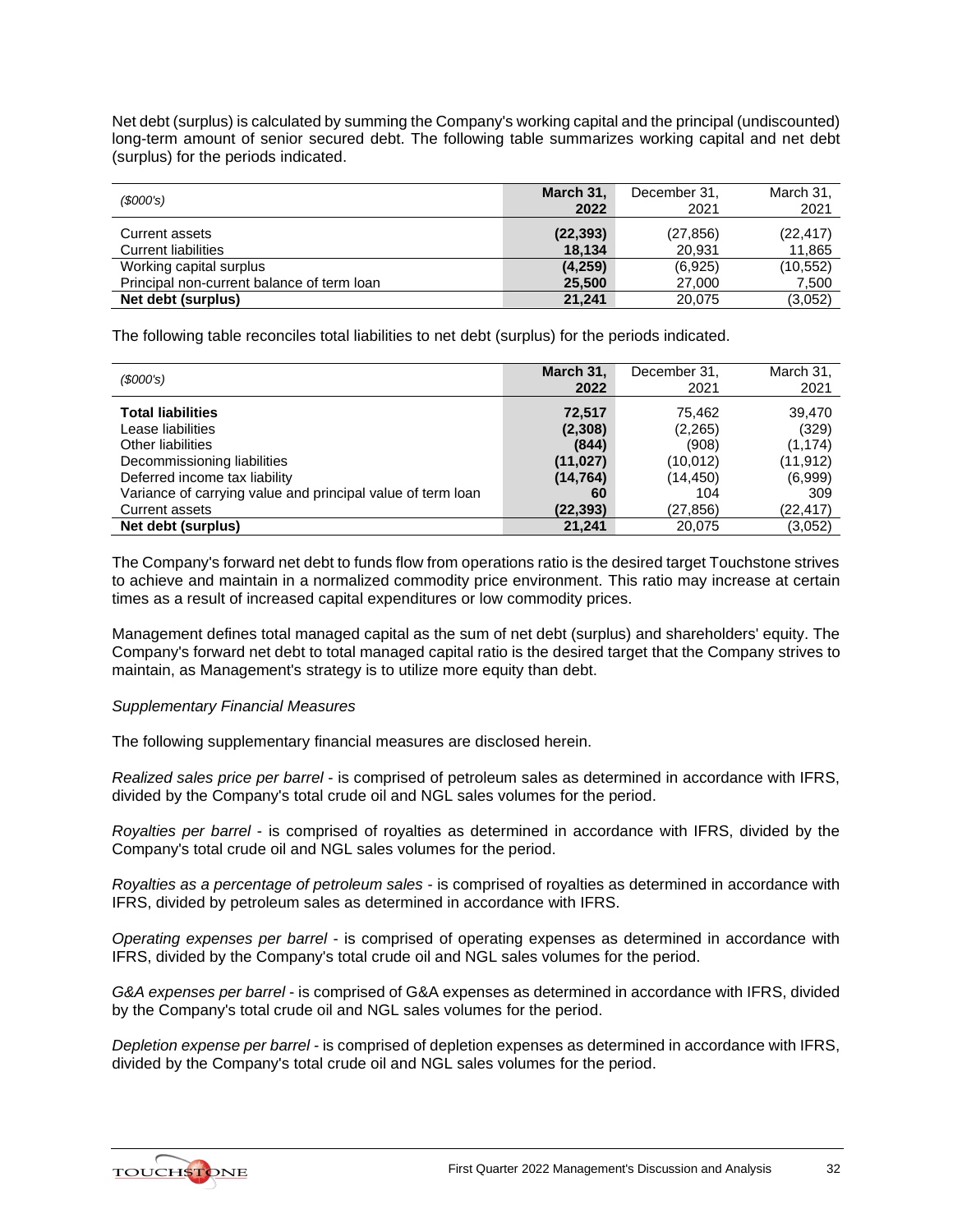# *Forward-Looking Statements*

Certain information provided in this MD&A, including documents incorporated by references herein, may constitute forward-looking statements and information (collectively, "forward-looking statements") within the meaning of applicable securities laws. All statements and information, other than statements of historical fact, made by Touchstone that address activities, events, or developments that the Company expects or anticipates will or may occur in the future are forward-looking statements.

Such forward-looking statements include, without limitation, forecasts, estimates, expectations and objectives for future operations that are subject to assumptions, risks and uncertainties, many of which are beyond the control of the Company. Forward-looking statements are statements that are not historical facts and are generally, but not always, identified by the words "expects", "plans", "anticipates", "believes", "intends", "estimates", "projects", "potential" and similar expressions, or are events or conditions that "will", "would", "may", "could" or "should" occur or be achieved. Readers are cautioned that the assumptions used in the preparation of such forward-looking statements, although considered reasonable at the time of preparation, may prove to be imprecise, and as such, undue reliance should not be placed on forwardlooking statements.

In particular, forward-looking statements contained in this MD&A may include, but are not limited to, the Company's internal projections, estimates or expectations with respect to the following:

- the Company's business and operational strategies, including targeted jurisdictions and technologies used to execute its strategies;
- financial condition and outlook and results of operations, including expectations of future growth;
- future demand for the Company's petroleum and natural gas products and economic activity in general;
- the Company's future capital expenditure programs, including the anticipated timing of completion, allocation and costs thereof and the method of funding;
- the Company's estimated timing of development and ultimate production from its Ortoire wells;
- current and future crude oil, natural gas and NGL production levels and estimated field production levels;
- the performance characteristics of the Company's oil and natural gas properties;
- expectations regarding the ability of the Company to raise capital and to continually add to reserves through exploration, acquisitions and development;
- future development and exploration activities to be undertaken in various areas and timing thereof, including future cash flows to be derived therefrom and the fulfillment of minimum work obligations and exploration commitments;
- terms and estimated future expenditures of the Company's contractual commitments and their timing of settlement;
- terms and title of exploration and production licences and the expected renewal or formal execution of certain contracts;
- the Company's expectations regarding its ability to obtain contract extensions or fulfill the contractual obligations required to retain its rights to explore, develop and exploit any of its undeveloped properties;
- receipt of anticipated and future regulatory approvals or exploration and production licence amendments;
- access to third-party facilities and infrastructure;
- expected levels of operating expenses, G&A expenses, finance expenses and other costs

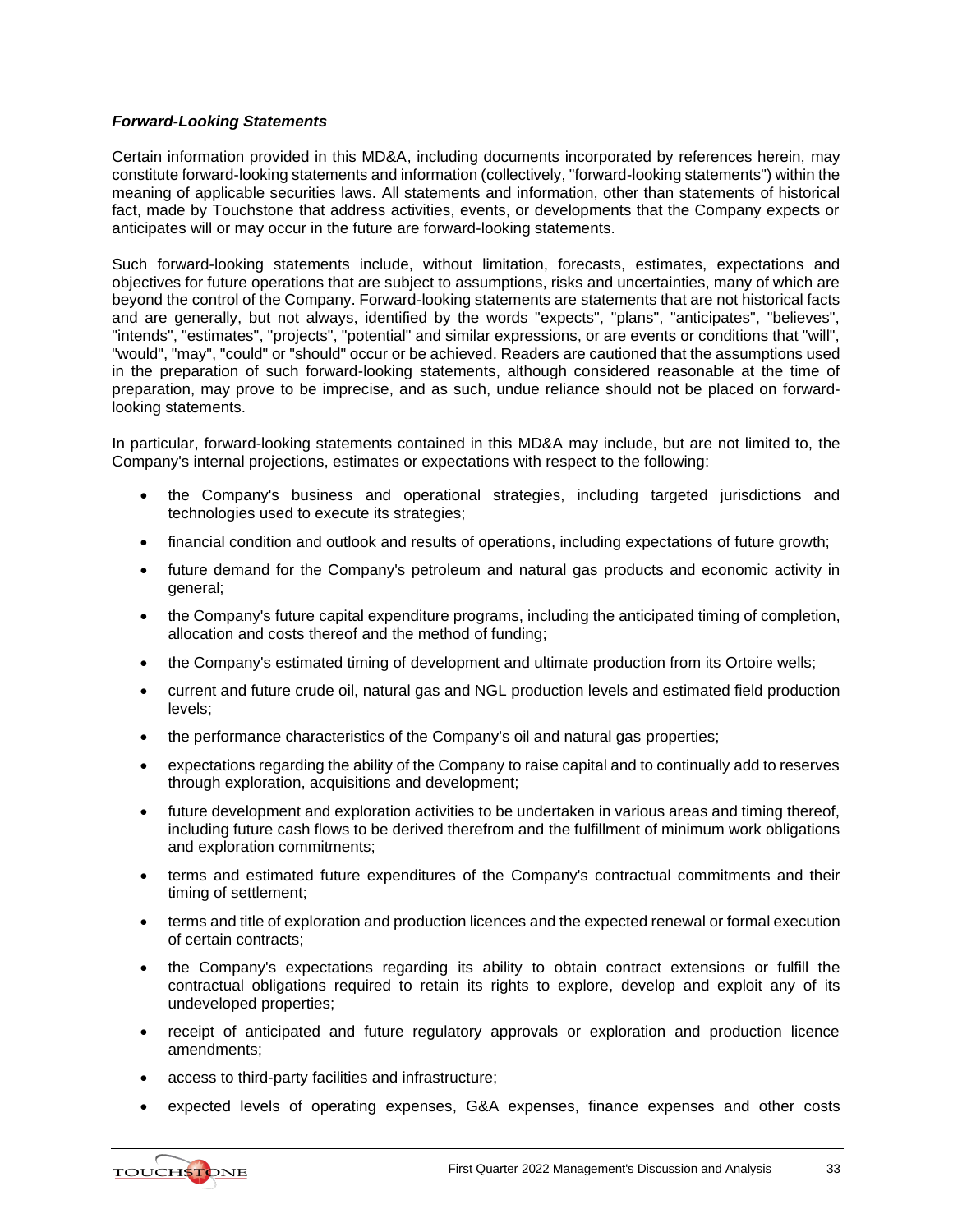associated with the Company's business;

- the Company's risk management strategy and the future use of commodity derivatives to manage commodity price risk;
- treatment under current and future governmental regulatory regimes, environmental legislation, royalty regimes and tax laws enacted in the Company's areas of operations;
- foreign currency risk and the ability to reverse unrealized foreign exchange gains and losses in the future;
- the Company's future liquidity and future sources of liquidity;
- the Company's future compliance with its term loan covenants and its ability to make future scheduled interest and principal payments;
- estimated amounts of the Company's future obligations in connection with its production liability and its ability to make such future scheduled payments;
- the potential of future acquisitions or dispositions, including receiving regulatory approvals related thereto;
- general economic and political developments in Trinidad;
- estimated amounts, timing and the anticipated sources of funding for the Company's decommissioning liabilities;
- effect of business and environmental risks on the Company; and
- the statements under "*Significant Accounting Estimates, Judgements and Assumptions*".

Although the Company believes that the expectations reflected in the forward-looking statements are reasonable, it cannot guarantee future results, levels of activity, performance or achievement since such expectations are inherently subject to significant business, economic, operational, competitive, political and social uncertainties and contingencies, many of which are beyond the Company's control.

The Company is exposed to numerous operational, technical, financial and regulatory risks and uncertainties, many of which are beyond its control and may significantly affect anticipated future results. The Company is exposed to risks associated with negotiating with foreign governments as well as country risk associated with conducting international activities. Operations may be unsuccessful or delayed as a result of competition for services, supplies and equipment, mechanical and technical difficulties, ability to attract and retain qualified employees on a cost-effective basis, extreme weather-related events, and commodity and marketing risk. The Company is subject to significant drilling risks and uncertainties including the ability to find crude oil and natural gas reserves on an economic basis and the potential for technical problems that could lead to well blow-outs and environmental damage. The Company is exposed to risks relating to the inability to obtain timely regulatory approvals, surface access, access to third-party gathering and processing facilities, transportation and other third-party operation risks. The Company is subject to industry conditions including changes in laws and regulations, the adoption of new environmental laws and regulations and changes in how they are interpreted and enforced. There are uncertainties in estimating the Company's reserve base due to the complexities in estimated future production, costs and timing of expenses and future capital. The Company is subject to the risk that it will not be able to fulfill the contractual obligations required to retain its rights to explore, develop and exploit any of its properties. The financial risks the Company is exposed to include, but are not limited to, the impact of general economic conditions in Canada, the United Kingdom and Trinidad, the impact of significant volatility in market prices for crude oil, the ability to access sufficient capital from internal and external sources, changes in income tax laws, royalties and incentive programs relating to the Trinidad oil and natural gas industry, fluctuations in interest rates, and fluctuations in foreign exchange rates. The Company is subject to local regulatory legislation, the compliance with which may require significant expenditures and non-compliance with which may result in fines, penalties or production restrictions or the termination of licence, exploration, lease operating or joint operating rights related to the Company's petroleum interests in Trinidad. Readers are

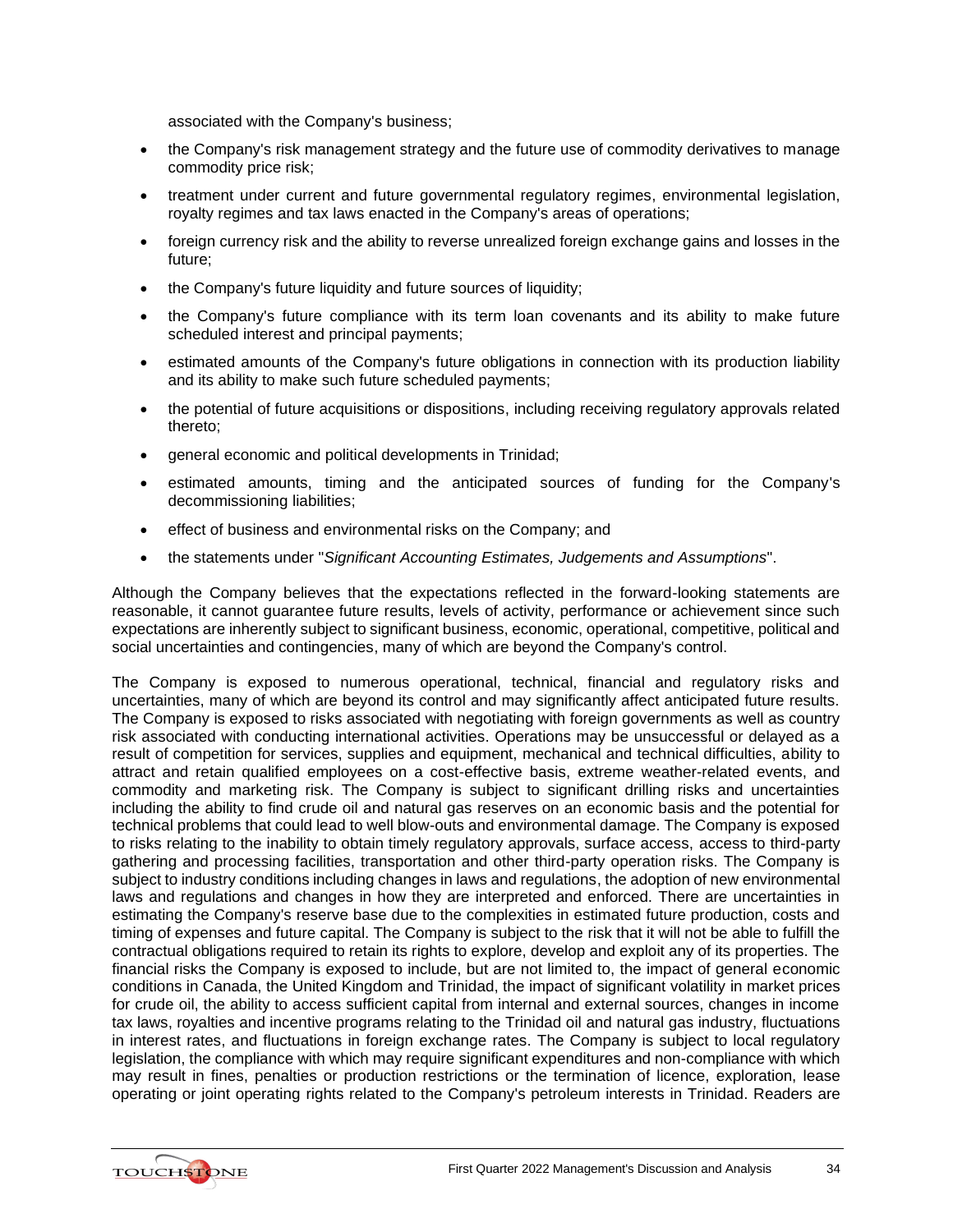cautioned that the foregoing list of risk factors is not exhaustive. Additional information on these and other factors that could affect the Company's operations and financial results are included in reports on file with Canadian securities regulatory authorities and may be accessed under the Company's profile on SEDAR [\(www.sedar.com\)](http://www.sedar.com/).

Management has included the above summary of assumptions and risks related to forward-looking statements and other information provided in this MD&A in order to provide shareholders and investors with a more complete perspective on the Company's current and future operations, and such information may not be appropriate for other purposes. Actual results, performance or achievement could differ materially from that expressed in or implied by any forward-looking statements in this MD&A, and accordingly, investors should not place undue reliance on any such forward-looking statements. Statements relating to "reserves" are deemed to be forward-looking statements as they involve the implied assessment, based on certain estimates and assumptions that the reserves described can be profitably produced in the future.

**Any forward-looking statement is made only as of the date of this MD&A, and Touchstone undertakes no obligation to update or revise any forward-looking statement or statements to reflect information, events, results, circumstances or otherwise after the date on which such statement is made or to reflect the occurrence of unanticipated events, except as required by law, including applicable securities laws. New factors emerge from time to time, and it is not possible for Touchstone to predict all of such factors or to assess in advance the impact of each such factor on Touchstone's business or the extent to which any factor, or combination of factors, may cause actual results to differ materially from those contained in any forward-looking statements.**

**All forward-looking statements and information contained in this MD&A are expressly qualified by this cautionary statement.**

Readers are further cautioned that the preparation of consolidated financial statements in accordance with IFRS requires Management to make certain judgments and estimates that affect the reported amounts of assets, liabilities, revenues, and expenses. These estimates may change, having either a positive or negative effect on net earnings (loss), as further information becomes available and as the economic environment changes.

# *References to Touchstone*

For convenience, references in this document to the "Company", "we", "us", "our", and "its" may, where applicable, refer only to Touchstone.

# **Abbreviations**

The following is a list of abbreviations that may be used in this MD&A:

#### **Oil and gas measurement C**

| bbl(s)       | barrel(s)                          | AIM          | AIM market of the London Stock Exchange plc |
|--------------|------------------------------------|--------------|---------------------------------------------|
| bbls/d       | barrels per day                    | API          | American Petroleum Institute gravity        |
| <b>Mbbls</b> | thousand barrels                   | <b>Brent</b> | Dated Brent                                 |
| Mcf          | thousand cubic feet                | C\$          | Canadian dollar                             |
| Mcf/d        | thousand cubic feet per day        | NGL(s)       | Natural gas liquid(s)                       |
| MMcf         | million cubic feet                 | psi          | Pounds per square inch                      |
| MMcf/d       | million cubic feet per day         | TSX          | <b>Toronto Stock Exchange</b>               |
| MMBtu        | million British Thermal Units      | TT\$         | Trinidad and Tobago dollar                  |
| boe          | barrels of oil equivalent          | WTI          | Western Texas Intermediate                  |
| boe/d        | barrels of oil equivalent per day  | \$ or US\$   | United States dollar                        |
| Mboe         | thousand barrels of oil equivalent | £            | Pounds sterling                             |